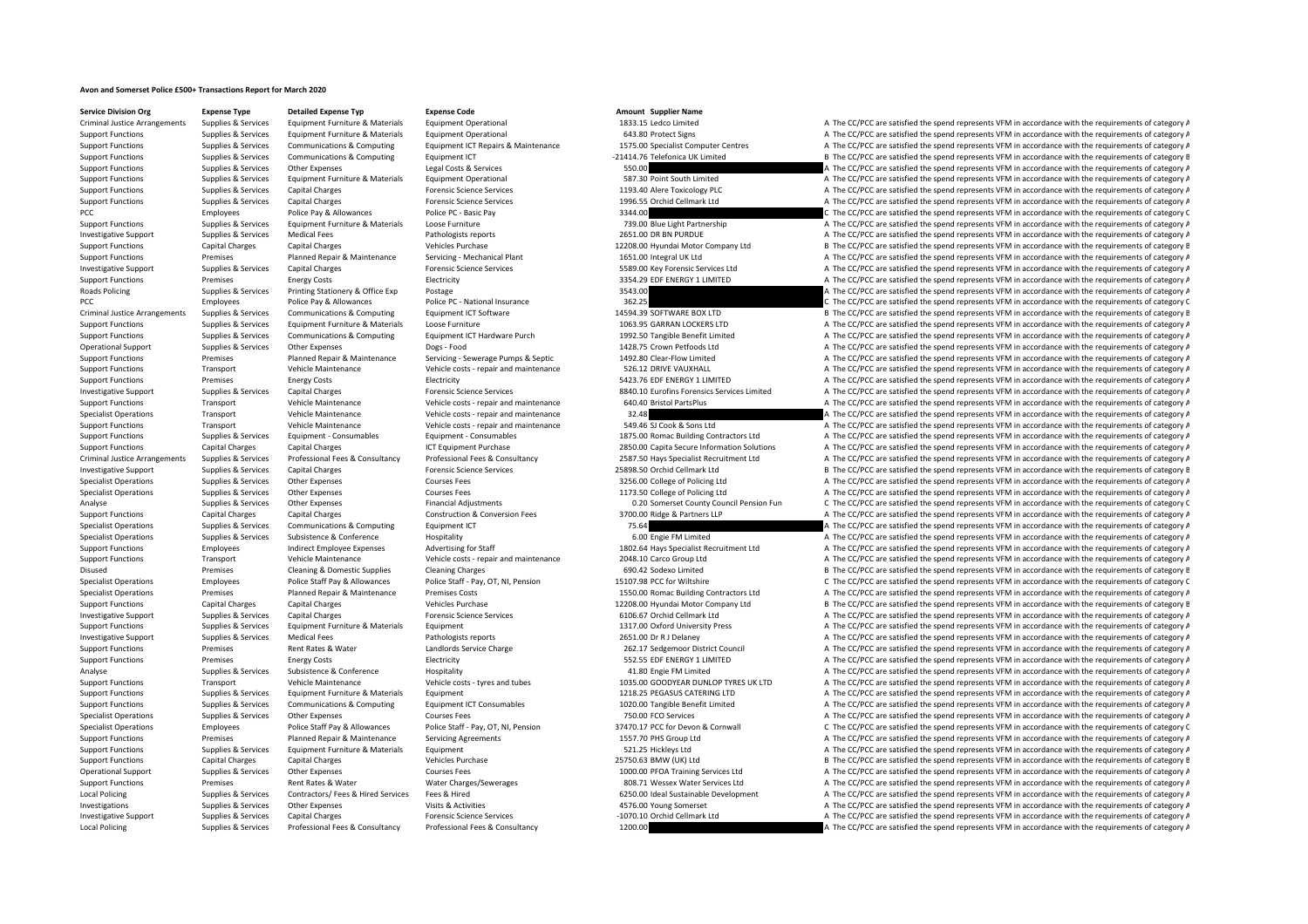Analyse Employees Police Staff Pay & Allowances Staffing Agency 13510.55 Matrix SCM Ltd B The CC/PCC are satisfied the spend represents VFM in accordance with the requirements of category B Support Functions Supplies & Services Other Expenses Legal Costs & Services Legal Costs & Services Legal Costs & Services 1656.00 A The CC/PCC are satisfied the spend represents VFM in accordance with the requirements of c Support Functions Supplies & Services Contractors/ Fees & Hired Services Fees & Hired Services Fees & Hired 6125.00 GMK Ltd A The CC/PCC are satisfied the spend represents VFM in accordance with the requirements of categor Disused Premises Cleaning & Domestic Supplies Cleaning Charges Cleaning Charges Cleaning Charges Cleaning Charges 690.42 Sodexo Limited B The CC/PCC are satisfied the spend represents VFM in accordance with the requirement Specialist Operations Supplies & Services Subsistence Subsistence Subsistence Subsistence Subsistence Subsistence 2011 PCC for Wiltshire A The CC/PCC are satisfied the spend represents VFM in accordance with the requiremen Support Functions Premises Unplanned Repair & Maintenance Responsive Maint - Ext Works 4607.00 DRA Maintenance Ltd A The CC/PCC are satisfied the spend represents VFM in accordance with the requirements of category A Local Policing Supplies & Services Equipment Furniture & Materials Equipment 1332.50 M C Products UK Ltd A The CC/PCC are satisfied the spend represents VFM in accordance with the requirements of category A Support Functions Premises Rent Rates & Water Water Charges/Sewerages 4198.06 Water2Business A The CC/PCC are satisfied the spend represents VFM in accordance with the requirements of category A Investigative Support Suppo Investigative Support Supplies & Services Capital Charges Forensic Science Services Provides and the Services 2626.65 Orchid Cellmark Ltd A The CC/PCC are satisfied the spend represents VFM in accordance with the requireme Support Functions Premises Planned Repair & Maintenance Estates Costs and A The CC/PCC are satisfied the spend represents VFM in accordance with the requirements of category A PCC POLICE Employees Police Staff Pay & Allowances Police Staff - Police Pension 901.06 POLICE 201.06 POLICE 201.06 C The CC/PCC are satisfied the spend represents VFM in accordance with the requirements of category C<br>Spe Employees Police Pay & Allowances Police PC - Pay, OT, NI, Pension 15777.08 PCC for Wiltshire C The CC/PCC are satisfied the spend represents VFM in accordance with the requirements of category C Specialist Operations Supplies & Services Subsistence Subsistence Subsistence Subsistence Subsistence Subsistence 26.05 PCC for Wiltshire A The CC/PCC are satisfied the spend represents VFM in accordance with the requireme Support Functions Premises Planned Repair & Maintenance Estates Costs 1945.00 Atlas Clean Air Ltd A The CC/PCC are satisfied the spend represents VFM in accordance with the requirements of category A Specialist Operations Transport Vehicle Allowances Travel fares Travel fares 15.30 PCC for Gloucestershire C The CC/PCC are satisfied the spend represents VFM in accordance with the requirements of category C Specialist Operations Supplies & Services Subsistence Subsistence Subsistence Subsistence Subsistence Subsistence Subsistence a Subsistence of dogs/cats and the CCC of Wiltshire A The CC/PCC are satisfied the spend represe A The CC/PCC are satisfied the spend represents VFM in accordance with the requirements of category A Support Functions Premises Energy Costs Electricity Electricity **Electricity** 7898.48 EDF ENERGY 1 LIMITED A The CC/PCC are satisfied the spend represents VFM in accordance with the requirements of category A Support Functions Supplies & Services Contractors/ Fees & Hired Services Fees & Hired The Microsoft Research Ltd A The CC/PCC are satisfied the spend represents VFM in accordance with the requirements of category A Support Functions Supplies & Services Capital Charges Forensic Science Services Forensic Science Services 596.70 Alere Toxicology PLC A The CC/PCC are satisfied the spend represents VFM in accordance with the requirements Support Functions Supplies & Services Contractors/ Fees & Hired Services Fees & Hired Fees A Hired 1109.17 My Staff Shop Limited A The CC/PCC are satisfied the spend represents VFM in accordance with the requirements of ca Investigative Support Supplies & Services Capital Charges Forensic Science Services 23568.00 Orchid Cellmark Ltd B The CC/PCC are satisfied the spend represents VFM in accordance with the requirements of category B Investigative Support Supplies & Services Medical Fees Pathologists reports Pathologists reports 2651.00 DR BN PURDUE A The CC/PCC are satisfied the spend represents VFM in accordance with the requirements of category A Analyse Transport Vehicle Allowances Travel fares Frame Travel fares – 630.90 A The CC/PCC are satisfied the spend represents VFM in accordance with the requirements of category A Support Functions Premises Energy Costs Functions Electricity Electricity 2679.60 EDF ENERGY 1 LIMITED A The CC/PCC are satisfied the spend represents VFM in accordance with the requirements of category A Support Functions Premises Planned Repair & Maintenance Security Support 1425.00 Avon Armour Limited A The CC/PCC are satisfied the spend represents VFM in accordance with the requirements of category A The Criteria Limite Support Functions Premises Planned Repair & Maintenance Planned Maint - External works 4760.36 DRA Maintenance Ltd A The CC/PCC are satisfied the spend represents VFM in accordance with the requirements of category A Support Functions Premises Cleaning & Domestic Supplies Cleaning Charges Cleaning Charges and A The CC/PCC are satisfied the spend represents VFM in accordance with the requirements of category A Support Functions Capital Charges Capital Charges ICT Equipment Purchase 144314.50 Capita Secure Information Solutions C The CC/PCC are satisfied the spend represents VFM in accordance with the requirements of category C Specialist Operations Supplies & Services Subsistence Subsistence Subsistence Subsistence Subsistence Subsistence Subsistence C The CC/PCC are satisfied the spend represents VFM in accordance with the requirements of categ Support Functions Premises Energy Costs Electricity Electricity 761.97 British Gas Business (Electricity A The CC/PCC are satisfied the spend represents VFM in accordance with the requirements of category A The Criticity C Support Functions Capital Charges Capital Charges Construction & Conversion Works 11443.24 DRA Maintenance Ltd B The CC/PCC are satisfied the spend represents VFM in accordance with the requirements of category B Support Functions Third Party Payments Other Local Authorities or Forces Contributions to Other Forces S108.18 PCC for Gloucestershire A The CC/PCC are satisfied the spend represents VFM in accordance with the requirements Support Functions Supplies & Services Communications & Computing Equipment ICT Repairs & Maintenance 1776.00 Vodafone A The CC/PCC are satisfied the spend represents VFM in accordance with the requirements of category A Support Functions Transport Vehicle Maintenance Vehicle costs ‐ repair and maintenance 535.03 BMW (UK) Ltd A The CC/PCC are satisfied the spend represents VFM in accordance with the requirements of category A Support Functions Supplies & Services Contractors/ Fees & Hired Services Fees & Hired Services Fees & Hired Services Fees & Hired Services Fees & Hired Services Fees & Hired Services Fees & Hired Services Fees & Hired Serv Specialist Operations Employees Police Pay & Allowances Police Superintendent - Pay, NI, Pension 8198.30 PCC for Gloucestershire A The CC/PCC are satisfied the spend represents VFM in accordance with the requirements of ca Support Functions Supplies & Services Printing Stationery & Office Exp Postage Printing Stationery & Office Exp Postage 1540.70 PURCHASE POWER A The CC/PCC are satisfied the spend represents VFM in accordance with the requ Supplies & Services Equipment Furniture & Materials Publications including books 1335.00 CHARTERED MANAGEMENT INSTITUTE A The CC/PCC are satisfied the spend represents VFM in accordance with the requirements of category A Investigative Suppress Algorithments of category A Capital Charges Forensic Science Services And Supplies & Services Capital Charges Forensic Science Services A Supplies & Services Capital Charges Forensic Science Services Supplies & Services Printing Stationery & Office Exp Advertising (not recruitment) 10000.00 Mustard Models Limited B The CC/PCC are satisfied the spend represents VFM in accordance with the requirements of category E Specialist Operations Supplies & Services Capital Charges Forensic Science Services 385.91 Key Forensic Services Ltd A The CC/PCC are satisfied the spend represents VFM in accordance with the requirements of category A Support Functions Supplies & Services Capital Charges Forensic Science Services Forensic Science Services 729.30 Alere Toxicology PLC A The CC/PCC are satisfied the spend represents VFM in accordance with the requirements Support Functions Supplies & Services Clothing Uniforms & Laundry Clothing & Uniforms - Issues 4946.00 Point South Limited A The CC/PCC are satisfied the spend represents VFM in accordance with the requirements of category Operational Support Supplies & Services Subsistence & Conference Conference Conference Conference Conference Conference Conference Conference Conference Conference Conference Conference Conference Conference Conference A M Investigative Support Supplies & Services Medical Fees Pathologists reports Pathologists reports 2651.00 DR BN PURDUE A The CC/PCC are satisfied the spend represents VFM in accordance with the requirements of category A Support Functions Transport Vehicle Workshops/Maintenance Vehicle recovery 1230.00 AA Drive Tech A The CC/PCC are satisfied the spend represents VFM in accordance with the requirements of category A Local Policing Supplies & Services Other Expenses Courses Fees Courses Fees 5760.00 Cambridge Centre for Evidence‐Based A The CC/PCC are satisfied the spend represents VFM in accordance with the requirements of category A Support Functions Capital Charges Capital Charges Capital Charges Capital Charges ICT Equipment Purchase 2862.50 Onecom Limited A The CC/PCC are satisfied the spend represents VFM in accordance with the requirements of cat Employees Police Pay & Allowances Police Inspector - Pay, NI, Pension 16221.60 PCC for Devon & Cornwall C The CC/PCC are satisfied the spend represents VFM in accordance with the requirements of category C Support Functions Transport Vehicle Maintenance Vehicle costs - tyres and tubes 690.00 GOODYEAR DUNLOP TYRES UK LTD A The CC/PCC are satisfied the spend represents VFM in accordance with the requirements of category A Support Functions Supplies & Services Other Expenses Legal Fees 3rd Party 15963.20 15963.20 B The CC/PCC are satisfied the spend represents VFM in accordance with the requirements of category B Support Functions Transport Vehicle Allowances Travel fares Travel fares 149.40 The Kingsham Consultancy Limited A The CC/PCC are satisfied the spend represents VFM in accordance with the requirements of category A Specialist Operations Supplies & Services Clothing Uniforms & Laundry Clothing & Uniforms - non‐stock 948.71 TRANAM LTD A The CC/PCC are satisfied the spend represents VFM in accordance with the requirements of category A Support Functions Premises Unplanned Repair & Maintenance Responsive Maint - Internal Wall or Door 7333.86 DRA Maintenance Ltd A The CC/PCC are satisfied the spend represents VFM in accordance with the requirements of cate Support Functions Employees Indirect Employee Expenses Advertising for Staff 1836.84 Hays Specialist Recruitment Ltd A The CC/PCC are satisfied the spend represents VFM in accordance with the requirements of category A Support Functions Supplies & Services Other Expenses Legal Costs & Services Legal Costs & Services A The COD Costs A Services A The CC/PCC are satisfied the spend represents VFM in accordance with the requirements of categ Support Functions Premises Cleaning & Domestic Supplies Cleaning Charges and a The CONSTRATION CONSTRATION CONSTRATION CONSTRATION A The CC/PCC are satisfied the spend represents VFM in accordance with the requirements of Support Functions Supplies & Services Communications & Computing Equipment ICT Equipment ICT 2271.78 Telefonica UK Limited A The CC/PCC are satisfied the spend represents VFM in accordance with the requirements of category A The CC/PCC are satisfied the spend represents VFM in accordance with the requirements of category A Support Functions Premises Rent Rates & Water Water Charges/Sewerages 805.79 Water2Business A The CC/PCC are satisfied the spend represents VFM in accordance with the requirements of category A Support Functions Premises Planned Repair & Maintenance Servicing - Servicing – Servicing A The COD Clear-Flow Limited A The CC/PCC are satisfied the spend represents VFM in accordance with the requirements of category A T A The CC/PCC are satisfied the spend represents VFM in accordance with the requirements of category A Support Functions Capital Charges Capital Charges Capital Charges Vehicles Purchase 12208.00 Hyundai Motor Company Ltd B The CC/PCC are satisfied the spend represents VFM in accordance with the requirements of category B S Support Functions Supplies & Services Equipment Furniture & Materials Equipment Support Equipment 3768.32 Dick's Climbing Bristol A The CC/PCC are satisfied the spend represents VFM in accordance with the requirements of c Specialist Operations Premises Rent Rates & Water Rents Rents Rents Rents 7228.00 Winkworth A The CC/PCC are satisfied the spend represents VFM in accordance with the requirements of category A Investigative Support Supplies & Services Professional Fees & Consultancy Professional Fees & Consultancy Professional Fees & Consultancy Professional Fees & Consultancy Professional Fees & Consultancy 814.00 Systems Techn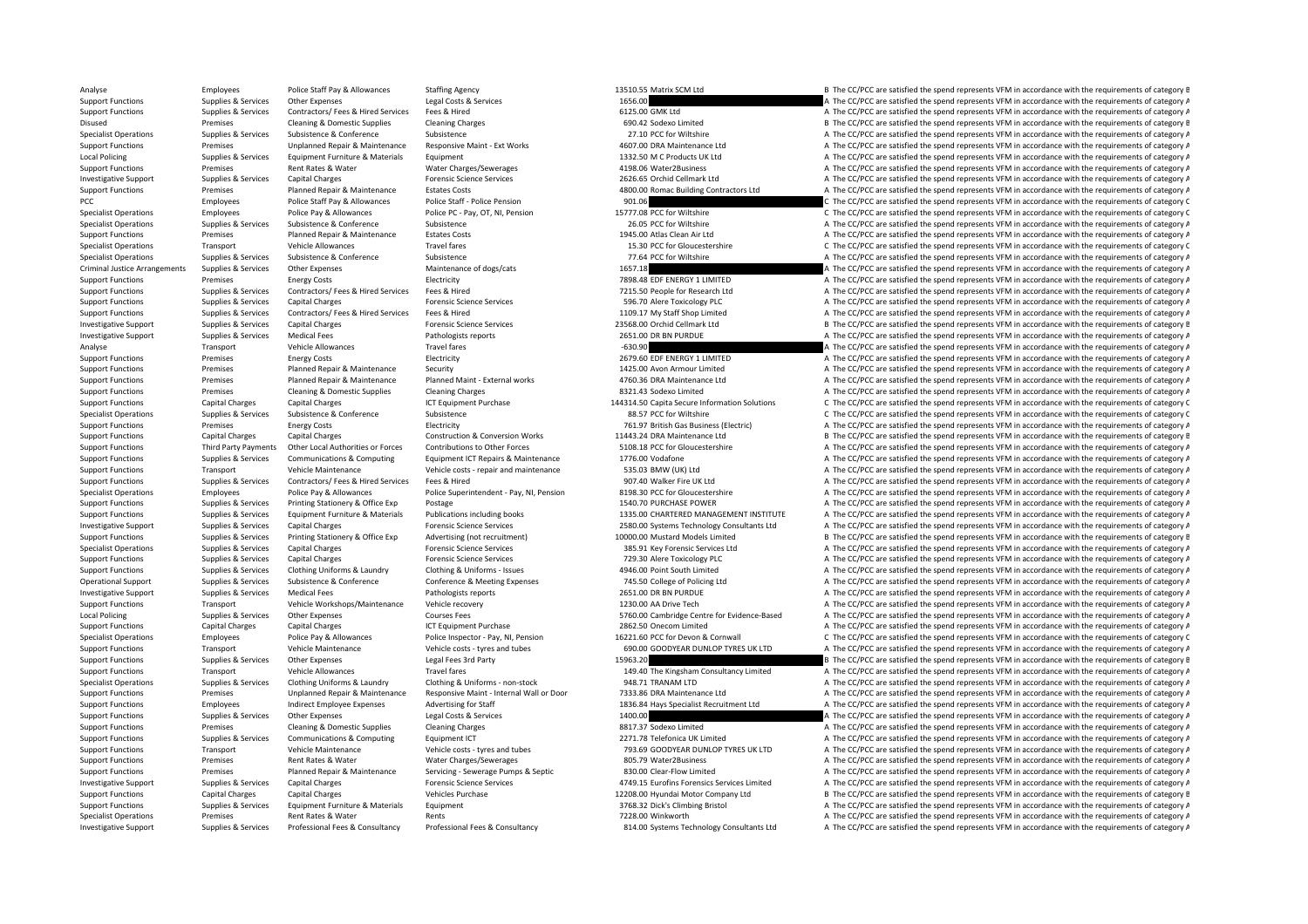Criminal Justice Arrangements Third Party Payments Contribution Contribution Contribution Contribution Contribution Contribution Contribution and a contribution and the spend represents VFM in accordance with the requireme Support Functions The CC/PCC are satisfied the spend represents VFM in accordance with the requirements of category B The COMENT DRESS ARE CONTINUES ON THE STRESS PRESS ARE CONTINUES ON THE CONTINUES ON THE CONTINUES OF TH Specialist Operations Third Party Payments Other Local Authorities or Forces Contributions to Other Forces Substantions of the COMEN DESCALLED SERVIS DESCALLED A The CC/PCC are satisfied the spend represents VFM in accorda Premises Planned Repair & Maintenance Servicing - Servicing – Servicing – Servicing – Servicing – Servicing – Servicing – Servicing – Servicing & Septic 705.90 Clear–Flow Limited A The CC/PCC are satisfied the spend repres Operational Support Supplies & Services Other Expenses Courses Fees Courses Fees 745.00 College of Policing Ltd A The CC/PCC are satisfied the spend represents VFM in accordance with the requirements of category A Supplies & Services Communications & Computing Equipment ICT Repairs & Maintenance 6487.59 Onecom Limited B The CC/PCC are satisfied the spend represents VFM in accordance with the requirements of category B Support Functions Capital Charges Capital Charges Vehicles Purchase Vehicles Purchase 12208.00 Hyundai Motor Company Ltd B The CC/PCC are satisfied the spend represents VFM in accordance with the requirements of category B Support Functions Transport Vehicle Maintenance Vehicle costs ‐ repair and maintenance 1848.22 SJ Cook & Sons Ltd A The CC/PCC are satisfied the spend represents VFM in accordance with the requirements of category A The Cr on the second term of the C/PCC are satisfied the spend represents VFM in accordance with the requirements of category A vehicle Maintenance Vehicle costs - repair and maintenance S06.56 Alliance Automotive T/A Mill Autog Support Functions Capital Charges Capital Charges Capital Charges Capital Charges Construction & Conversion Fees 1827.50 AECOM Limited A The CC/PCC are satisfied the spend represents VFM in accordance with the requirements Support Functions Supplies & Services Clothing Uniforms & Laundry Clothing & Uniforms - Issues 497.45 Brigantes Consulting Ltd and A The CC/PCC are satisfied the spend represents VFM in accordance with the requirements of Support Functions Capital Charges Capital Charges Construction & Conversion Fees 3382.50 D R Jones (Yeovil) Ltd A The CC/PCC are satisfied the spend represents VFM in accordance with the requirements of category A Operational Support Supplies & Services Other Expenses Vet Fees & Supplies Vet Fees & Supplies 4793.82 Langford Veterinary Services A The CC/PCC are satisfied the spend represents VFM in accordance with the requirements of Roads Policing Transport Vehicle Workshops/Maintenance Vehicle recovery 998.00 AA Drive Tech A The CC/PCC are satisfied the spend represents VFM in accordance with the requirements of category A Investigations Supplies & Services Professional Fees & Consultancy Professional Fees & Consultancy Professional Fees & Consultancy 2900.00 200.00 A The CC/PCC are satisfied the spend represents VFM in accordance with the r Investigative Support Supplies & Services Capital Charges Forensic Science Services Forensic Science Services Forensic Science Services 11066.20 Orchid Cellmark Ltd B The CC/PCC are satisfied the spend represents VFM in ac C The CC/PCC are satisfied the spend represents VFM in accordance with the requirements of category C Local Policing Third Party Payments Payments to Clients Grants - Voluntary Orgs 71122.50 Bristol City Council C The CC/PCC are satisfied the spend represents VFM in accordance with the requirements of category C Criminal Justice Arrangements Supplies & Services Capital Charges Forensic Science Services Forensic Science Services 562.25 Orchid Cellmark Ltd A The CC/PCC are satisfied the spend represents VFM in accordance with the re Investigations Supplies & Services Communications & Computing Equipment ICT Software 6530.00 6530.00 A The CC/PCC are satisfied the spend represents VFM in accordance with the requirements of category A Support Functions Premises Premises Energy Costs Electricity Electricity Electricity 1219.09 South Gloucestershire Council A The CC/PCC are satisfied the spend represents VFM in accordance with the requirements of category Investigations Supplies & Services Communications & Computing Foujonent ICT Hardware Purch 780.00 Data Pro IT Itd A The CC/PCC are satisfied the spend represents VFM in accordance with the requirements of category A Support Functions Supplies & Services Contractors/ Fees & Hired Services Fees & Hired 1484.17 My Staff Shop Limited A The CC/PCC are satisfied the spend represents VFM in accordance with the requirements of category A Support Functions Capital Charges Capital Charges ICT Equipment Purchase ICT Equipment Purchase 5610.93 CJ Freeman & Co Ltd A The CC/PCC are satisfied the spend represents VFM in accordance with the requirements of categor Investigative Support Supplies & Services Capital Charges Forensic Science Services 2614.95 Orchid Cellmark Ltd A The CC/PCC are satisfied the spend represents VFM in accordance with the requirements of category A Specialist Operations Employees Police Pay & Allowances Police Chief Inspector - Pay, NJ, Pension, HA 7163.33 PCC for Wiltshire C The CC/PCC are satisfied the spend represents VFM in accordance with the requirements of cat Support Functions Transport Vehicle Maintenance Vehicle costs capair and maintenance 1069.23 Carco Group Ltd A The CC/PCC are satisfied the spend represents VFM in accordance with the requirements of category A The CC/PCC Support Functions Supplies & Services Communications & Computing Equipment ICT Repairs & Maintenance 1776.00 Vodafone A The CC/PCC are satisfied the spend represents VFM in accordance with the requirements of category A Investigative Support Capital Charges Capital Charges ICT Equipment Purchase 18720.00 Dell Corporation Ltd B The CC/PCC are satisfied the spend represents VFM in accordance with the requirements of category B Support Functions Premises Planned Repair & Maintenance Repairs & Maint General 53457.05 Integral UK Ltd C The CC/PCC are satisfied the spend represents VFM in accordance with the requirements of category C Support Functions Supplies & Services Capital Charges Support Capital Charges Forensic Science Services 861.90 Alere Toxicology PLC A The CC/PCC are satisfied the spend represents VFM in accordance with the requirements of Support Functions Transport Vehicle Maintenance Vehicle costs ‐ repair and maintenance 3331.88 SJ Cook & Sons Ltd A The CC/PCC are satisfied the spend represents VFM in accordance with the requirements of category A Specialist Operations Supplies & Services Professional Fees & Consultancy Professional Fees & Consultancy Professional Fees & Consultancy Professional Fees & Consultancy Professional Fees & Consultancy Professional Fees & Support Functions Transport Vehicle Maintenance Vehicle costs - tyres and tubes 2310.35 SJ Cook & Sons Ltd A The CC/PCC are satisfied the spend represents VFM in accordance with the requirements of category A Support Functions Supplies & Services Other Expenses Legal Costs & Services Legal Costs & Services Legal Costs & Services Pupper Costs A The CC/PCC are satisfied the spend represents VFM in accordance with the requirements Support Functions Supplies & Services Communications & Computing Equipment ICT 2330.00 Telefonica UK Limited A The CC/PCC are satisfied the spend represents VFM in accordance with the requirements of category A Analyse Employees Police Staff Pay & Allowances Staffing Agency Starting Agency 8394.86 Matrix SCM Ltd A The CC/PCC are satisfied the spend represents VFM in accordance with the requirements of category A Support Functions Premises Energy Costs Electricity Electricity and Electricity and a The CC/PCC are satisfied the spend represents VFM in accordance with the requirements of category A Specialist Operations Third Party Payments Other Local Authorities or Forces Contributions to Other Forces Contributions to Other Forces 4772.52 PCC for Gloucestershire A The CC/PCC are satisfied the spend represents VFM i Support Functions Transport Vehicle Maintenance Vehicle costs - repair and maintenance 527.00 DRIVE VAUXHALL A The CC/PCC are satisfied the spend represents VFM in accordance with the requirements of category A Support Functions Premises Energy Costs Electricity Electricity and the Support of the Support Electricity and the Support of the CC/PCC are satisfied the spend represents VFM in accordance with the requirements of categor Local Policing Third Party Payments Payments to Clients Grants - Voluntary Orgs 21634.50 North Somerset Council B The CC/PCC are satisfied the spend represents VFM in accordance with the requirements of category B Support Functions Premises Planned Repair & Maintenance Alterations - Health & Safety 2970.00 Swindon Electrical Contractors Ltd A The CC/PCC are satisfied the spend represents VFM in accordance with the requirements of ca PCC Supplies & Services Subsistence & Conference Hospitality Hospitality 133.00 Engie FM Limited A The CC/PCC are satisfied the spend represents VFM in accordance with the requirements of category A Supplies & Services Equipment Furniture & Materials Equipment Operational and a 49123.20 The Home Office Accounting Officer B The CC/PCC are satisfied the spend represents VFM in accordance with the requirements of categor PCC Supplies & Services Catering Catering Catering Catering Catering Catering Catering Catering Catering Category A The CC/PCC are satisfied the spend represents VFM in accordance with the requirements of category A Disused Premises Rent Rates & Water Rents Rents Rents 2712.50 Hambridge Ltd A The CC/PCC are satisfied the spend represents VFM in accordance with the requirements of category A Support Functions Transport Vehicle Maintenance Vehicle Costs - repair and maintenance 2002.26 Calibration & Consultancy Services A The CC/PCC are satisfied the spend represents VFM in accordance with the requirements of c Specialist Operations Specialist Operations Employees Police Overtime Police PC – OT, NI 2182.97 PCC for Wiltshire Police Over A The CC/PCC are satisfied the spend represents VFM in accordance with the requirements of cate A The CC/PCC are satisfied the spend represents VFM in accordance with the requirements of category A Roads Policing Supplies & Services Equipment - Consumables Equipment - Consumables Equipment - Consumables Equipment - Consumables A The CC/PCC are satisfied the spend represents VFM in accordance with the requirements of Operational Support Supplies & Services Equipment Furniture & Materials Equipment Equipment 683.40 DodoPet Ltd A The CC/PCC are satisfied the spend represents VFM in accordance with the requirements of category A Specialist Operations Employees Police Pay & Allowances Police Chief Inspector - Pay, NI, Pension 7038.77 PCC for Gloucestershire C The CC/PCC are satisfied the spend represents VFM in accordance with the requirements of c Support Functions Supplies & Services Other Expenses Legal Costs & Services Regal Costs & Services Legal Costs & Services 834.00 a The CC/PCC are satisfied the spend represents VFM in accordance with the requirements of ca Criminal Justice Arrangements Supplies & Services Professional Fees & Consultancy Professional Fees & Consultancy Professional Fees & Consultancy Professional Fees & Consultancy Professional Fees & Consultancy 150000.00 Br Support Functions Supplies & Services Capital Charges Forensic Science Services Forensic Science Services Forensic Science Services 530.40 Alere Toxicology PLC A The CC/PCC are satisfied the spend represents VFM in accorda PCC The CC/PCC are satisfied the spend represents VFM in accordance with the requirements of category C The CC/PCC are satisfied the spend represents VFM in accordance with the requirements of category C Support Functions Capital Charges Capital Charges Other Plant & Foundment 5040.00 Vodafone Corporate Limited A The CC/PCC are satisfied the spend represents VFM in accordance with the requirements of category A Support Functions Capital Charges Capital Charges Capital Charges Capital Charges Capital Charges Capital Charges Construction & Conversion Works 3945.00 Trojan A The CC/PCC are satisfied the spend represents VFM in accord C The CC/PCC are satisfied the spend represents VFM in accordance with the requirements of category C Specialist Operations Supplies & Services Contractors/ Fees & Hired Services Fees & Hired Services Fees & Hired Services Fees & Hired Service 452.00 HM Courts & Tribunal Service A The CC/PCC are satisfied the spend represe Support Functions Transport Vehicle Maintenance Vehicle costs – tyres and tubes 605.36 MICHELIN TYRE PLC A The CC/PCC are satisfied the spend represents VFM in accordance with the requirements of category A The Creatisfied A The CC/PCC are satisfied the spend represents VFM in accordance with the requirements of category A Support Functions Transport Vehicle Maintenance Vehicle Costs-repair and maintenance 736.18 Alliance Automotive T/A Mill Autoq A The CC/PCC are satisfied the spend represents VFM in accordance with the requirements of cate Support Functions Supplies & Services Capital Charges Forensic Science Services Forensic Science Services 1326.00 Alere Toxicology PLC A The CC/PCC are satisfied the spend represents VFM in accordance with the requirements Investigations Supplies & Services Professional Fees & Consultancy Professional Fees & Consultancy Professional Fees & Consultancy 685.01 685.01 A The CC/PCC are satisfied the spend represents VFM in accordance with the re Analyse Third Party Payments Other Local Authorities or Forces Agency Payments - OLAs 10000.00 North Somerset Council B The CC/PCC are satisfied the spend represents VFM in accordance with the requirements of category B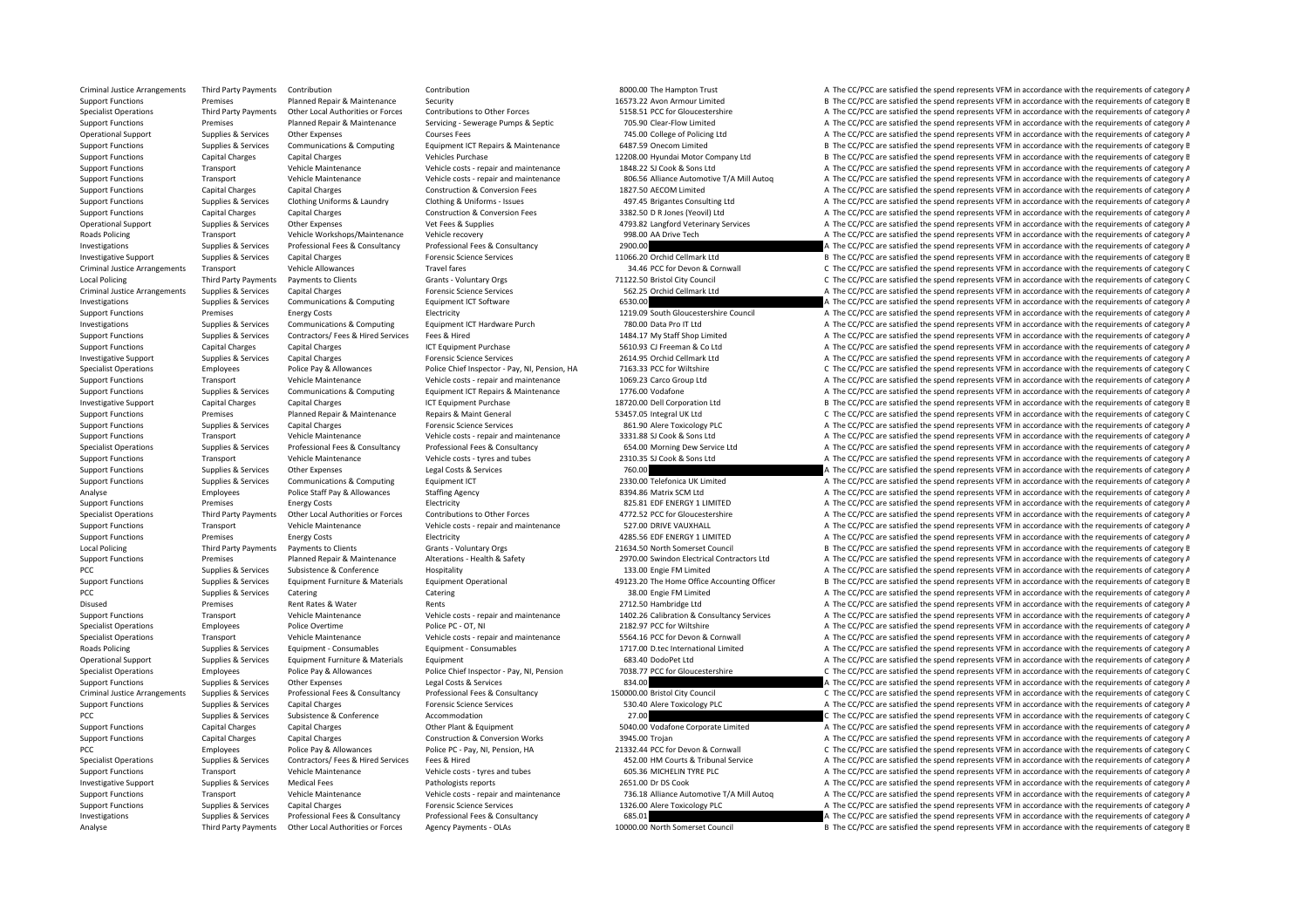Support Functions Premises Energy Costs Electricity Electricity and the Electricity 13429.18 EDF ENERGY 1 LIMITED B The CC/PCC are satisfied the spend represents VFM in accordance with the requirements of category B Support Functions Supplies & Services Equipment Furniture & Materials Equipment Operational Equipment Operational 1101.68 Protect Signs A The CC/PCC are satisfied the spend represents VFM in accordance with the requirement Support Functions Premises Premises Energy Costs Gas Gas Gas Conversions Gas 1986.71 CORONA ENERGY RETAIL 4 LTD A The CC/PCC are satisfied the spend represents VFM in accordance with the requirements of category A The Coro Support Functions Capital Charges Vehicle Conversions Vehicle Conversions 1126.22 RSG ENGINEERING LTD A The CC/PCC are satisfied the spend represents VFM in accordance with the requirements of category A Support Functions Supplies & Services Professional Fees & Consultancy Professional Fees & Consultancy Professional Fees & Consultancy Professional Fees & Consultancy 1356.24 Hartnell Taylor Cook LLP A The CC/PCC are satisf Disused Supplies & Services Printing Stationery & Office Exp Reprographics express and the spend and the spend reprographics of category C The CC/PCC are satisfied the spend represents VFM in accordance with the requiremen Specialist Operations Employees Police Pay & Allowances Police PC - Pay, OT, NI 4408.91 PCC for Wiltshire A The CC/PCC are satisfied the spend represents VFM in accordance with the requirements of category A Operational Support Supplies & Services Printing Stationery & Office Exp Postage 751.80 Robinson Healthcare Ltd A The CC/PCC are satisfied the spend represents VFM in accordance with the requirements of category A Thurchca Support Functions Supplies & Services Other Expenses Courses Fees Courses Fees 4590.00 COMMON PURPOSE UK A The CC/PCC are satisfied the spend represents VFM in accordance with the requirements of category A Support Functions Third Party Payments Other Local Authorities or Forces Contributions to Other Forces 7242.83 GMCA - GMP A The CC/PCC are satisfied the spend represents VFM in accordance with the requirements of category Investigative Support Capital Charges Capital Charges Capital Charges ICT Equipment Purchase 2125.00 Data Pro IT Ltd A The CC/PCC are satisfied the spend represents VFM in accordance with the requirements of category A The Investigative Support Supplies & Services Medical Fees Pathologists reports Pathologists reports 2651.00 Dr A J Jeffery A The CC/PCC are satisfied the spend represents VFM in accordance with the requirements of category A Support Functions Supplies & Services Communications & Computing Equipment ICT and Equipment ICT and a Support Equipment ICT and a Support Equipment ICT and the Services of category B and the Services of Computing a Suppor Specialist Operations Premises Unplanned Repair A The CC/PCC are satisfied the spend represents VFM in accordance with the requirements of category A Disused Third Party Payments Payments to Clients Grants - Voluntary Orgs 7360.00 On your Bike (Recycle) Ltd A The CC/PCC are satisfied the spend represents VFM in accordance with the requirements of category A Support Functions Supplies & Services Communications & Computing Equipment ICT Repairs & Maintenance 12521.74 WPC Software Ltd B The CC/PCC are satisfied the spend represents VFM in accordance with the requirements of category B Support Functions Supplies A Supplies Concrete Other Constants Concreted A The Services Costs 2012.<br>A The CC/PCC are satisfied the spend represents VFM in accordance with the requirements of category A Supplies & Services Communications & Computing Equipment ICT Repairs & Maintenance 3936.00 Pomeroy IT Solutions UK Limited A The CC/PCC are satisfied the spend represents VFM in accordance with the requirements of category Support Functions Supplies & Services Professional Fees & Consultancy Professional Fees & Consultancy Professional Fees & Consultancy 3462.30 A The CC/PCC are satisfied the spend represents VFM in accordance with the requi Support Functions Supplies & Services Other Expenses Legal Fees 3rd Party 13000.00 13000.00 B The CC/PCC are satisfied the spend represents VFM in accordance with the requirements of category B Support Functions Capital Charges Capital Charges Capital Charges Construction & Construction & Conversion Fees 3858.40 Structural Soils Ltd A The CC/PCC are satisfied the spend represents VFM in accordance with the requir Support Functions Supplies & Services Faulyment Furniture & Materials Faulyment 972.00 GMK Ltd A The CC/PCC are satisfied the spend represents VFM in accordance with the requirements of category A Investigative Support Supplies & Services Capital Charges Forensic Science Services Forensic Science Services 3926.00 Orchid Cellmark Ltd A The CC/PCC are satisfied the spend represents VFM in accordance with the requireme Investigative Support Supplies & Services Capital Charges Forensic Science Services Forensic Science Services 8420.00 Orchid Cellmark Ltd A The CC/PCC are satisfied the spend represents VFM in accordance with the requireme examples Police Pay & Allowances Police Inspector - Pay, NI, Pension 12530.11 PCC for Devon & Cornwall C The CC/PCC are satisfied the spend represents VFM in accordance with the requirements of category C Support Functions Premises Premises Unplanned Repair & Maintenance Responsive Maint - Electrical examples 2367.50 Solar Valley Electrical Limited A The CC/PCC are satisfied the spend represents VFM in accordance with the r Support Functions Supplies & Services Equipment Furniture & Materials Equipment A The COLL A The CC/PCC are satisfied the spend represents VFM in accordance with the requirements of category A Support Functions Premises Energy Costs Electricity Electricity **Electricity Electricity 13774.70** British Gas Business (Electric) B The CC/PCC are satisfied the spend represents VFM in accordance with the requirements Support Functions Premises Rent Rates & Water Water Charges/Sewerages 759.92 Wessex Water Services Ltd A The CC/PCC are satisfied the spend represents VFM in accordance with the requirements of category A Support Functions Premises Fuerzy Costs Functions Electricity Electricity 673.70 British Gas Business (Flectric) A The CC/PCC are satisfied the spend represents VFM in accordance with the requirements of category A Support Functions Supplies & Services Communications & Computing Equipment ICT Hardware Purch 2444.00 2444.00 A The CC/PCC are satisfied the spend represents VFM in accordance with the requirements of category A The Cripme Support Functions Supplies & Services Foulyment • Consumables Equipment • Consumables Equipment • Consumables Consumables 1672.00 Sykes Global Services Ltd A The CC/PCC are satisfied the spend represents VFM in accordance Specialist Operations Premises Cleaning & Domestic Supplies Cleaning Charges Cleaning Charges 1096.31 Sodexo Limited B The CC/PCC are satisfied the spend represents VFM in accordance with the requirements of category B Support Functions Transport Vehicle Maintenance Vehicle costs - repair and maintenance 799.20 CASTROL (UK) LTD A The CC/PCC are satisfied the spend represents VFM in accordance with the requirements of category A Operational Support Supplies & Services Equipment Furniture & Materials Equipment 1963.00 Timberbuild Dog Kennels A The CC/PCC are satisfied the spend represents VFM in accordance with the requirements of category A Support Functions Transport Vehicle Maintenance Vehicle costs – tyres and tubes 1656.00 GOODYEAR DUNLOP TYRES UK LTD A The CC/PCC are satisfied the spend represents VFM in accordance with the requirements of category A Support Functions Supplies & Services Contractors/ Fees & Hired Services Fees & Hired The Microsoft Restance 1 Contractors/ Fees & Hired Services Fees & Hired The CO/PCC area attended the spend represents VFM in accordance Support Functions Premises Planned Repair & Maintenance Estates Costs 816.92 Avon County Blinds A The CC/PCC are satisfied the spend represents VFM in accordance with the requirements of category A Analyse Supplies A Services Other Expenses Financial Adjustments Financial Adjustments **Financial Adjustments Financial Adjustments** and the COLLIS Orchid Cellmark Ltd B The CC/PCC are satisfied the spend represents VFM Investigative Support Supplies & Services Communications & Computing Equipment ICT Software 32097.00 32097.00 B The CC/PCC are satisfied the spend represents VFM in accordance with the requirements of category B Criminal Justice Arrangements Premises Planned Repair & Maintenance Repairs & Maint General 7828.00 Frenzy Designs A The CC/PCC are satisfied the spend represents VFM in accordance with the requirements of category A Support Functions Transport Vehicle Maintenance Vehicle costs – tyres and tubes 1035.00 GOODYEAR DUNLOP TYRES UK LTD A The CC/PCC are satisfied the spend represents VFM in accordance with the requirements of category A Support Functions Transport Vehicle Maintenance Vehicle costs - repair and maintenance 6792.14 Carco Group Ltd A The CC/PCC are satisfied the spend represents VFM in accordance with the requirements of category B<br>A The CC/ Support Functions Supplies & Services Communications & Computing Equipment ICT Software 11140.00 Process Evolution Limited B The CC/PCC are satisfied the spend represents VFM in accordance with the requirements of category Support Functions Capital Charges Capital Charges Construction & Conversion Fees 3150.00 Haldons Ltd A The CC/PCC are satisfied the spend represents VFM in accordance with the requirements of category A Support Functions Supplies & Services Equipment Furniture & Materials Equipment 1200.00 Belbin Associates A The CC/PCC are satisfied the spend represents VFM in accordance with the requirements of category A Support Functions Supplies & Services Equipment Furniture & Materials Equipment and the service Equipment and the CO/PC are satisfied the spend represents VFM in accordance with the requirements of category A Investigative Support Supplies & Services Medical Fees Medical Fees Pathologists reports Pathologists reports Support Pathologists reports Support Pathologists reports Support Pathologists reports Support Pathologists repo Support Functions Transport Vehicle Maintenance Vehicle costs-repair and maintenance 1175.00 GLOUCESTER ROAD GEARBOXES LTD A The CC/PCC are satisfied the spend represents VFM in accordance with the requirements of category Equipment Functions Support Functions Supplies A The CC/PCC are satisfied the spend represents VFM in accordance with the requirements of category A Support Functions Premises Planned Repair & Maintenance Security 19160.00 Avon Armour Limited B The CC/PCC are satisfied the spend represents VFM in accordance with the requirements of category B Supplies & Services Equipment Furniture & Materials Equipment Operational 612.68 WA Products (UK) Ltd t/a SceneSafe A The CC/PCC are satisfied the spend represents VFM in accordance with the requirements of category A Support Functions Supplies & Services Equipment Furniture & Materials Equipment 2190.00 Rozone Limited A The CC/PCC are satisfied the spend represents VFM in accordance with the requirements of category A Support Functions Premises Energy Costs Gas Gas Gas Contact Contact Contact Contact Contact Contact Contact Contact Contact Contact Contact Contact A The CC/PCC are satisfied the spend represents VFM in accordance with the Support Functions Transport Vehicle Maintenance Vehicle costs ‐ repair and maintenance 750.40 CABOT TYRE SERVICE LTD A The CC/PCC are satisfied the spend represents VFM in accordance with the requirements of category A Support Functions Supplies & Services Communications & Computing Equipment ICT Hardware Purch 737.37 CJ Freeman & Co Ltd A The CC/PCC are satisfied the spend represents VFM in accordance with the requirements of category B Support Functions Premises Cleaning & Domestic Supplies Cleaning Charges Cleaning Charges A2840.46 Sodexo Limited B The CC/PCC are satisfied the spend represents VFM in accordance with the requirements of category B Support Functions Supplies & Services Contractors/ Fees & Hired Services Fees & Hired 985.00 My Staff Shop Limited A The CC/PCC are satisfied the spend represents VFM in accordance with the requirements of category A Operational Support Employees Police Pay & Allowances Police Sergeant - Pay, OT, NI, Pension 4974.18 PCC for Devon & Cornwall Criminal Justice Arrangements of category Comminal Justice Arrangements Supplies & Services Capi B The CC/PCC are satisfied the spend represents VFM in accordance with the requirements of category B Local Policing Supplies & Services Catering Catering Catering Catering Catering Catering Catering Catering Catering Catering ST3.18 Sodexo Limited A The CC/PCC are satisfied the spend represents VFM in accordance with the Specialist Operations Supplies & Services Printing Stationery & Office Exp Stationery Stationery 2.82 PCC for Gloucestershire C The CC/PCC are satisfied the spend represents VFM in accordance with the requirements of categ A The CC/PCC are satisfied the spend represents VFM in accordance with the requirements of category A Specialist Operations Transport Vehicle Maintenance Vehicle Costs - repair and maintenance 2022.28 PCC for Devon & Cornwall A The CC/PCC are satisfied the spend represents VFM in accordance with the requirements of categor Investigative Support Supplies & Services Communications & Computing Equip - Data Maintenence 986.00 Avon Armour Limited A The CC/PCC are satisfied the spend represents VFM in accordance with the requirements of category A Support Functions Premises Energy Costs Electricity Electricity A The COSTS A The CC/PCC are satisfied the spend represents VFM in accordance with the requirements of category A Roads Policing Supplies & Services Equipment Furniture & Materials Equipment Operational Equipment Operational 21676.30 KOREC B The CC/PCC are satisfied the spend represents VFM in accordance with the requirements of categ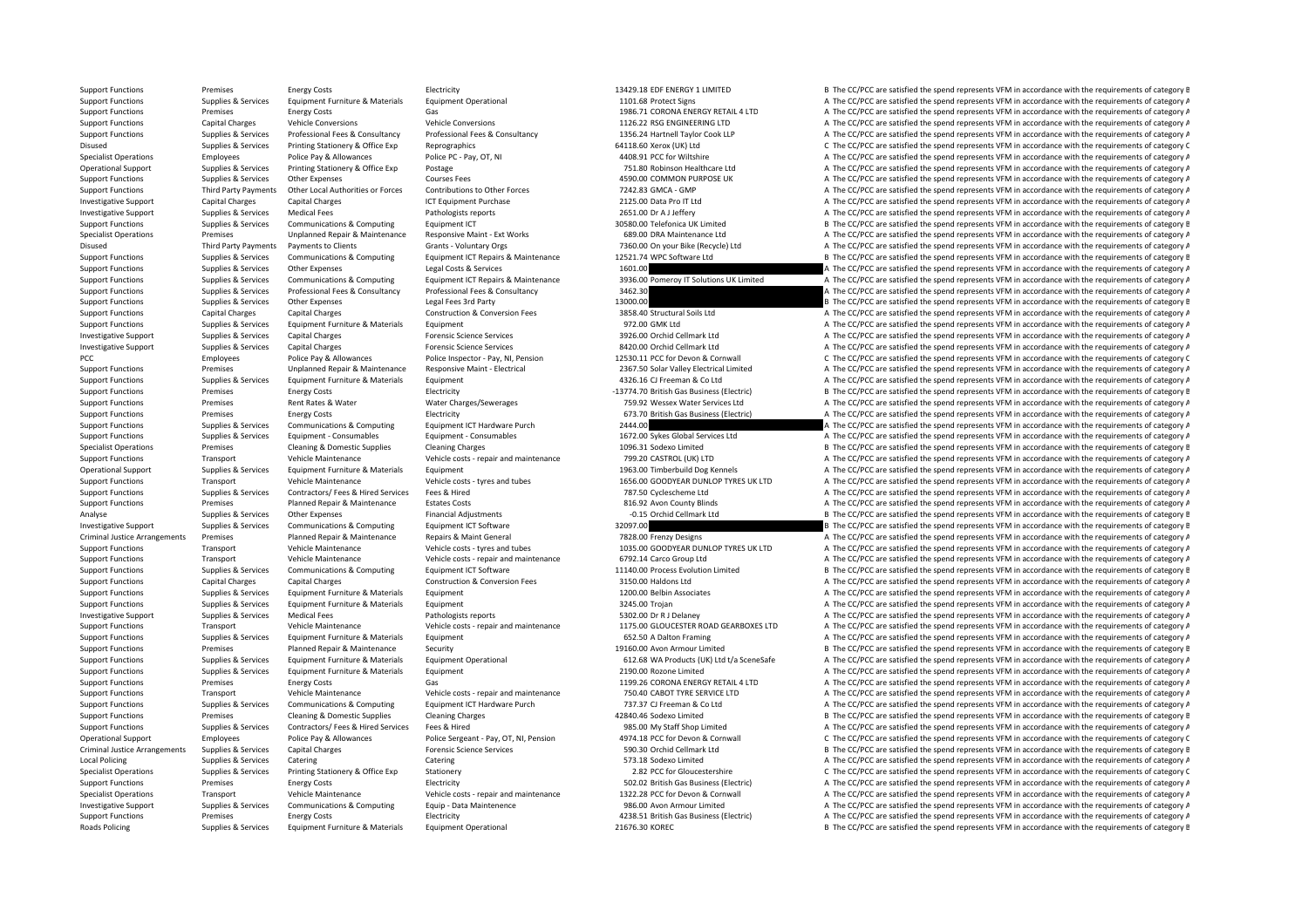Investigations Supplies & Services Professional Fees & Consultancy Professional Fees & Consultancy Professional Fees & Consultancy 745.82 745.82 A The CC/PCC are satisfied the spend represents VFM in accordance with the re Investigative Support Supplies & Services Medical Fees Medical Fees Pathologists reports Pathologists reports 2651.00 Dr DS Cook A The CC/PCC are satisfied the spend represents VFM in accordance with the requirements of ca Support Functions Supplies & Services Clothing Uniforms & Laundry Clothing & Uniforms - Issues Clothing Antions - Issues and the Mathemate Consulting Ltd and the CC/PCC are satisfied the spend represents VFM in accordance Support Functions Premises Unplanned Repair & Maintenance Responsive Maint ‐ Ext Works 3200.00 NAILSEA CONSTRUCTION LTD A The CC/PCC are satisfied the spend represents VFM in accordance with the requirements of category A Support Functions Supplies & Services Communications & Computing Equipment ICT Hardware Purch 12485.00 B The CC/PCC are satisfied the spend represents VFM in accordance with the requirements of category B Operational Support Supplies & Services Capital Charges Forensic Science Services Forensic Science Services 399.32 Key Forensic Services Ltd A The CC/PCC are satisfied the spend represents VFM in accordance with the requir Support Functions Premises Planned Repair & Maintenance Estates Costs 58267.19 D R Jones (Yeovil) Ltd C The CC/PCC are satisfied the spend represents VFM in accordance with the requirements of category C Investigations Supplies & Services Other Expenses Courses Fees Courses Fees 2001698 Fees 1248.50 College of Policing Ltd A The CC/PCC are satisfied the spend represents VFM in accordance with the requirements of category A Investigative Supplies & Services Professional Fees & Consultancy Professional Fees & Consultancy Professional Fees & Consultancy Professional Fees & Consultancy 2003 and 2006 and reproduced a material A The CC/PCC are sat Specialist Operations Employees Police Overtime Police Sergeant - Overtime Police Sergeant - Overtime Police Sergeant - Overtime 43.23 PCC for Devon & Cornwall A The CC/PCC are satisfied the spend represents VFM in accorda Roads Policing Supplies & Services Equipment Furniture & Materials Equipment extends Equipment 666.00 Bridgwater Trailers Ltd A The CC/PCC are satisfied the spend represents VFM in accordance with the requirements of categ Support Functions Supplies & Services Printing Stationery & Office Exp Postage 846.93 a The CC/PCC are satisfied the spend represents VFM in accordance with the requirements of category A Local Policing Supplies & Services Catering Catering Catering Catering Catering Catering Catering Catering Catering Catering States and the CC/PC are satisfied the spend represents VFM in accordance with the requirements o A The CC/PCC are satisfied the spend represents VFM in accordance with the requirements of category A Support Functions Premises Energy Costs Gas Gas Content Content Content Content Content Content Content Content Content Content Content Content Content Content Content Of category A The CC/PCC are satisfied the spend repre Support Functions Third Party Payments Other Local Authorities or Forces Contributions to Other Forces 14338.13 PCC for Wiltshire Burde and the CC/PCC are satisfied the spend represents VFM in accordance with the requireme A The CC/PCC are satisfied the spend represents VFM in accordance with the requirements of category A Support Functions Premises Rent Rates & Water Water Charges/Sewerages 1485.75 Water2Business A The CC/PCC are satisfied the spend represents VFM in accordance with the requirements of category A Specialist Operations Employees Police Pay & Allowances Police PC - Pay, NI, Pension, HA 4944.70 PCC for Devon & Cornwall A The CC/PCC are satisfied the spend represents VFM in accordance with the requirements of category Support Functions Supplies & Services Printing Stationery & Office Exp Postage 122.00 Ultimat Defence Limited A The CC/PCC are satisfied the spend represents VFM in accordance with the requirements of category A PCC Transport Vehicle Maintenance Vehicle costs ‐ repair and maintenance 1595.76 PCC for Devon & Cornwall A The CC/PCC are satisfied the spend represents VFM in accordance with the requirements of category A The Criterial A The CC/PCC are satisfied the spend represents VFM in accordance with the requirements of category A Operational Support Supplies & Services Equipment Furniture & Materials Equipment Equipment Equipment and the Services Cornwall C The CC/PCC are satisfied the spend represents VFM in accordance with the requirements of cat Support Functions Premises Rent Rates & Water Water Charges/Sewerages 586.32 Water2Business A The CC/PCC are satisfied the spend represents VFM in accordance with the requirements of category A Suppliers & Services Subsistence & Conference Conference Conference Conference Conference Conference Conference Conference Conference and Detection Consultance and a The CC/PCC are satisfied the spend represents VFM in acc Support Functions Supplies & Services Equipment Furniture & Materials Equipment Operational Equipment Operational 554.00 Protect Signs A The CC/PCC are satisfied the spend represents VFM in accordance with the requirements Roperation Supplies A The CC/PCC are satisfied the spend represents VFM in accordance with the requirements of category A The CC/PCC are satisfied the spend represents VFM in accordance with the requirements of category A Support Functions Capital Charges Capital Charges Additions:Non Enhancing Fees 1190.53 Ridge & Partners LLP A The CC/PCC are satisfied the spend represents VFM in accordance with the requirements of category A Criminal Justice Arrangements Supplies & Services Professional Fees & Consultancy Professional Fees & Consultancy Professional Fees & Consultancy Professional Fees & Consultancy Professional Fees & Consultancy 785.00 Syste Operational Support Supplies & Services Other Expenses Vet Fees & Supplies Vet Free & Supplies 1484.35 Quantock Veterinary Hospital Ltd A The CC/PCC are astisfied the spend represents VFM in accordance with the requirement Support Functions Supplies & Services Capital Charges Forensic Science Services Forensic Science Services 795.60 Alere Toxicology PLC A The CC/PCC are satisfied the spend represents VFM in accordance with the requirements Support Functions Premises Premises Energy Costs Electricity Electricity Samples and the CC/PCC are satisfied the spend represents VFM in accordance with the requirements of category A Support Functions Transport Vehicle Maintenance Vehicle costs ‐ repair and maintenance 3350.01 SJ Cook & Sons Ltd A The CC/PCC are satisfied the spend represents VFM in accordance with the requirements of category A Criminal Justice Arrangements Supplies & Services Other Expenses Courses Fees Courses Fees 750.00 Service Desk Institute A The CC/PCC are satisfied the spend represents VFM in accordance with the requirements of category A Local Policing Contract the Supplies & Services Printing Stationery & Office Exp Advertising (not recruitment) 17234.00 Clear Channel LIK Itd B The CC/PCC are satisfied the spend represents VEM in accordance with the requi Support Functions Supplies & Services Equipment Furniture & Materials Equipment Buitoment 815.50 Colva Ltd A The CC/PCC are satisfied the spend represents VFM in accordance with the requirements of category A Support Functions Capital Charges Capital Charges Other Plant & Equipment 33720.00 Evolve Dynamics Ltd B The CC/PCC are satisfied the spend represents VFM in accordance with the requirements of category B Support Functions Capital Charges Capital Charges Other Plant & Equipment 30850.00 Solar Valley Electrical Limited B The CC/PCC are satisfied the spend represents VFM in accordance with the requirements of category B Support Functions Supplies & Services Equipment Furniture & Materials Equipment Equipment Supplies and Centre Supplies and Centre A The CC/PCC are satisfied the spend represents VFM in accordance with the requirements of c Supplies & Services Professional Fees & Consultancy Professional Fees & Consultancy Professional Fees & Consultancy Professional Fees & Consultancy Professional Fees & Consultancy Professional Fees & Consultancy 95476.88 I Specialist Operations Supplies & Services Catering Catering Catering Catering Catering Catering Catering Category A The CC/PCC are satisfied the spend represents VFM in accordance with the requirements of category A Specialist Operations Supplies & Services Other Expenses Courses Fees Courses Fees 1375.00 City of London Police A The CC/PCC are satisfied the spend represents VFM in accordance with the requirements of category A Analyse Employees Police Staff Pay & Allowances Staffing Agency 16293.30 Matrix SCM Ltd B The CC/PCC are satisfied the spend represents VFM in accordance with the requirements of category B Local Policing Third Party Payments Contribution Contribution Contribution Contribution Contribution 11000.00 South Gloucestershire Council B The CC/PCC are satisfied the spend represents VFM in accordance with the require Dealing with the Public Supplies & Services Airwave Airwave Airwave Airwave Airwave Airwave Airwave Airwave Airwave Airwave Airwave Airwave Airwave Airwave Airwave Airwave Airwave Airwave Airwave Airwave Airwave Airwave Ai Support Functions Supplies & Services Equipment Furniture & Materials Equipment Operational example to the STO.00 Law Enforcement International Ltd A The CC/PCC are satisfied the spend represents VFM in accordance with the Support Functions Transport Vehicle Maintenance Vehicle costs - tyres and tubes 843.72 GOODYEAR DUNLOP TYRES UK LTD A The CC/PCC are satisfied the spend represents VFM in accordance with the requirements of category A Support Functions Premises Energy Costs Electricity Electricity Electricity 568.38 British Gas Business (Electric) A The CC/PCC are satisfied the spend represents VFM in accordance with the requirements of category A Specialist Operations Supplies & Services Subsistence Subsistence Accommodation Accommodation Accommodation Accommodation Accommodation 4.00 PCC for Gloucestershire C The CC/PCC are satisfied the spend represents VFM in ac C The CC/PCC are satisfied the spend represents VFM in accordance with the requirements of category C Support Functions Supplies & Services Contractors/ Fees & Hired Services Fees & Hired Services Fees & Hired 974.17 My Staff Shop Limited A The CC/PCC are satisfied the spend represents VFM in accordance with the requiremen Specialist Operations Supplies & Services Communications & Computing Telephone Calls The COLOGO 1226.23 BRITISH TELECOMMUNICATIONS PLC A The CC/PCC are satisfied the spend represents VFM in accordance with the requirements Support Functions Capital Charges Capital Charges Capital Charges ICT Equipment Purchase 8743.20 Tangible Benefit Limited A The CC/PCC are satisfied the spend represents VFM in accordance with the requirements of category Specialist Operations Premises Premises Rent Rates & Water Landlords Service Charge 2221.51 Workman LLP A The CC/PCC are satisfied the spend represents VFM in accordance with the requirements of category A The Creative Ser Investigative Support Supplies & Services Capital Charges Forensic Science Services Forensic Science Services 5001.10 Orchid Cellmark Ltd A The CC/PCC are satisfied the spend represents VFM in accordance with the requireme Support Functions Supplies & Services Capital Charges Forensic Science Services Forensic Science Services 596.70 Alere Toxicology PLC A The CC/PCC are satisfied the spend represents VFM in accordance with the requirements Specialist Operations Supplies & Services Communications & Computing Equipment ICT 4375.00 Chronos Technology Ltd A The CC/PCC are satisfied the spend represents VFM in accordance with the requirements of category A Criminal Justice Arrangements Supplies & Services Other Expenses Remand costs 8 and costs 958.57 Bidfood A The CC/PCC are satisfied the spend represents VFM in accordance with the requirements of category A Criminal Justice Arrangements Supplies & Services Capital Charges Procensic Science Services Procensic Science Services Procens 280.00 Orchid Cellmark Ltd B The CC/PCC are satisfied the spend represents VFM in accordance w B The CC/PCC are satisfied the spend represents VFM in accordance with the requirements of category B Support Functions Supplies & Services Equipment Furniture & Materials Equipment Butifure Equipment a Equipment Butifure and the CO/PCC are satisfied the spend represents VFM in accordance with the requirements of category Support Functions Supplies & Services Equipment Furniture & Materials Equipment Equipment Equipment Equipment Equipment Equipment and the Services and the Services Advertising for Staff and the Services and the Service and A The CC/PCC are satisfied the spend represents VFM in accordance with the requirements of category A Support Functions Premises Planned Repair & Maintenance Servicing - Sewerage Pumps & Septic 1660.00 Clear-Flow Limited A The CC/PCC are satisfied the spend represents VFM in accordance with the requirements of category A T Support Functions Premises Rent Rates & Water Rents Rents Rents Rents 267.93 Sedgemoor District Council A The CC/PCC are satisfied the spend represents VFM in accordance with the requirements of category A Criminal Justice Arrangements Transport Vehicle Maintenance Vehicle Costs - repair and maintenance Service of the COVEC are satisfied the spend represents VFM in accordance with the requirements of category A Operational Support Supplies & Services Other Expenses Dogs - Food Dogs - Food 930.00 Crown Petfoods Ltd A The CC/PCC are satisfied the spend represents VFM in accordance with the requirements of category A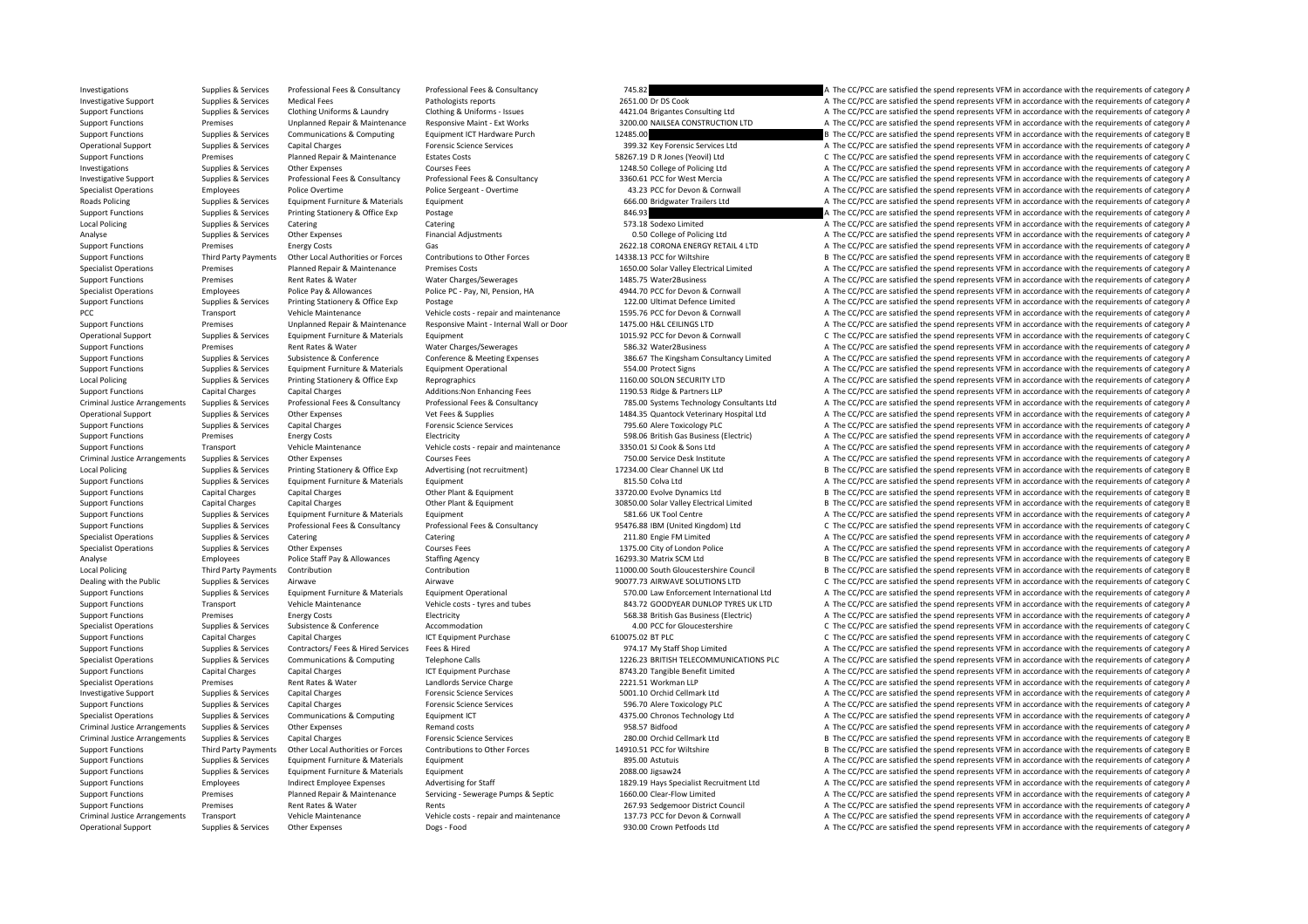Specialist Operations Supplies & Services Subsistence & Conference Accommodation Accommodation 250.83 A The CC/PCC are satisfied the spend represents VFM in accordance with the requirements of category A Support Functions Supplies & Services Communications & Computing Equipment ICT Hardware Purch 7600.00 7844.50 Orchid Cellmark Ltd A The CC/PCC are satisfied the spend represents VFM in accordance with the requirements of c Investigative Support Supplies & Services Capital Charges Forensic Science Services Forensic Science Services Forensic Science Services 7844.50 Orchid Cellmark Ltd A The CC/PCC are satisfied the spend represents VFM in acc Support Functions Transport Vehicle Maintenance Vehicle costs ‐ repair and maintenance 6810.16 SJ Cook & Sons Ltd A The CC/PCC are satisfied the spend represents VFM in accordance with the requirements of category A Support Functions Supplies & Services Printing Stationery & Office Exp Postage 1046.48 1046.48 A The CC/PCC are satisfied the spend represents VFM in accordance with the requirements of category A Operational Support Employees Police Pay & Allowances Police PC - Pay, OT, NI, Pension 4908.72 PCC for Wiltshire C The CC/PCC are satisfied the spend represents VFM in accordance with the requirements of category C Criminal Justice Arrangements Supplies & Services Professional Fees & Consultancy Professional Fees & Consultancy Professional Fees & Consultancy Professional Fees & Consultancy Professional Fees & Consultancy 2587.50 Hays Support Functions Supplies & Services Contractors/ Fees & Hired Services Fees & Hired 968.15 Walker Fire UK Ltd A The CC/PCC are satisfied the spend represents VFM in accordance with the requirements of category A Thanks a Analyse Transport Vehicle Allowances Travel fares Travel fares 15927.03 B The CC/PCC are satisfied the spend represents VFM in accordance with the requirements of category B Support Functions Supplies & Services Catering Catering Catering Catering Catering Catering Catering Catering Category A The CC/PCC are satisfied the spend represents VFM in accordance with the requirements of category A Operational Support Employees Police Pay & Allowances Police PC · Pay, OT, NI, Pension 13447.90 PCC for Devon & Cornwall C The CC/PCC are satisfied the spend represents VFM in accordance with the requirements of category C Support Functions Capital Charges Vehicle Conversions Vehicle Conversions Vehicle Conversions and a structure and the spend represents very a satisfied the spend represents VFM in accordance with the requirements of catego Support Functions Supplies & Services Capital Charges Forensic Science Services Forensic Science Services Forensic Science Services 1326.00 Alere Toxicology PLC A The CC/PCC are satisfied the spend represents VFM in accord Security **A The CC/PCC are satisfied the spend represents VFM** in accordance with the requirements of category A Specialist Operations Supplies & Services Other Expenses Courses Fees Courses Fees 825.00 City of London Police A The CC/PCC are satisfied the spend represents VFM in accordance with the requirements of category A Investigative Support Supplies & Services Capital Charges A Capital Charges Forensic Science Services Forensic Science Services A The CC/PCC are satisfied the spend represents VFM in accordance with the requirements of cat A The CC/PCC are satisfied the spend represents VFM in accordance with the requirements of category A Support Functions Premises Energy Costs Gas Gas 1241.95 CORONA ENERGY RETAIL 4 LTD A The CC/PCC are satisfied the spend represents VFM in accordance with the requirements of category A Investigative Support Supplies & Services Medical Fees Pathologists reports Pathologists reports 2651.00 DR BN PURDUE A The CC/PCC are satisfied the spend represents VFM in accordance with the requirements of category A Criminal Justice Arrangements Supplies & Services Capital Charges Forensic Science Services Forensic Science Services A The CC/PCC are satisfied the spend represents VFM in accordance with the requirements of category A Support Functions Capital Charges Capital Charges Capital Charges Additions:Non Enhancing Fees 2435.53 Atkins Ltd A The CC/PCC are satisfied the spend represents VFM in accordance with the requirements of category A The Cr Third Party Payments to Clients Care Grants - Voluntary Orgs 6147.00 BATH & NORTH FAST SOMERSET COUNCIL B. The CC/PCC are satisfied the spend represents VEM in accordance with the requirements of category B Supplies & Services Professional Fees & Consultancy Professional Fees & Consultancy Professional Fees & Consultancy Professional Fees & Consultancy 500.00 Hyundai Motor Company Ltd A The CC/PCC are satisfied the spend repr Criminal Justice Arrangements Supplies & Services Equipment Furniture & Materials Equipment Euripment Equipment Euripment Equipment Euripment 2031.83 PCC for Devon & Cornwall C The CC/PCC are satisfied the spend represents Investigative Supplies & Services Fourinment - Consumables Fourinment - Consumables Fourinment - Consumables Fourinment - Consumables Fourinment - Consumables Fourinment - Consumables Fourinment - Consumables Fourinment - Investigative Support Capital Charges Capital Charges Capital Charges ICT Equipment Purchase **612.50 Data Pro IT Ltd** A The CC/PCC are satisfied the spend represents VFM in accordance with the requirements of category A Th Catering Catering Catering Catering Catering Catering Catering T13.21 Sodexo Limited A The CC/PCC are satisfied the spend represents VFM in accordance with the requirements of category A Support Functions Supplies & Services Equipment Furniture & Materials Equipment external Equipment 940.00 DIRT DRIVER LTD A The CC/PCC are satisfied the spend represents VFM in accordance with the requirements of category Specialist Operations Employees Police Pay & Allowances Police Chief Inspector - Pay, NI, Pension, HA 7163.33 PCC for Wiltshire C The CC/PCC are satisfied the spend represents VFM in accordance with the requirements of cat Support Functions Premises Planned Repair & Maintenance Planned Maint - Internal Decoration 1956.00 Romac Building Contractors I td A The CC/PCC are satisfied the spend represents VFM in accordance with the requirements of Roads Policing Supplies & Services Equipment Furniture & Materials Equipment Equipment 2638.56 Barrington International (SSS) Limi A The CC/PCC are satisfied the spend represents VFM in accordance with the requirements of Criminal Justice Arrangements Supplies & Services Capital Charges Forensic Science Services Forensic Science Services 1099.80 Orchid Cellmark Ltd A The CC/PCC are satisfied the spend represents VFM in accordance with the r Support Functions Transport Vehicle Maintenance Vehicle costs ‐ repair and maintenance 4914.69 Carco Group Ltd A The CC/PCC are satisfied the spend represents VFM in accordance with the requirements of category A Support Functions Capital Charges Capital Charges Construction & Conversion Fees 7920.50 Atkins Ltd A The CC/PCC are satisfied the spend represents VFM in accordance with the requirements of category A Support Functions Premises Cleaning & Domestic Supplies Cleaning Charges 1130.00 Sodexo Limited A The CC/PCC are satisfied the spend represents VFM in accordance with the requirements of category A Support Functions Transport Vehicle Maintenance Vehicle costs ‐ repair and maintenance 569.96 Bristol PartsPlus A The CC/PCC are satisfied the spend represents VFM in accordance with the requirements of category A Investigative Support Supplies & Services Professional Fees & Consultancy Professional Fees & Consultancy Professional Fees & Consultancy Professional Fees & Consultancy Professional Fees & Consultancy 3284.42 PCC for West Criminal Justice Arrangements Supplies & Services Professional Fees & Consultancy Professional Fees & Consultancy Professional Fees & Consultancy Professional Fees & Consultancy Professional Fees & Consultancy 2587.50 Hays Support Functions Premises Rent Rates & Water Rents Rents Rents Rent Rates Rent Rates & Water Rents Rent Rents Rent Rents 2666.66 BATH & NORTH EAST SOMERSET COUNCIL A The CC/PCC are satisfied the spend represents VFM in ac Support Functions Transport Vehicle Maintenance Vehicle costs ‐ repair and maintenance 1426.73 SJ Cook & Sons Ltd A The CC/PCC are satisfied the spend represents VFM in accordance with the requirements of category A Specialist Operations Supplies & Services Subsistence Subsistence Accommodation 450.83 A The CC/PC are satisfied the spend represents VFM in accordance with the requirements of category A Support Functions Third Party Payments Other Local Authorities or Forces Contributions to Other Forces +4742.89 PCC for Gloucestershire + A The CC/PCC are satisfied the spend represents VFM in accordance with the requireme Support Functions Supplies & Services Equipment Furniture & Materials Equipment A The CZ/DCONSMITHS A The CC/PCC are satisfied the spend represents VFM in accordance with the requirements of category A Support Functions Premises Energy Costs Electricity Electricity 703.98 British Gas Business (Electricity A The CC/PCC are satisfied the spend represents VFM in accordance with the requirements of category A Support Functions Transport Vehicle Maintenance Vehicle Costs - repair and maintenance S97.09 Alliance Automotive T/A Mill Autoq A The CC/PCC are satisfied the spend represents VFM in accordance with the requirements of ca Support Functions Transport Vehicle Maintenance Vehicle costs - repair and maintenance - 594.89 Alliance Automotive T/A Mill Autog A The CC/PCC are satisfied the spend represents VFM in accordance with the requirements of PCC Third Party Payments Payments to Clients Grants - Voluntary Orgs 27305.83 Victim Support B The CC/PCC are satisfied the spend represents VFM in accordance with the requirements of category B Support Functions Premises Planned Repair & Maintenance Planned Maint - Roof repairs 1315.00 RAM Scaffolding (UK) Ltd A The CC/PCC are satisfied the spend represents VFM in accordance with the requirements of category C<br>Cr Criminal Justice Arrangements Employees Police Pay & Allowances Police Pay, OT, NI, Pension, HA and a 49457.68 PCC for Devon & Cornwall CThe CC/PCC are satisfied the spend represents VFM in accordance with the requirements Support Functions Supplies & Services Medical Fees Drugs & Medical Requisites Drugs & Medical Requisites Drugs & Medical Requisites 132.00 A The CC/PCC are satisfied the spend represents VFM in accordance with the requirem Specialist Operations Supplies & Services Communications & Computing Equip ICT - Telephones/pagers 1500.00 PCC for Devon & Cornwall C The CC/PCC are satisfied the spend represents VFM in accordance with the requirements of Investigative Support Supplies & Services Professional Fees & Consultancy Professional Fees & Consultancy Professional Fees & Consultancy Professional Fees & Consultancy Professional Fees & Consultancy 1314.00 Systems Tech Support Functions Premises Rent Rates & Water Rents Rents Rents and the Support Function A The CC/PCC are satisfied the spend represents VFM in accordance with the requirements of category A Analyse Employees Police Staff Pay & Allowances Staffing Agency 12674.09 Matrix SCM Ltd B The CC/PCC are satisfied the spend represents VFM in accordance with the requirements of category B Specialist Operations Premises P Specialist Operations Premises Planned Repair & Maintenance Premises Costs 6885.00 Tyco Fire & Integrated Solutions (U A The CC/PCC are satisfied the spend represents VFM in accordance with the requirements of category A Analyse Capital Financing External Interest Debt Charges - Interest Debt Charges and September 2016 2016 2016 2017 A The CC/PCC are satisfied the spend represents VFM in accordance with the requirements of category A Support Functions Capital Charges Capital Charges Construction & Conversion Works 267080.52 Midas Construction Ltd C The CC/PCC are satisfied the spend represents VFM in accordance with the requirements of category C Support Functions Premises Cleaning & Domestic Supplies Cleaning Charges Cleaning Charges 16039.21 Sodexo Limited B The CC/PCC are satisfied the spend represents VFM in accordance with the requirements of category B Investigative Support Capital Charges Capital Charges Capital Charges ICT Equipment Purchase 29250.00 Dell Corporation Ltd B The CC/PCC are satisfied the spend represents VFM in accordance with the requirements of category B The CC/PCC are satisfied the spend represents VFM in accordance with the requirements of category B Support Functions Supplies & Services Grants & Subscriptions Subscriptions Subscriptions Subscriptions Subscriptions Subscriptions and the Subscriptions of the Subscriptions of the Subscriptions of the Subscriptions of the Disused Supplies & Services Printing Stationery & Office Exp Printing Printing Printing Printing and the Service Stategory A The CC/PCC are satisfied the spend represents VFM in accordance with the requirements of category A The CC/PCC are satisfied the spend represents VFM in accordance with the requirements of category A Support Functions Capital Charges Capital Charges Construction & Conversion Fees 4200.00 HLMAD LIMITED A The CC/PCC are satisfied the spend represents VFM in accordance with the requirements of category A PCC Employees Police Pay & Allowances Police Sergeant - Pay, OT, NI, Pension 5263.27 PCC for Devon & Cornwall C The CC/PCC are satisfied the spend represents VFM in accordance with the requirements of category C Support Functions Premises Waste Disposal – Premises Waste Disposal – Premises Waste Disposal – Premises Waste Disposal – Premises Waste Disposal – Premises Stategory A The CC/PCC are satisfied the spend represents VFM in Support Transport Vehicle Maintenance Vehicle costs ‐ repair and maintenance 1689.16 Press Commercial Bodyworks A The CC/PCC are satisfied the spend represents VFM in accordance with the requirements of category A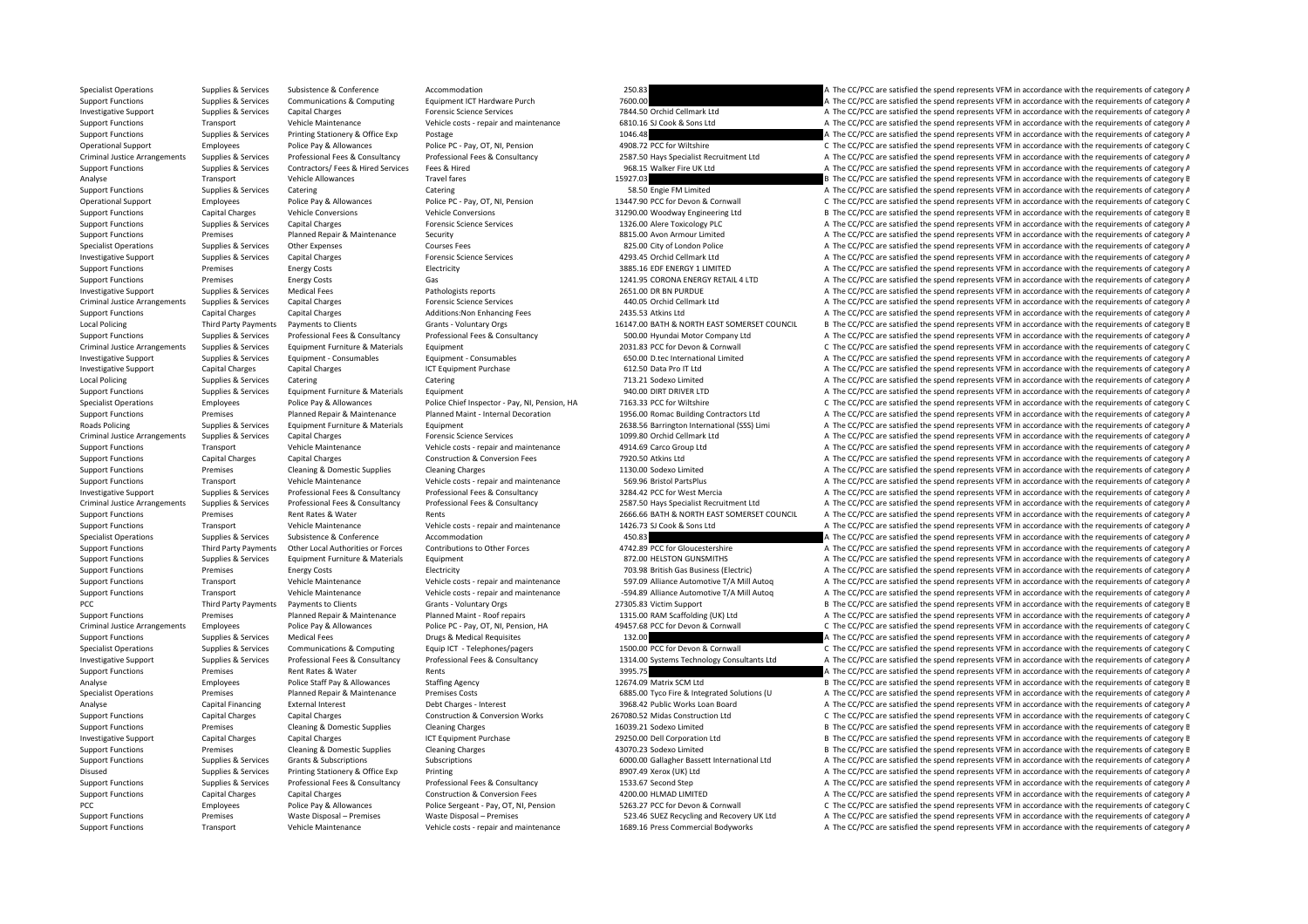Specialist Operations Supplies & Services Capital Charges Forensic Science Services 300.98 Key Forensic Services Ltd A The CC/PCC are satisfied the spend represents VFM in accordance with the requirements of category A

Supplies & Services Communications & Computing Equipment ICT Repairs & Maintenance 525.00 Specialist Computer Centres A The CC/PCC are satisfied the spend represents VFM in accordance with the requirements of category A Support Functions Supplies & Services Printing Stationery & Office Exp Postage Postage 10.03 Brigantes Consulting Ltd A The CC/PCC are satisfied the spend represents VFM in accordance with the requirements of category A Th Dealing with the Public Supplies & Services Airwave Airwave Airwave Airwave Airwave Airwave Airwave Airwave Airwave Airwave Airwave Airwave Airwave Airwave Airwave Airwave Airwave Airwave Airwave Airwave Airwave Airwave Ai Support Functions Capital Charges Capital Charges Construction & Conversion Other 9782.50 N & S Flooring (Bristol) Ltd A The CC/PCC are satisfied the spend represents VFM in accordance with the requirements of category A Analyse Supplies & Services Other Expenses Financial Adjustments Financial Adjustments and the Pet Studio A The CC/PCC are satisfied the spend represents VFM in accordance with the requirements of category A Specialist Operations Employees Police Pay & Allowances Housing Allowance - Chief Inspector 265.86 PCC for Gloucestershire A The CC/PCC are satisfied the spend represents VFM in accordance with the requirements of category Supplies & Services Professional Fees & Consultancy Professional Fees & Consultancy Professional Fees & Consultancy Professional Fees & Consultancy Professional Fees & Consultancy Professional Fees & Consultancy States and Support Functions Premises Rent Rates & Water Water Charges/Sewerages 1439.92 Water2Business A The CC/PCC are satisfied the spend represents VFM in accordance with the requirements of category A Specialist Operations Supplies & Services Equipment Furniture & Materials Equipment equipment Equipment Equipment Equipment Equipment equipment equipment experations of category C The CC/PCC are satisfied the spend represe Support Functions Premises Rent Rates & Water Water Charges/Sewerages 4198.06 Water2Business A The CC/PCC are satisfied the spend represents VFM in accordance with the requirements of category A Roads Policing Supplies & Services Equipment Furniture & Materials Equipment Equipment Equipment and the Equipment Equipment and the COLOGIE and A The CC/PCC are satisfied the spend represents VFM in accordance with the re Specialist Operations Premises Rent Rates & Water Rents Rents Rents Rents 1218.00 Bristol Airport A The CC/PCC are satisfied the spend represents VFM in accordance with the requirements of category A Support Functions Third Party Payments to Clients Grants Voluntary Orgs and the Support Crants Crants Crants Crants Grants Crants Crants Crants Crants Crants of category A The CC/PCC are satisfied the spend represents VFM Local Policing Supplies & Services Contractors/ Fees & Hired Services Fees & Hired 11200.00 Ideal Sustainable Development B The CC/PCC are satisfied the spend represents VFM in accordance with the requirements of category Support Functions Supplies & Services Other Expenses Legal Costs & Services A The COPCC are satisfied the spend represents VFM in accordance with the requirements of category A Local Policing Supplies & Services Printing Stationery & Office Exp Postage 8.99 AV Partsmaster Ltd A The CC/PCC are satisfied the spend represents VFM in accordance with the requirements of category A Specialist Operations Transport Wehicle Allowances Travel fares Travel fares 242.50 PCC for Wiltshire 242.50 PCC for Wiltshire A The CC/PCC are satisfied the spend represents VFM in accordance with the requirements of cate Support Functions Supplies & Services Communications & Computing Faultoment ICT Hardware Purch 5045.68 CJ Freeman & Co Ltd A The CC/PCC are satisfied the spend represents VFM in accordance with the requirements of category

Support Functions Supplies & Services Other Expenses Legal Fees 3rd Party Legal Fees 3rd Party 1500.00 1500.00 A The CC/PCC are satisfied the spend represents VFM in accordance with the requirements of category A PCC Third Party Payments Payments to Clients Grants - Voluntary Orgs 14916.67 Resolve West B The CC/PCC are satisfied the spend represents VFM in accordance with the requirements of category B Criminal Justice Arrangements Supplies & Services Capital Charges Forensic Science Services Forensic Science Services 1755.00 Orchid Cellmark Ltd A The CC/PCC are satisfied the spend represents VFM in accordance with the r Specialist Operations Employees Police Overtime Police PC-Overtime/ Rest Day 2362.14 PCC for Devon & Cornwall A The CC/PCC are satisfied the spend represents VFM in accordance with the requirements of category A The Criter Transport Vehicle Allowances Travel fares Travel fares and the specialist Operations of category A The CC/PCC are satisfied the spend represents VFM in accordance with the requirements of category A Investigative Support Supplies & Services Medical Fees Pathologists reports Pathologists reports 2651.00 Dr A J Jeffery A The CC/PCC are satisfied the spend represents VFM in accordance with the requirements of category A Support Functions Capital Charges Capital Charges Vehicles Purchase Vehicles Purchase 12208.00 Hyundai Motor Company Ltd B The CC/PCC are satisfied the spend represents VFM in accordance with the requirements of category B Criminal Justice Arrangements Supplies Services Other Expenses Maintenance of dogs/cats Service of dogs/cats 560.04 A The CC/PCC are satisfied the spend represents VFM in accordance with the requirements of category A The Investigative Support Supplies & Services Capital Charges Forensic Science Services Forensic Science Services Forensic Science Services 4070.68 Key Forensic Services Ltd A The CC/PCC are satisfied the spend represents VFM Support Functions Premises Cleaning & Domestic Supplies Cleaning Charges 15173.03 Sodexo Limited B The CC/PCC are satisfied the spend represents VFM in accordance with the requirements of category B Support Functions Transport Vehicle Maintenance Vehicle costs ‐ repair and maintenance 533.03 Bristol PartsPlus A The CC/PCC are satisfied the spend represents VFM in accordance with the requirements of category A Support Functions Capital Charges Capital Charges Construction & Conversion Fees 8256.50 Structural Soils Ltd A The CC/PCC are satisfied the spend represents VFM in accordance with the requirements of category A Support Functions Supplies & Services Faulyment Furniture & Materials Faulyment 543.41 POSTURITE (UK) LTD A The CC/PCC are satisfied the spend represents VFM in accordance with the requirements of category A Specialist Operations Transport Vehicle Hire Hired Vehicle Costs Hired Vehicle Costs 718.76 Scot Group Ltd A The CC/PCC are satisfied the spend represents VFM in accordance with the requirements of category A The Criteria Specialist Operations Premises Planned Repair & Maintenance Premises Costs 2675.00 Solar Valley Electrical Limited A The CC/PCC are satisfied the spend represents VFM in accordance with the requirements of category A Investigations Supplies & Services Professional Fees & Consultancy Professional Fees & Consultancy Professional Fees & Consultancy 908.24 A The CC/PCC are satisfied the spend represents VFM in accordance with the requireme Specialist Operations Supplies & Services Clothing Uniforms & Laundry Clothing & Uniforms - non-stock 791.58 Fowlers of Bristol Ltd A The CC/PCC are satisfied the spend represents VFM in accordance with the requirements of Specialist Operations Supplies & Services Professional Fees & Consultancy Professional Fees & Consultancy Professional Fees & Consultancy Professional Fees & Consultancy Professional Fees & Consultancy Professional Fees & Specialist Operations Supplies & Services Contractors/ Fees & Hired Services Fees & Hired The CES And AS2.00 HM Courts & Tribunal Service A The CC/PCC are satisfied the spend represents VFM in accordance with the requireme Specialist Operations Supplies & Services Contractors/ Fees & Hired Services Fees & Hired Services Fees & Hired Services Fees & Hired 29.72 29.72 A The CC/PCC are satisfied the spend represents VFM in accordance with the r Support Functions Capital Charges Capital Charges Capital Charges ICT Equipment Purchase 7221.40 Onecom Limited A The CC/PCC are satisfied the spend represents VFM in accordance with the requirements of category A Specialist Operations Supplies & Services Other Expenses Licences & Orders A The CLISQ Experian Ltd A The CC/PCC are satisfied the spend represents VFM in accordance with the requirements of category A Support Functions Supplies & Services Equipment Furniture & Materials Equipment Operational Equipment Operational 1703.42 Snap-on Tools Ltd A The CC/PCC are satisfied the spend represents VFM in accordance with the require Specialist Operations Supplies & Services Other Expenses Courses Fees Courses Fees 601.00 GMCA - GMP A The CC/PCC are satisfied the spend represents VFM in accordance with the requirements of category A Support Functions Premises Rent Rates & Water Rents Rents Rents 2780.00 LANDMARC RE MOD (WALES) A The CC/PCC are satisfied the spend represents VFM in accordance with the requirements of category A Specialist Operations Employees Police Staff Pay & Allowances Police Staff - Pay, OT, NI, Pension 11430.87 PCC for Gloucestershire C The CC/PCC are satisfied the spend represents VFM in accordance with the requirements of Support Functions Supplies & Services Other Expenses Donations Donations Donations Donations Donations Donations Donations Conversion Works 17000.00 West Country Crimestoppers B The CC/PCC are satisfied the spend represent A The CC/PCC are satisfied the spend represents VFM in accordance with the requirements of category A Support Functions Transport Vehicle Maintenance Vehicle costs ‐ repair and maintenance 913.09 DRIVE VAUXHALL A The CC/PCC are satisfied the spend represents VFM in accordance with the requirements of category A Support Functions Supplies & Services Communications & Computing Equipment ICT Hardware Purch 528.00 Dynamic CCTV Ltd A The CC/PCC are satisfied the spend represents VFM in accordance with the requirements of category A Supplies & Services Communications & Computing Equipment ICT Repairs & Maintenance 52238.16 ATOS IT Services Uk Ltd C/PCC are satisfied the spend represents VFM in accordance with the requirements of category C Support Functions Supplies & Services Capital Charges Forensic Science Services Forensic Science Services Forensic Science Services 530.40 Alere Toxicology PLC A The CC/PCC are satisfied the spend represents VFM in accorda Investigations Supplies & Services Communications & Computing Equipment ICT Software 3868.00 Data Pro IT Ltd A The CC/PCC are satisfied the spend represents VFM in accordance with the requirements of category A Analyse Capital Financing External Interest Debt Charges - Interest Debt Charges - Interest 5715.79 Public Works Loan Board A The CC/PCC are satisfied the spend represents VFM in accordance with the requirements of categor Criminal Justice Arrangements Employees Police Pay & Allowances Police Inspector - Pay, NI, Pension 6160.05 PCC for Devon & Cornwall Criminal Justice Arrangements VFM in accordance with the requirements of category C Support Functions Third Party Payments Other Local Authorities or Forces Contributions to Other Forces 1008.37 PCC for Wiltshire a The CC/PCC are satisfied the spend represents VFM in accordance with the requirements of ca Dealing with the Public Third Party Payments Contribution Contribution Contribution Contribution Contribution Contribution Contribution Contribution Contribution Contribution 774.00 ACPO CRIME PREVENTION INITIATIVES L A Th A The CC/PCC are satisfied the spend represents VFM in accordance with the requirements of category A Specialist Operations Supplies & Services Communications & Computing Equipment ICT Hardware Purch 6411.98 Insight Direct (UK) Ltd A The CC/PCC are satisfied the spend represents VFM in accordance with the requirements of c Support Functions Supplies & Services Communications & Computing Equipment ICT Hardware Purch 573.13 CPC 573.13 CPC A The CC/PCC are satisfied the spend represents VFM in accordance with the requirements of category A The A The CC/PCC are satisfied the spend represents VFM in accordance with the requirements of category A Support Functions Supplies & Services Communications & Computing Equipment ICT Hardware Purch 1045.00 ViaSat UK Limited A The CC/PCC are satisfied the spend represents VFM in accordance with the requirements of category A PCC Employees Police Pay & Allowances Police PC - National Insurance 362.25 362.25 C The CC/PCC are satisfied the spend represents VFM in accordance with the requirements of category C Criminal Justice Arrangements Employees Police Pay & Allowances Police Sergeant - Pay, NI, Pension, HA 9976.60 PCC for Devon & Cornwall C The CC/PCC are satisfied the spend represents VFM in accordance with the requirement Investigations Supplies & Services Other Expenses Courses Fees Courses Fees 893.50 College of Policing Ltd A The CC/PCC are satisfied the spend represents VFM in accordance with the requirements of category A

B The CC/PCC are satisfied the spend represents VFM in accordance with the requirements of category B

A The CC/PCC are satisfied the spend represents VFM in accordance with the requirements of category A

Specialist Operations Transport Transport Vehicle Allysing Transport Transport Transport - Transport - Transport<br>A The CC/PCC are satisfied the spend represents VFM in accordance with the requirements of category A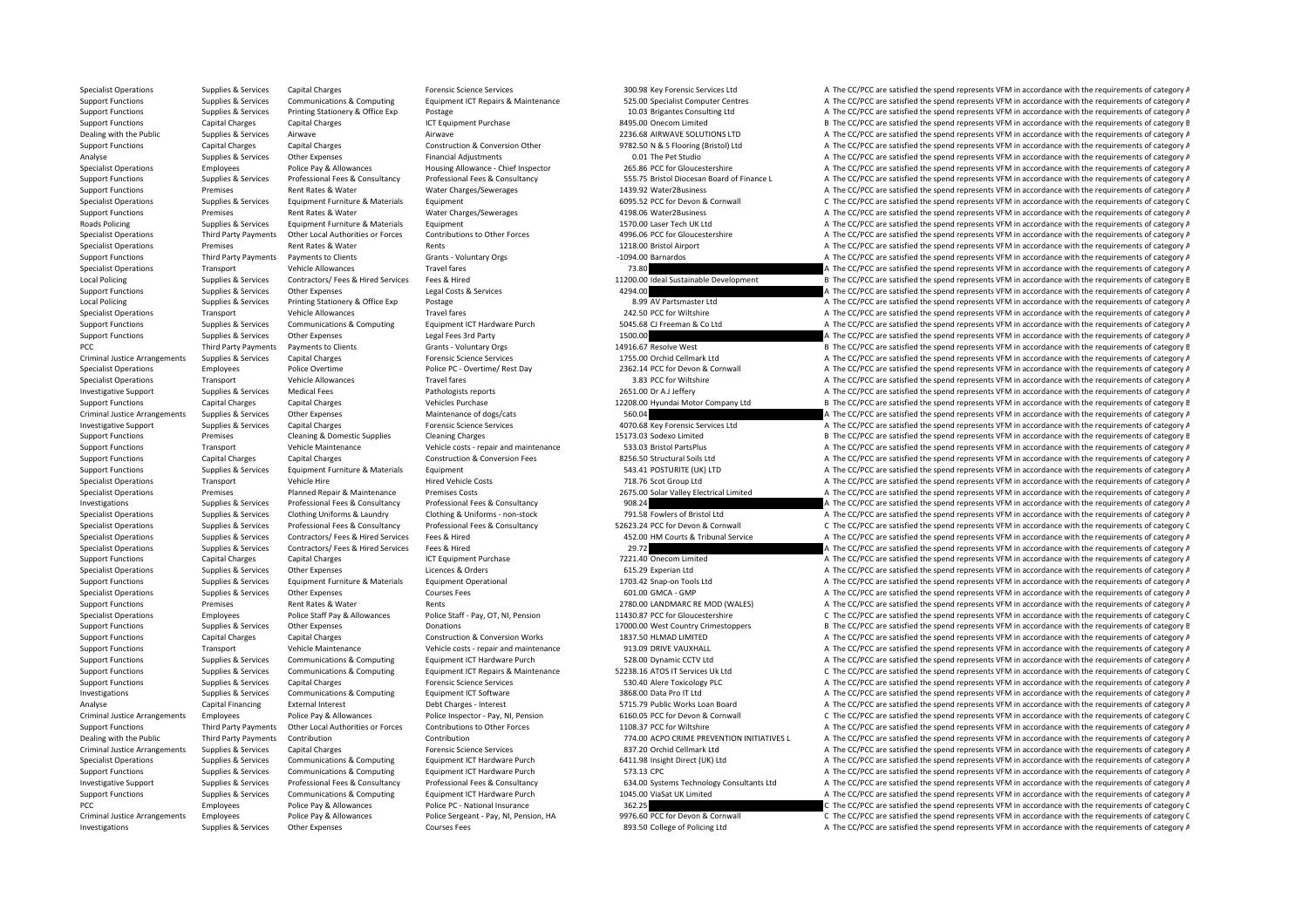Investigative Support Capital Charges Capital Charges ICT Equipment Purchase 1680.00 Bechtle Direct Ltd A The CC/PCC are satisfied the spend represents VFM in accordance with the requirements of category A Support Functions Supplies & Services Contractors/ Fees & Hired Services Fees & Hired The Limited 15000.00 Sodexo Limited B The CC/PCC are satisfied the spend represents VFM in accordance with the requirements of category Support Functions Capital Charges Capital Charges Capital Charges Capital Charges Furniture Purchase Furniture Purchase 1515.00 BOF Group Ltd A The CC/PCC are satisfied the spend represents VFM in accordance with the requi A The CC/PCC are satisfied the spend represents VFM in accordance with the requirements of category A Support Functions Premises Rent Rates & Water Hire of Accommodation Hire of Accommodation 20000.00 Bristol City Council B The CC/PCC are satisfied the spend represents VFM in accordance with the requirements of category B Support Functions Premises Rent Rates & Water Landlords Service Charge 867.75 HARTNELL TAYLOR COOK CLIENT A/C A The CC/PCC are satisfied the spend represents VFM in accordance with the requirements of category A Roads Policing Supplies & Services Equipment Furniture & Materials Equip Rental/Lease Admin 1082.72 Xerox (UK) Ltd A The CC/PCC are satisfied the spend represents VFM in accordance with the requirements of category A Support Functions Premises Energy Costs Electricity Electricity 750.73 British Gas Business (Electricity 750.73 British Gas Business (Electricity A The CC/PCC are satisfied the spend represents VFM in accordance with the r Support Functions Premises Energy Costs Electricity Electricity and the Support of the COSTS of the CC/PCC are satisfied the spend represents VFM in accordance with the requirements of category A Criminal Justice Arrangements Supplies & Services Subsistence Subsistence Subsistence Subsistence Subsistence Subsistence Subsistence Subsistence Subsistence Subsistence Subsistence Subsistence Subsistence Subsistence Subs Support Functions Premises Planned Repair & Maintenance Servicing - Sewerage Pumps & Septic 583.00 AWP Services Ltd A The CC/PCC are satisfied the spend represents VFM in accordance with the requirements of category A The Investigative Support Supplies & Services Capital Charges Forensic Science Services Forensic Science Services 14013.75 Key Forensic Services Ltd B The CC/PCC are satisfied the spend represents VFM in accordance with the re Specialist Operations Supplies & Services Other Expenses Courses Fees Courses Fees 3112.50 College of Policing Ltd A The CC/PCC are satisfied the spend represents VFM in accordance with the requirements of category A The C B The CC/PCC are satisfied the spend represents VFM in accordance with the requirements of category B Support Functions Premises Energy Costs Electricity Electricity **Electricity** 797.27 British Gas Business (Electric) A The CC/PCC are satisfied the spend represents VFM in accordance with the requirements of category A Investigations Supplies Services Other Expenses Visits & Activities Visits & Activities Activities 4900.00 Young Somerset A The CC/PCC are satisfied the spend represents VFM in accordance with the requirements of category Support Functions Supplies a Supplies Concernications A The Costs & Services 4.70 A The CC/PCC are satisfied the spend represents VFM in accordance with the requirements of category A Specialist Operations Employees Police Staff Overtime Police Staff - OT, NI, Pension 5484.47 PCC for Wiltshire C The CC/PCC are satisfied the spend represents VFM in accordance with the requirements of category C Specialist Operations Employees Police Pay & Allowances Police Sergeant - Pay, OT, NI, Pension 11477.71 PCC for Wiltshire C The CC/PCC are satisfied the spend represents VFM in accordance with the requirements of category Specialist Operations Employees Police Pay & Allowances Police Inspector - Pay, NI, Pension 6633.74 PCC for Wiltshire A The CC/PCC are satisfied the spend represents VFM in accordance with the requirements of category A Specialist Operations Supplies & Services Capital Charges Forensic Science Services Forensic Science Services Forensic Science Services 79.30 Orchid Cellmark Ltd A The CC/PCC are satisfied the spend represents VFM in accor Support Functions Supplies & Services Other Expenses Legal Fees 3rd Party 1950.90 A The CC/PCC are satisfied the spend represents VFM in accordance with the requirements of category A Support Functions Supplies & Services Printing Stationery & Office Exp Postage 2750.00 Neopost Ltd A The CC/PCC are satisfied the spend represents VFM in accordance with the requirements of category A Support Functions Supplies & Services Contractors/ Fees & Hired Services Fees & Hired Services Fees & Hired Services Fees & Hired Services Fees & Hired Services Fees & Hired Services Fees & Hired Services Services Services Support Functions Premises Fuergy Costs Functions Electricity Electricity 592.31 British Gas Business (Flectric) A The CC/PCC are satisfied the spend represents VFM in accordance with the requirements of category A Local Policing Supplies & Services Equipment Furniture & Materials Equipment Equipment Equipment Equipment Equipment Equipment Equipment A The CC/PCC are satisfied the spend represents VFM in accordance with the requiremen Operational Support Supplies & Services Subsistence & Conference A Conference & Conference Conference & Conference & Conference A The CC/PCC are satisfied the spend represents VFM in accordance with the requirements of cat Support Functions Transport Vehicle Maintenance Vehicle costs - repair and maintenance SO3.56 Alliance Automotive T/A Mill Autoq A The CC/PCC are satisfied the spend represents VFM in accordance with the requirements of ca Investigative Support Supplies & Services Medical Fees Pathologists reports Pathologists reports 2651.00 DR BN PURDUE A The CC/PCC are satisfied the spend represents VFM in accordance with the requirements of category A Support Functions Premises Planned Repair & Maintenance Servicing ‐ Sewerage Pumps & Septic 572.00 Clear‐Flow Limited A The CC/PCC are satisfied the spend represents VFM in accordance with the requirements of category A Support Functions Transport Vehicle Maintenance Vehicle costs – tyres and tubes 708.64 CABOT TYRE SERVICE LTD A The CC/PCC are satisfied the spend represents VFM in accordance with the requirements of category A The Crip i Specialist Operations Employees Police Pay & Allowances Police PC ‐ Pay, OT, NI, Pension 27363.31 PCC for Gloucestershire C The CC/PCC are satisfied the spend represents VFM in accordance with the requirements of category Criminal Justice Arrangements Premises Planned Repair & Maintenance Alterations to Buildings and TSOO.00 PCC for Devon & Cornwall C. The CC/PCC are satisfied the spend represents VEM in accordance with the requirements of Support Functions Transport Vehicle Maintenance Vehicle costs - tyres and tubes 588.69 GOODYEAR DUNLOP TYRES UK LTD A The CC/PCC are satisfied the spend represents VFM in accordance with the requirements of category A Support Functions Premises Planned Benair & Maintenance Planned Maint - Mechanical Plant 570.00 NFTWORK SECURITY SYSTEMS FUROPE (UK A The CC/PCC are satisfied the spend represents VEM in accordance with the requirements of Support Functions Premises Planned Repair & Maintenance Premises Costs 1007.26 Grinters Limited A The CC/PCC are satisfied the spend represents VFM in accordance with the requirements of category A Criminal Justice Arrangements Supplies & Services Medical Fees Doctors - call out fees Nedical Services and put fees Doctors - call out fees Arrangements of category A The CC/PCC are satisfied the spend represents VFM in a Support Functions Supplies & Services Other Expenses Courses Fees Courses Fees 11340.00 The Springboard Consultancy Ltd B The CC/PCC are satisfied the spend represents VFM in accordance with the requirements of category B Specialist Operations Employees Police Pay & Allowances Police PC-Pay, OT, NI, Pension, HA 38655.23 PCC for Devon & Cornwall C The CC/PCC are satisfied the spend represents VFM in accordance with the requirements of catego Support Functions Premises Planned Repair & Maintenance Grounds Maintenance Communisments of category A The CC/PCC are satisfied the spend represents VFM in accordance with the requirements of category A Investigative Support Supplies & Services Capital Charges Forensic Science Services Capital Charges Forensic Science Services and a The CC/PCC are satisfied the spend represents VFM in accordance with the requirements of c Support Functions Supplies & Services Communications & Computing Equipment ICT Hardware Purch 4138.00 Dell Corporation Ltd A The CC/PCC are satisfied the spend represents VFM in accordance with the requirements of category Support Functions Supplies & Services Other Expenses Legal Costs & Services A The COST A The CC/PCC are satisfied the spend represents VFM in accordance with the requirements of category A Support Functions Transport Vehicle Maintenance Vehicle costs – tyres and tubes 1831.93 GOODYEAR DUNLOP TYRES UK LTD A The CC/PCC are satisfied the spend represents VFM in accordance with the requirements of category A Criminal Justice Arrangements Supplies & Services Other Expenses Remand costs Remand costs 981.28 Bidfood 981.28 Bidfood A The CC/PCC are satisfied the spend represents VFM in accordance with the requirements of category A Support Functions Supplies & Services Other Expenses Courses Fees Courses Fees 10470.60 PCC for Hampshire B The CC/PCC are satisfied the spend represents VFM in accordance with the requirements of category B Support Functions Capital Charges Capital Charges Construction & Conversion Fees 567.00 Office Installation (Bristol) Ltd A The CC/PCC are satisfied the spend represents VFM in accordance with the requirements of category Support Functions Third Party Payments Other Local Authorities or Forces Contributions to Other Forces 1832.70 PCC for Gloucestershire A The CC/PCC are satisfied the spend represents VFM in accordance with the requirements Support Functions Supplies & Services Capital Charges Forensic Science Services Forensic Science Services Forensic Science Services 795.60 Alere Toxicology PLC A The CC/PCC are satisfied the spend represents VFM in accorda Courses Fees **Services A The CONTACT A THE CONTACT A THE CONTACT A** The CC/PCC are satisfied the spend represents VFM in accordance with the requirements of category A Roads Policing Supplies & Services Printing Stationery & Office Exp Postage 2906.69 2906.69 A The CC/PCC are satisfied the spend represents VFM in accordance with the requirements of category A Support Functions Premises Energy Costs Gas Gas Gas Server A The CC/PCC are satisfied the spend represents VFM in accordance with the requirements of category A Support Functions Transport Vehicle Maintenance Vehicle Costs - repair and maintenance Support TA Mill Autog A The CC/PCC are satisfied the spend represents VFM in accordance with the requirements of category A Support Functions Supplies & Services Communications & Computing Equipment ICT Software 2026.00 Jigsaw24 2026.00 Jigsaw24 A The CC/PCC are satisfied the spend represents VFM in accordance with the requirements of category Operational Support Supplies & Services Other Expenses Dogs - Kennel Purchase & Maint 2214.97 The Pet Studio A The CC/PCC are satisfied the spend represents VFM in accordance with the requirements of category A Specialist Operations Supplies & Services Communications & Computing Equipment ICT Repairs & Maintenance 2425.00 Apex Engineering Group<br>
Investigations The CC/PCC are satisfied the spend represents VFM in accordance with t Investigations and represents VEM in accordance with the requirements of category Aristophe Professional Fees & Consultancy Professional Fees & Consultancy Professional Fees & Consultancy Consultancy 678.00 HM Courts & Tri Support Functions Capital Charges Capital Charges Construction & Conversion Works 157023.50 Electrio Ltd C The CC/PCC are satisfied the spend represents VFM in accordance with the requirements of category C Investigative Support Supplies & Services Professional Fees & Consultancy Professional Fees & Consultancy Professional Fees & Consultancy Professional Fees & Consultancy 1930.02 PCC for West Mercia A The CC/PCC are satisfi A The CC/PCC are satisfied the spend represents VFM in accordance with the requirements of category A Local Policing Third Party Payments Payments to Clients Grants - Voluntary Orgs 71122.50 Bristol City Council C The CC/PCC are satisfied the spend represents VFM in accordance with the requirements of category C Support Functions Supplies & Services Subsistence & Conference Conference Conference Conference & Conference Conference & Conference & Conference & Conference & Conference & Conference & Conference & Conference & Conferenc A The CC/PCC are satisfied the spend represents VFM in accordance with the requirements of category A Investigative Support Supplies & Services Capital Charges Forensic Science Services Forensic Science Services Forensic Science Services 31719.35 Orchid Cellmark Ltd B The CC/PCC are satisfied the spend represents VFM in ac Support Functions Supplies & Services Contractors/ Fees & Hired Services Fees & Hired The CONTER 1976.60 Walker Fire UK Ltd A The CC/PCC are satisfied the spend represents VFM in accordance with the requirements of categor Support Functions Premises Planned Repair & Maintenance Estates Costs 705.86 Avon County Blinds A The CC/PCC are satisfied the spend represents VFM in accordance with the requirements of category A Support Functions Premises Energy Costs Gas Gas Server A The CC/PCC are satisfied the spend represents VFM in accordance with the requirements of category A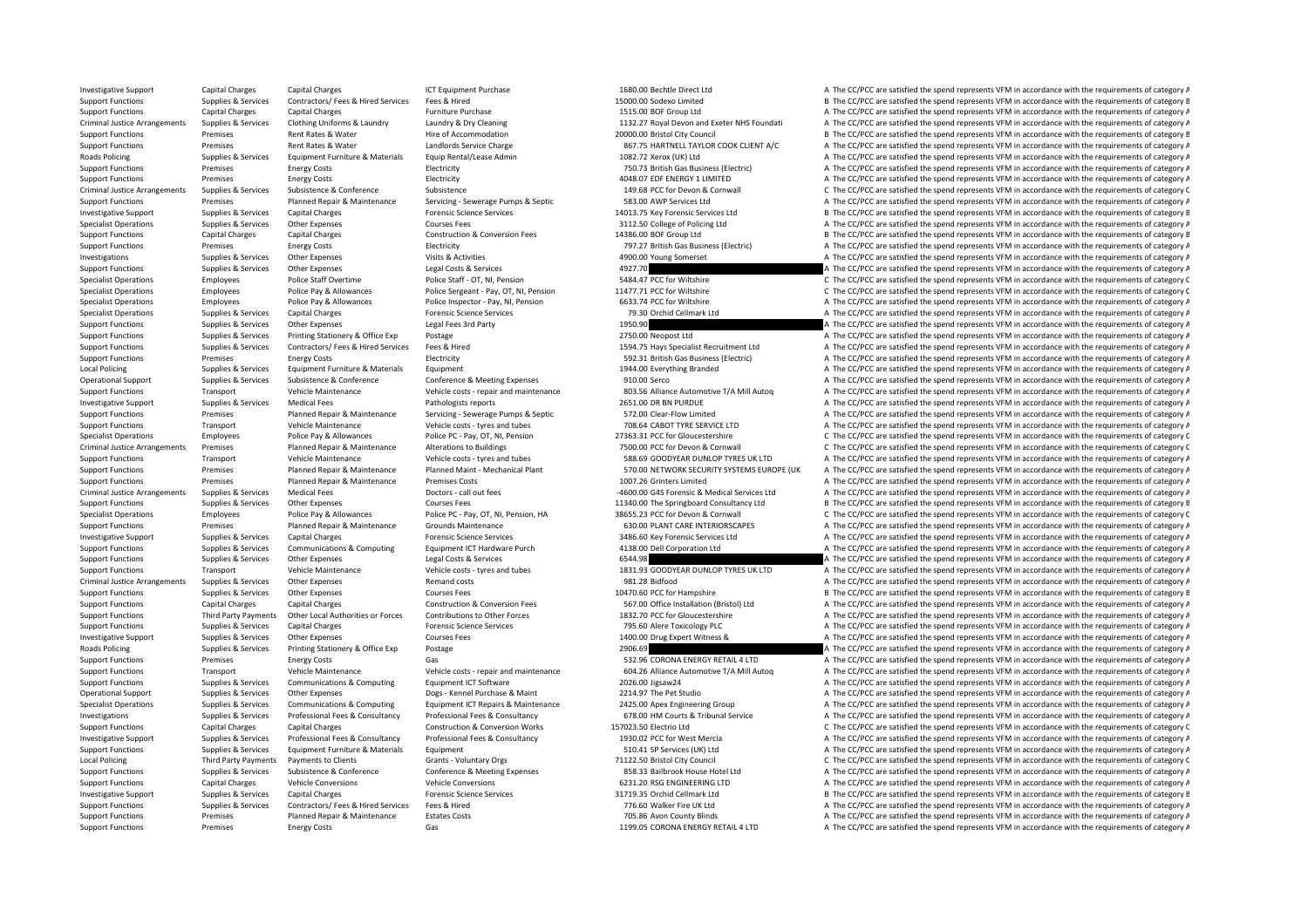Support Transport Vehicle Maintenance Vehicle costs ‐ repair and maintenance 553.52 ECCO Safety Group UK Limited A The CC/PCC are satisfied the spend represents VFM in accordance with the requirements of category A

Specialist Operations Transport Vehicle Maintenance Vehicle costs ‐ repair and maintenance 718.34 PCC for Devon & Cornwall A The CC/PCC are satisfied the spend represents VFM in accordance with the requirements of category Support Functions Premises Premises Anticlas Rent Rates & Water Rents Rents Rents Rents Rents Rents A The COUNC are satisfied the spend represents VFM in accordance with the requirements of category A The COUNC are satisfi A The CC/PCC are satisfied the spend represents VFM in accordance with the requirements of category A Support Functions Supplies & Services Contractors/ Fees & Hired Services Fees & Hired 808.50 Actor Factory Productions A The CC/PCC are satisfied the spend represents VFM in accordance with the requirements of category A Support Functions Capital Charges Capital Charges Construction & Construction & Conversion Fees 5260.00 Ridge & Partners LLP A The CC/PCC are satisfied the spend represents VFM in accordance with the requirements of catego Support Functions Premises Planned Repair & Maintenance Estates Costs 3000.00 N & S Flooring (Bristol) Ltd A The CC/PCC are satisfied the spend represents VFM in accordance with the requirements of category A Support Functions Supplies & Services Equipment Furniture & Materials Equipment Operational Equipment Operational 514.00 BOF Group Ltd A The CC/PCC are satisfied the spend represents VFM in accordance with the requirements out of the control of the Supplies & Services Contractors/ Fees & Hired Services Fees & Hired Contractors and the Services Fees & Hired Contractors and the CONSTREET CONCLUSTER A The CC/PCC are satisfied the spend represen Investigations Supplies & Services Other Expenses Courses Fees Courses Fees 893.50 College of Policing Ltd A The CC/PCC are satisfied the spend represents VFM in accordance with the requirements of category A Support Functions Transport Vehicle Maintenance Vehicle costs ‐ repair and maintenance 1952.00 SJ Cook & Sons Ltd A The CC/PCC are satisfied the spend represents VFM in accordance with the requirements of category A The Cr Local Policing Third Party Payments Payments to Clients Grants - Voluntary Orgs 21634.50 North Somerset Council B The CC/PCC are satisfied the spend represents VFM in accordance with the requirements of category B Support Functions Supplies & Services Equipment Furniture & Materials Equipment Equipment and Equipment and Equipment Equipment A The CC/PCC are satisfied the spend represents VFM in accordance with the requirements of cat A The CC/PCC are satisfied the spend represents VFM in accordance with the requirements of category A Supplies & Services Professional Fees & Consultancy Professional Fees & Consultancy Professional Fees & Consultancy Professional Fees & Consultancy 708.45 Zoe Lodrick Ltd A The CC/PCC are satisfied the spend represents VFM Support Functions Supplies & Services Other Expenses Courses Fees Courses Fees Courses Fees Services Courses Fees Services Courses Fees Services Courses Fees Services Other Expenses Courses Fees Maintenance of dogs/cats an A The CC/PCC are satisfied the spend represents VFM in accordance with the requirements of category A Support Functions Supplies & Services Other Expenses Courses Fees Courses Fees 1600.00 Law Enforcement International Ltd A The CC/PCC are satisfied the spend represents VFM in accordance with the requirements of category A Operational Support Supplies & Services Other Expenses Horses Forage Horses Forage 1729.00 A The CC/PCC are satisfied the spend represents VFM in accordance with the requirements of category A Support Functions Premises Energy Costs Electricity Electricity **Electricity Electricity Electricity Premises Energy Costs** Energy Costs Electricity **Electricity Electricity 278.80 British Gas Business (Electrici** Support Functions Capital Charges Capital Charges Capital Charges Construction & Construction & Conversion Works 1078.60 Electrio Ltd A The CC/PCC are satisfied the spend represents VFM in accordance with the requirements Support Functions Supplies & Services Other Expenses Courses Fees Courses Fees 1600.00 Hands Free Computing Ltd A The CC/PCC are satisfied the spend represents VFM in accordance with the requirements of category A Operational Support Supplies & Services Other Expenses Dogs - Kennel Purchase & Maint 2397.42 The Pet Studio A The CC/PCC are satisfied the spend represents VFM in accordance with the requirements of category A Support Functions Supplies & Services Communications & Computing Equipment ICT Hardware Purch 1080.00 INSIGHT DIRECT (UK) LTD A The CC/PCC are satisfied the spend represents VFM in accordance with the requirements of categ Investigations Supplies & Services Communications & Computing Fquipment ICT Software 924.00 Oxford University Press A The CC/PCC are satisfied the spend represents VFM in accordance with the requirements of category A Support Functions Transport Vehicle Maintenance Vehicle costs – tyres and tubes 620.06 CABOT TYRE SERVICE LTD A The CC/PCC are satisfied the spend represents VFM in accordance with the requirements of category A The Costs Support Functions Capital Charges Capital Charges Vehicles Purchase Vehicles Purchase 12208.00 Hyundai Motor Company Ltd B The CC/PCC are satisfied the spend represents VFM in accordance with the requirements of category B Support Functions Supplies & Services Other Expenses Legal Costs & Services A The CC/PCC are satisfied the spend represents VFM in accordance with the requirements of category A Roads Policing Supplies & Services Communications & Computing Equipment ICT Hardware Purch 634.35 Blue Light Partnership A The CC/PCC are satisfied the spend represents VFM in accordance with the requirements of category A Specialist Operations Supplies & Services Professional Fees & Consultancy Professional Fees & Consultancy Professional Fees & Consultancy Professional Fees & Consultancy 20139.00 UK Security Vetting (UKSV) A The CC/PCC are Support Functions Supplies & Services Communications & Computing Equipment ICT Repairs & Maintenance 1464.15 Rocom Ltd A The CC/PCC are satisfied the spend represents VFM in accordance with the requirements of category A T Support Functions Transport Vehicle Maintenance Vehicle costs ‐ repair and maintenance 1174.06 Westerly Bridgwater A The CC/PCC are satisfied the spend represents VFM in accordance with the requirements of category A Roads Policing Supplies & Services Printing Stationery & Office Exp Postage Postage 4024.52 A The CC/PCC are satisfied the spend represents VFM in accordance with the requirements of category A The CC/PCC are satisfied the Support Functions Capital Charges Capital Charges Construction & Conversion Works 823.55 Trojan A The CC/PCC are satisfied the spend represents VFM in accordance with the requirements of category A Support Functions Supplies & Services Other Expenses Cost Of Appeals Cost Of Appeals 22814.46 B The CC/PCC are satisfied the spend represents VFM in accordance with the requirements of category B Support Functions Supplies & Services Other Expenses Courses Fees Courses Fees 7891.22 College of Policing Ltd A The CC/PCC are satisfied the spend represents VFM in accordance with the requirements of category A PCC The CC/PCC are satisfied the spend represents VFM in accordance with the requirements of category C The CC/PCC are satisfied the spend represents VFM in accordance with the requirements of category C Support Functions Premises Rent Rates & Water Rents Rents Rents Rents and Support Rent RATISOMERSET COUNCIL A The CC/PCC are satisfied the spend represents VFM in accordance with the requirements of category A Specialist Operations Employees Police Pay & Allowances Police Inspector - Pay, NI, Pension 6832.73 PCC for Wiltshire C The CC/PCC are satisfied the spend represents VFM in accordance with the requirements of category C Support Functions Premises Cleaning & Domestic Supplies Cleaning Charges Cleaning Charges Cleaning Charges Cleaning Charges Cleaning Charges Cleaning Charges Cleaning Charges Cleaning Charges Cleaning Charges 640.92 Sodexo Criminal Justice Arrangements Supplies & Services Equipment Furniture & Materials Equipment Operational Equipment Operational 508.50 WA Products (UK) Ltd t/a SceneSafe A The CC/PCC are satisfied the spend represents VFM in Investigations Supplies & Services Other Expenses Courses Fees Courses Fees 2065.00 Think Different Events Ltd A The CC/PCC are satisfied the spend represents VFM in accordance with the requirements of category A Support Functions Premises Rent Rates & Water Rents Rents Rents Support A The CC/PCC are satisfied the spend represents VFM in accordance with the requirements of category A Specialist Operations Premises Rent Rates & Water Rents 1218.00 Bristol Airport A The CC/PCC are satisfied the spend represents VFM in accordance with the requirements of category A Specialist Operations Supplies & Services Professional Fees & Consultancy Professional Fees & Consultancy Professional Fees & Consultancy Professional Fees & Consultancy 3450.00 A The CC/PCC are satisfied the spend represe Support Functions Capital Charges Capital Charges Construction & Conversion Fees 4600.00 AECOM Limited A The CC/PCC are satisfied the spend represents VFM in accordance with the requirements of category A Dealing with the Public Third Party Payments Contribution Contribution Contribution Contribution Contribution Contribution Contribution Contribution and the COLOC RIME PREVENTION INITIATIVES L A The CC/PCC are satisfied th Support Functions Supplies & Services Equipment Furniture & Materials Equipment Equipment 39600.00 Axon Public Safety UK Limited B The CC/PCC are satisfied the spend represents VFM in accordance with the requirements of ca Operational Support Supplies & Services Equipment Furniture & Materials Equipment Equipment Equipment Equipment<br>
Support Functions Premises Planned Repair & Maintenance Servicing Agreements 2646.80 PHS Group Ltd A The CC/P A The CC/PCC are satisfied the spend represents VFM in accordance with the requirements of category A Specialist Operations Premises Planned Repair & Maintenance Alterations to Buildings 21140.00 GERALD JUDD LTD B The CC/PCC are satisfied the spend represents VFM in accordance with the requirements of category B Support Functions Premises Planned Repair & Maintenance Estates Costs 17073.00 BOF Group Ltd B The CC/PCC are satisfied the spend represents VFM in accordance with the requirements of category B Investigative Support Supplies & Services Medical Fees Pathologists reports Pathologists reports 2651.00 Dr R J Delaney A The CC/PCC are satisfied the spend represents VFM in accordance with the requirements of category A Support Functions Transport Vehicle Maintenance Vehicle costs - repair and maintenance 2997.42 Avon Crane & Commercial Repairs Lim A The CC/PCC are satisfied the spend represents VFM in accordance with the requirements of Support Functions Supplies & Services Medical Fees Medical Fees Drugs & Medical Requisites Drugs & Medical Requisites 571.02 A The CC/PCC are satisfied the spend represents VFM in accordance with the requirements of catego Support Functions Transport Vehicle Maintenance Vehicle costs ‐ tyres and tubes 1286.97 GOODYEAR DUNLOP TYRES UK LTD A The CC/PCC are satisfied the spend represents VFM in accordance with the requirements of category A Support Functions Premises Unplanned Repair & Maintenance Responsive Maint ‐ Floor or Stairs 949.12 DRA Maintenance Ltd A The CC/PCC are satisfied the spend represents VFM in accordance with the requirements of category A Roads Policing Supplies & Services Equipment Furniture & Materials Equipment 1135.17 BOC Limited A The CC/PCC are satisfied the spend represents VFM in accordance with the requirements of category A Specialist Operations Employees Police Pay & Allowances Housing Allowance - Chief Inspector 265.86 PCC for Gloucestershire A The CC/PCC are satisfied the spend represents VFM in accordance with the requirements of category A The CC/PCC are satisfied the spend represents VFM in accordance with the requirements of category A PCC Third Party Payments Payments to Clients Grants - Voluntary Orgs 13750.00 North Somerset Council B The CC/PCC are satisfied the spend represents VFM in accordance with the requirements of category B Support Functions Capital Charges Capital Charges Capital Charges Capital Charges Construction & Conversion Works 52305.00 MELHUISH & SAUNDERS LTD C The CC/PCC are satisfied the spend represents VFM in accordance with the A The CC/PCC are satisfied the spend represents VFM in accordance with the requirements of category A Specialist Operations Employees Police Pay & Allowances Police PC - Pay, NI 3475.63 PCC for Wiltshire A The CC/PCC are satisfied the spend represents VFM in accordance with the requirements of category A Specialist Operations Supplies & Services Printing Stationery & Office Exp Stationery 36 Office Exp Stationery 145.84 Banner Group Limited A The CC/PCC are satisfied the spend represents VFM in accordance with the requirem Support Functions Supplies & Services Other Expenses Legal Fees 3rd Party Legal Fees 3rd Party 1654.08 A The CC/PCC are satisfied the spend represents VFM in accordance with the requirements of category A Support Functions Capital Charges Capital Charges Other Plant & Equipment 725.00 Cleartone Telecoms Ltd A The CC/PCC are satisfied the spend represents VFM in accordance with the requirements of category A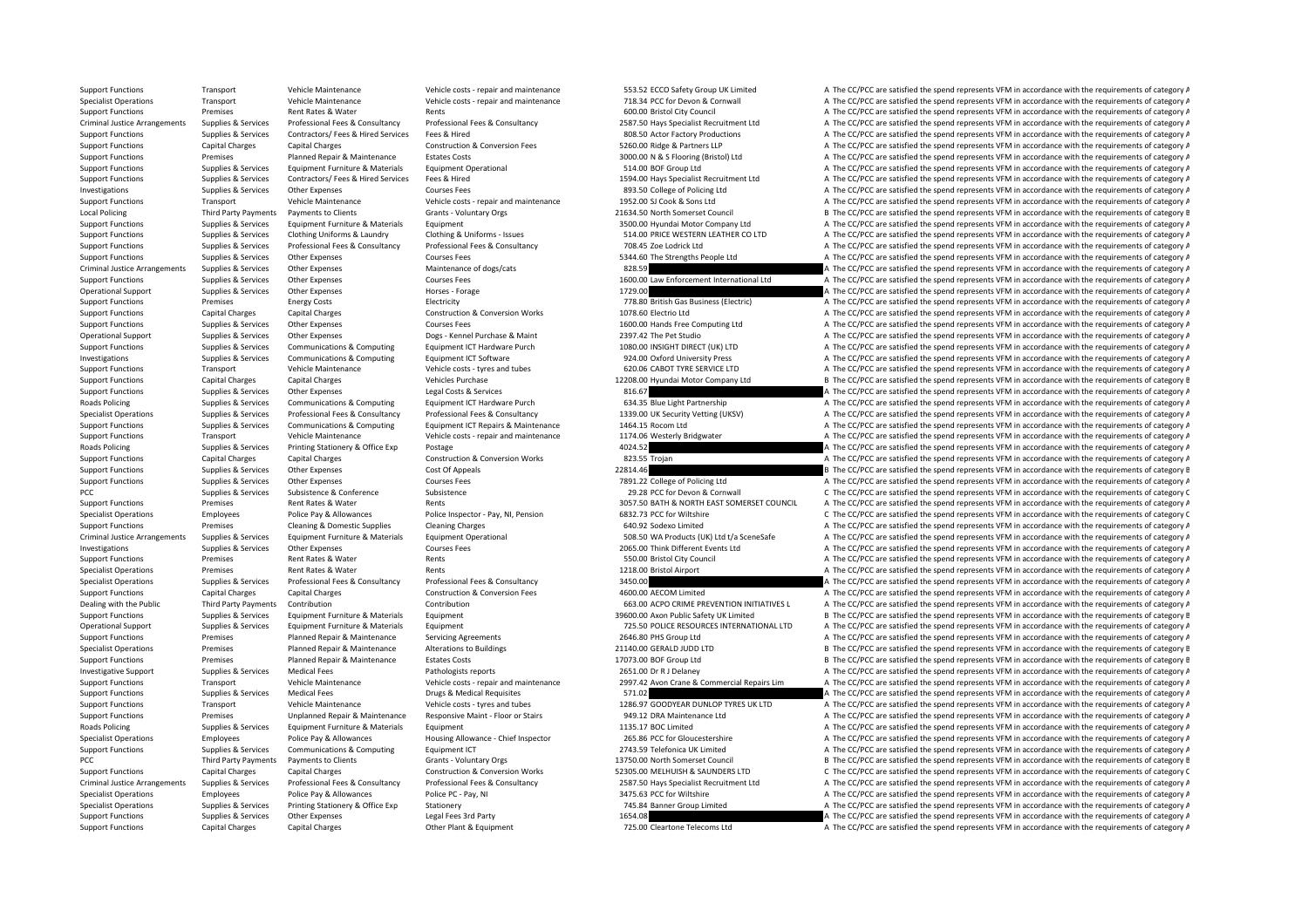Support Functions Premises Planned Repair & Maintenance Estates Costs 1670.00 Solar Valley Electrical Limited A The CC/PCC are satisfied the spend represents VFM in accordance with the requirements of category A Support Functions Supplies & Services Other Expenses Legal Fees 3rd Party Legal Fees 3rd Party 538.21 Support Functions A The CC/PCC are satisfied the spend represents VFM in accordance with the requirements of category A Support Functions Supplies & Services Printing Stationery & Office Exp Postage Postage 15.99 Brigantes Consulting Ltd A The CC/PCC are satisfied the spend represents VFM in accordance with the requirements of category A Th Support Functions Supplies & Services Other Expenses Legal Fees 3rd Party Legal Fees 3rd Party 4706.00 A The CC/PCC are satisfied the spend represents VFM in accordance with the requirements of category A Supplies & Services Communications & Computing Equipment ICT Repairs & Maintenance 94250.00 Niche Technology UK Ltd C/PCC are satisfied the spend represents VFM in accordance with the requirements of category C Criminal Justice Arrangements Supplies & Services Medical Fees Medical Proctors - call out fees Proctors - call out fees Doctors - call out fees 157232.92 G4S Forensic & Medical Services Ltd C The CC/PCC are satisfied the Support Functions Supplies & Services Equipment Furniture & Materials Equipment Operational 945.80 Protect Signs A The CC/PCC are satisfied the spend represents VFM in accordance with the requirements of category A Support Functions Supplies & Services Capital Charges Support Forensic Science Services Forensic Science Services Forensic Science Services Services Services Services Services Services Services Services Services Capital Ch Analyse Supplies & Services Other Expenses Financial Adjustments Financial Adjustments **Financial Adjustments A The CC/PCC are satisfied the spend represents VFM in accordance with the requirements of category A** The CC/ Specialist Operations Transport Vehicle Hire Vehicle Hire Hired Vehicle Costs Hired Vehicle Costs 642.60 Scot Group Ltd A The CC/PCC are satisfied the spend represents VFM in accordance with the requirements of category A Operational Support Supplies & Services Equipment Furniture & Materials Equipment Equipment 9576.00 CLIFTON CANVAS DEVELOPMENTS LTD A The CC/PCC are satisfied the spend represents VFM in accordance with the requirements of Operational Support Supplies & Services Equipment Furniture & Materials Equipment 20625.00 Axon Public Safety UK Limited B The CC/PCC are satisfied the spend represents VFM in accordance with the requirements of category B Support Functions Capital Charges Capital Charges Capital Charges Capital Charges Construction & Construction & Conversion Fees 3340.00 Ridge & Partners LLP A The CC/PCC are satisfied the spend represents VFM in accordance A The CC/PCC are satisfied the spend represents VFM in accordance with the requirements of category A PCC Supplies & Services Contractors/ Fees & Hired Services Fees & Hired Services Fees & Hired 1628.28 Zengenti Ltd A The CC/PCC are satisfied the spend represents VFM in accordance with the requirements of category A PCC Third Party Payments Payments to Clients Grants - Voluntary Orgs 37147.25 Barnardos B The CC/PCC are satisfied the spend represents VFM in accordance with the requirements of category B Construction & Construction & Co A The CC/PCC are satisfied the spend represents VFM in accordance with the requirements of category A Specialist Operations Supplies & Services Equipment Furniture & Materials Equipment A The CONS and Equipment A The CC/PCC are satisfied the spend represents VFM in accordance with the requirements of category A Support Functions Premises Planned Repair & Maintenance Servicing - Fire Alarm 2721.75 Sovereign Fire & Security Ltd A The CC/PCC are satisfied the spend represents VFM in accordance with the requirements of category A Specialist Operations Transport Vehicle Maintenance Vehicle costs - repair and maintenance 488.08 PCC for Devon & Cornwall A The CC/PCC are satisfied the spend represents VFM in accordance with the requirements of category Support Functions Supplies & Services Contractors/ Fees & Hired Services Fees & Hired 2458.33 My Staff Shop Limited A The CC/PCC are satisfied the spend represents VFM in accordance with the requirements of category A The Other Expenses Courses Fees 2660.00 Kent Police & Crime Commissioner A The CC/PCC are satisfied the spend represents VFM in accordance with the requirements of category A Support Functions Supplies & Services Printing Stationery & Office Exp Postage 2012 Postage 3250.00 PURCHASE POWER A The CC/PCC are satisfied the spend represents VFM in accordance with the requirements of category A Specialist Operations Supplies & Services Contractors/ Fees & Hired Services Fees & Hired Services Fees & Hired 609.63 ExitUK 609.63 ExitUK A The CC/PCC are satisfied the spend represents VFM in accordance with the require Criminal Justice Arrangements Supplies & Services Other Expenses Remand costs 616.04 Bidfood 616.04 Bidfood A The CC/PCC are satisfied the spend represents VFM in accordance with the requirements of category A Roads Policing Supplies & Services Printing Stationery & Office Exp Postage Prostage 3924.80 a The CC/PCC are satisfied the spend represents VFM in accordance with the requirements of category A The CC/PCC are satisfied th Specialist Operations Supplies & Services Communications & Communications Communications Communications Communications Fruitoment (CT Require & Maintenance 1504.89 PCC for Thames Valley A The CC/PCC are catisfied the speci Support Transport Vehicle Maintenance Vehicle costs – fuel 6150.00 PCC for Wiltshire A The CC/PCC are satisfied the spend represents VFM in accordance with the requirements of category A Specialist Operations Premises Energy Costs Electricity Electricity A The COSTS 2376.12 EDF ENERGY 1 LIMITED A The CC/PCC are satisfied the spend represents VFM in accordance with the requirements of category A Investigations Supplies & Services Equipment Furniture & Materials Equipment Equipment and Equipment and the Service Charge a Satisfied A The CC/PCC are satisfied the spend represents VFM in accordance with the requirement Disused Premises Premises And Rates & Water Landlords Service Charge 45.00 Hambridge Ltd A The CC/PCC are satisfied the spend represents VFM in accordance with the requirements of category A Thanks are satisfied the spend Roads Policing Supplies & Services Printing Stationery & Office Exp Postage Prostage Printing Statione Printing Statione Printing Statione Printing Roads Properational and the CC/PCC are satisfied the spend represents VFM Operational Support Supplies & Services Foulument Furniture & Materials Foulument Operational 573.48 SUBMARINF MANIJFACTURING & PRODUCTS A The CC/PCC are satisfied the spend represents VFM in accordance with the requiremen PCC The CC/PCC are satisfied the spend represents VFM in accordance with the requirements of category A The CC/PCC are satisfied the spend represents VFM in accordance with the requirements of category A Support Functions Capital Charges Capital Charges Furniture Purchase Furniture Purchase 3750.00 Blue Light Partnership A The CC/PCC are satisfied the spend represents VFM in accordance with the requirements of category A Investigative Support Supplies & Services Professional Fees & Consultancy Professional Fees & Consultancy Professional Fees & Consultancy Professional Fees & Consultancy Professional Fees & Consultancy Professional Fees & Support Functions Capital Charges Capital Charges Other Plant & Equipment 11890.87 Life Fitness (UK) Ltd B The CC/PCC are satisfied the spend represents VFM in accordance with the requirements of category B Support Functions Supplies & Services Capital Charges Forensic Science Services Forensic Science Services 1935.45 Orchid Cellmark Ltd A The CC/PCC are satisfied the spend represents VFM in accordance with the requirements Support Functions Transport Vehicle Maintenance Vehicle costs – tyres and tubes 1035.00 GOODYEAR DUNLOP TYRES UK LTD A The CC/PCC are satisfied the spend represents VFM in accordance with the requirements of category A The Support Functions Supplies & Services Communications & Computing Equipment ICT Software 1999.80 Hootsuite Inc A The CC/PCC are satisfied the spend represents VFM in accordance with the requirements of category A Investigations Supplies & Services Other Expenses Visits & Activities Visits Activities 5000.00 Cognitive Paths A The CC/PCC are satisfied the spend represents VFM in accordance with the requirements of category A The CC/P Support Functions Premises Energy Costs Electricity Electricity entity and the COSTS. The CC/PCC are satisfied the spend represents VFM in accordance with the requirements of category A Support Functions Capital Charges Vehicle Conversions Vehicle Conversions Vehicle Conversions and a The CONSTANG LTD A The CC/PCC are satisfied the spend represents VFM in accordance with the requirements of category A Support Functions Supplies & Services Contractors/ Fees & Hired Services Fees & Hired The Microsoft A The CC/PCC are satisfied the spend represents VFM in accordance with the requirements of category A Roads Policing Supplies & Services Printing Stationery & Office Exp Postage 2012 2856.60 A The CC/PCC are satisfied the spend represents VFM in accordance with the requirements of category A Support Functions Supplies & Services Equipment - Consumables Equipment - Consumables Equipment - Consumables Equipment - Consumables Equipment - Consumables 610.00 KINGS PLASTICS LTD A The CC/PCC are satisfied the spend r Criminal Justice Arrangements Transport Vehicle Hire Vehicle Hire Hired Vehicle Costs Hired Vehicle Costs 1121.70 PCC for Devon & Cornwall C The CC/PCC are satisfied the spend represents VFM in accordance with the requirem Specialist Operations Supplies & Services Communications & Computing Telephone Calls Telephone Calls 1344.74 Telefonica UK Limited A The CC/PCC are satisfied the spend represents VFM in accordance with the requirements of Operational Support Supplies & Services Other Expenses Dogs - Kennel Purchase & Maint 956.50 St Giles Animal Centre Ltd A The CC/PCC are satisfied the spend represents VFM in accordance with the requirements of category A A The CC/PCC are satisfied the spend represents VFM in accordance with the requirements of category A Support Functions Capital Charges Capital Charges Vehicles Purchase Vehicles Purchase 12208.00 Hyundai Motor Company Ltd B The CC/PCC are satisfied the spend represents VFM in accordance with the requirements of category B Analyse Transport Vehicle Allowances Travel fares Travel fares 18330.57 B The CC/PCC are satisfied the spend represents VFM in accordance with the requirements of category B Analyse Supplies & Services Other Expenses Late Payment Charges Late Payment Charges 39.82 BATH & NORTH EAST SOMERSET COUNCIL A The CC/PCC are satisfied the spend represents VFM in accordance with the requirements of categ Specialist Operations Supplies & Services Equipment Furniture & Materials Equipment Equipment Equipment Equipment 2250.00 BOF Group Ltd A The CC/PCC are satisfied the spend represents VFM in accordance with the requirement Specialist Operations Supplies & Services Communications & Computing Equipment ICT 609.01 Telefonica UK Limited A The CC/PCC are satisfied the spend represents VFM in accordance with the requirements of category A Specialist Operations Premises Rent Rates & Water Rents Rents Rents Rents Rent Rates and The CC/PCC are satisfied the spend represents VFM in accordance with the requirements of category A Criminal Justice Arrangements Transport Vehicle Maintenance Vehicle costs repair and maintenance 25.49 PCC for Devon & Cornwall Criminal Use and The CC/PCC are satisfied the spend represents VEM in accordance with the requ Support Transport Vehicle Maintenance Vehicle costs – fuel 30254.93 Arval UK I td B The CC/PCC are satisfied the spend represents VFM in accordance with the requirements of category B PCC PEC/PCC are satisfied the spend represents VFM in accordance with the requirements of category C The CC/PCC are satisfied the spend represents VFM in accordance with the requirements of category C Supplies & Services E Support Functions Supplies & Services Equipment Furniture & Materials Equipment 87.00 WA Products (UK) Ltd t/a SceneSafe A The CC/PCC are satisfied the spend represents VFM in accordance with the requirements of category A Specialist Operations Premises Cleaning & Domestic Supplies Cleaning Charges Cleaning Charges 1468.70 Sodexo Limited B The CC/PCC are satisfied the spend represents VFM in accordance with the requirements of category B Support Functions Supplies & Services Equipment Furniture & Materials Equipment Equipment Equipment Equipment<br>
1991 Local Policing A The CC/PCC are satisfied the spend represents VFM in accordance with the requirements of A The CC/PCC are satisfied the spend represents VFM in accordance with the requirements of category A Investigative Support Supplies & Services Capital Charges Forensic Science Services Forensic Science Services 3510.45 Orchid Cellmark Ltd A The CC/PCC are satisfied the spend represents VFM in accordance with the requireme Support Functions Transport Vehicle Maintenance Vehicle costs - tyres and tubes 750.00 GOODYEAR DUNLOP TYRES UK LTD A The CC/PCC are satisfied the spend represents VFM in accordance with the requirements of category A Support Functions Premises Rent Rates & Water Rents Rents Rents Rents 1200.00 Devon & Somerset Fire & Rescue Auth A The CC/PCC are satisfied the spend represents VFM in accordance with the requirements of category A Supplies & Services Third Party Payments Other Local Authorities or Forces Contributions to Other Forces 86096.00 Mayor's Office for Policing & Crime C The CC/PCC are satisfied the spend represents VFM in accordance with t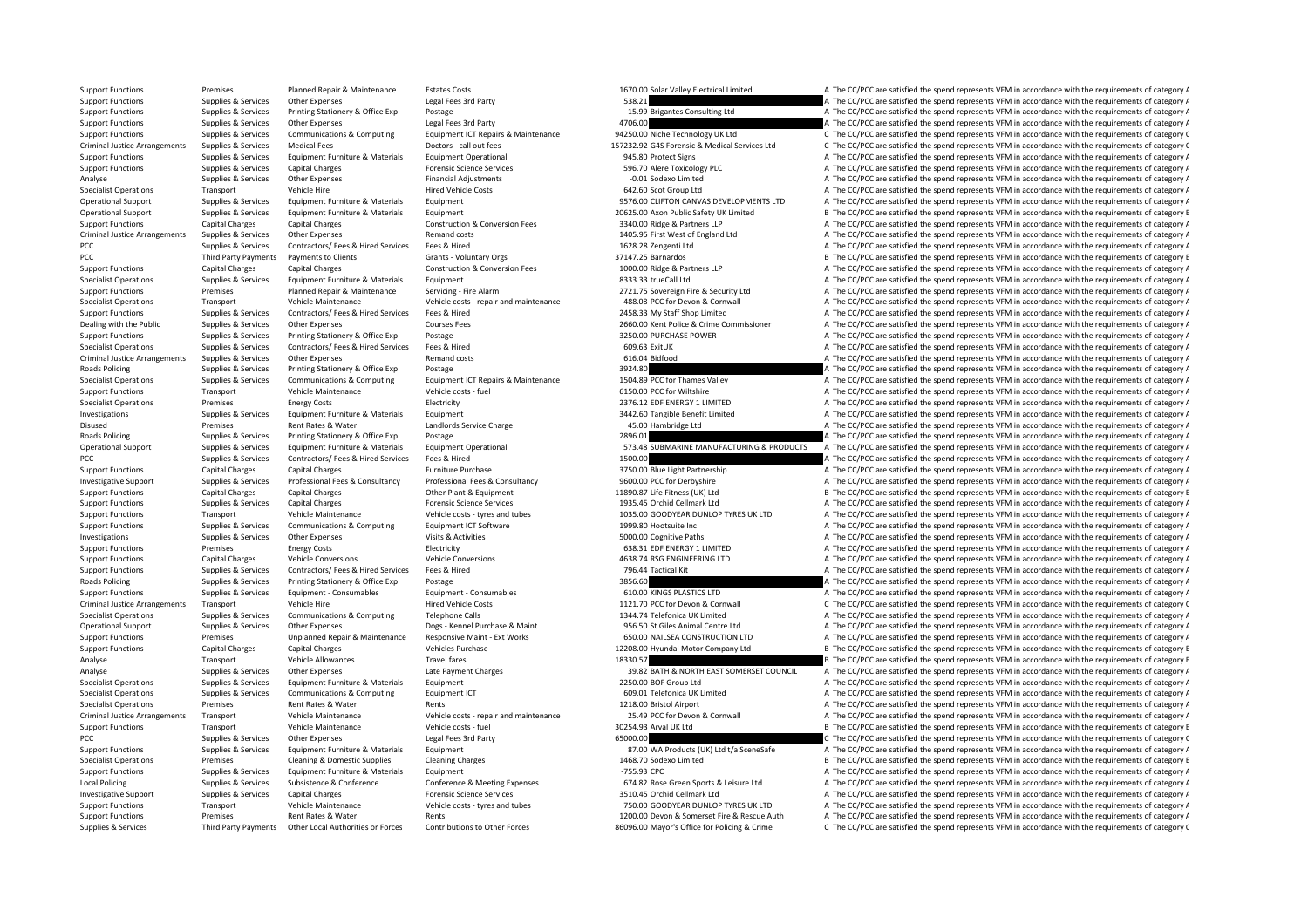Support Functions Employees Indirect Employee Expenses Advertising for Staff 1835.49 Hays Specialist Recruitment Ltd A The CC/PCC are satisfied the spend represents VFM in accordance with the requirements of category A Support Functions Premises Rent Rates & Water Water Charges/Sewerages 2981.41 Water2Business A The CC/PCC are satisfied the spend represents VFM in accordance with the requirements of category A Investigative Support Supplies & Services Capital Charges Forensic Science Services Forensic Science Services 16469.16 Key Forensic Services Ltd B The CC/PCC are satisfied the spend represents VFM in accordance with the re Support Functions Transport Transport Vehicle Maintenance Costs in the team tubes 1604.<br>
The CC/PCC are satisfied the spend represents VFM in accordance with the requirements of category A Support Functions Supplies & Services Communications & Computing Equipment ICT Repairs & Maintenance 6105.00 NCC Group Security Systems Ltd A The CC/PCC are satisfied the spend represents VFM in accordance with the require Investigations Supplies & Services Subsistence & Conference Conference Conference Conference Conference Conference Conference Conference Conference Conference Conference Conference Conference Conference Conference Conferen Specialist Operations Supplies & Services Communications & Computing Telephone Calls 718.55 Vodafone Corporate Limited A The CC/PCC are satisfied the spend represents VFM in accordance with the requirements of category A Analyse Supplies Services Catering Catering Catering Catering Catering Catering Catering Catering Catering Catering S1.75 Engie FM Limited A The CC/PCC are satisfied the spend represents VFM in accordance with the requirem Supplies & Services Communications & Computing Telephone Calls 1360.00 Bristol Airport A The CC/PCC are satisfied the spend represents VFM in accordance with the requirements of category A PCC Third Party Payments Payments to Clients Grants - Voluntary Orgs 21244.34 Swan Advocacy Network B The CC/PCC are satisfied the spend represents VFM in accordance with the requirements of category B Support Functions Third Party Payments Other Local Authorities or Forces Contributions to Other Forces Contributions to Other Forces 5675.28 PCC for Gloucestershire A The CC/PCC are satisfied the spend represents VFM in ac Investigative Support Supplies & Services Capital Charges Forensic Science Services Forensic Science Services Forensic Services Capital Charges Forensic Science Services Services 5364.00 Key Forensic Services Ltd A The CC/ Support Functions Supplies & Services Communications & Computing Equipment ICT Hardware Purch 9000.00 9000.00 A The CC/PCC are satisfied the spend represents VFM in accordance with the requirements of category A The CC/PCC A The CC/PCC are satisfied the spend represents VFM in accordance with the requirements of category A Support Functions Premises Planned Repair & Maintenance Servicing - Mechanical Plant 3103.27 Integral UK Ltd A The CC/PCC are satisfied the spend represents VFM in accordance with the requirements of category A Specialist Operations Supplies & Services Professional Fees & Consultancy Professional Fees & Consultancy Professional Fees & Consultancy Professional Fees & Consultancy 696.40 Omega Communicatuions Limited A The CC/PCC ar Security **A The CC/PCC** are satisfied the spend represents VFM in accordance with the requirements of category A Support Functions Supplies & Services Contractors/ Fees & Hired Services Fees & Hired Services Fees & Hired Services Fees & Hired A The CON External A The CC/PCC are satisfied the spend represents VFM in accordance with th Analyse Transport Vehicle Allowances Travel fares Travel fares 5038.38 A The CC/PCC are satisfied the spend represents VFM in accordance with the requirements of category A Investigations Supplies & Services Professional Fees & Consultancy Professional Fees & Consultancy **Professional Fees & Consultancy A The CC/PCC are satisfied the spend represents VFM in accordance with the requirements** Support Functions Supplies & Services Other Expenses Courses Fees Courses Fees 2798.70 Performance Solutions Consulting Lt A The CC/PCC are satisfied the spend represents VFM in accordance with the requirements of category Analyse Supplies & Services Subsistence & Conference Conference & Meeting Expenses 1293.48 FOSTERS ROOMS A The CC/PCC are satisfied the spend represents VFM in accordance with the requirements of category A Criminal Justice Arrangements Supplies & Services Clothing Uniforms & Laundry Laundry & Dry Cleaning May Cleaning 1990.22 Royal Devon and Exeter NHS Foundati A The CC/PCC are satisfied the spend represents VFM in accordanc Support Functions Supplies & Services Equipment - Consumables Equipment - Consumables Equipment - Consumables Equipment - Consumables Consumables 2050.00 Romac Building Contractors Ltd A The CC/PCC are satisfied the spend Specialist Operations Frontive Police Overtime Police PC - Overtime Police PC - Overtime 511.54 PCC for Wiltshire A The CC/PCC are satisfied the spend represents VFM in accordance with the requirements of category A Specialist Operations Employees Police Pay & Allowances Police Chief Inspector - Pay, NI 6810.84 PCC for Wiltshire A The CC/PCC are satisfied the spend represents VFM in accordance with the requirements of category A The C Support Functions Premises Cleaning & Domestic Supplies Cleaning Charges Cleaning Charges Cleaning Charges Cleaning Charges Cleaning Charges Cleaning Charges Cleaning Charges Cleaning Charges Cleaning Charges -549.64 Sodex Investigative Support Supplies & Services Medical Fees Pathologists reports Pathologists reports 2651.00 Dr R J Delaney A The CC/PCC are satisfied the spend represents VFM in accordance with the requirements of category A Support Functions Supplies & Services Other Expenses Legal Costs & Services A The COST A The CC/PCC are satisfied the spend represents VFM in accordance with the requirements of category A Invastigative Sunnort Sunnias & Senvices Capital Charges School Capital Charges Capital Charges Capital Charges Capital Charges Capital Charges Capital Charges (Capital Charges only a The CC/DCC are astisting the coand rep Suppies & Services Professional Fees & Consultancy Professional Fees & Consultancy Professional Fees & Consultancy Professional Fees & Consultancy 816.50 UK Security Vetting (UKSV) A The CC/PCC are satisfied the spend repr Support Functions Third Party Payments Other I oral Authorities or Forces Contributions to Other Forces Contributions of Contributions of Other Forces Contributions of Other Forces 7500.00 PCC for Devon & Connwall A The CC Support Functions Transport Vehicle Maintenance Vehicle costs – tyres and tubes 860.60 CABOT TYRE SERVICE LTD A The CC/PCC are satisfied the spend represents VFM in accordance with the requirements of category A Investigative Support Supplies & Services Capital Charges Forensic Science Services Forensic Science Services 5066.30 Orchid Cellmark Ltd A The CC/PCC are satisfied the spend represents VFM in accordance with the requireme Investigative Support Capital Charges Capital Charges Capital Charges ICT Equipment Purchase 29250.00 Dell Corporation Ltd B The CC/PCC are satisfied the spend represents VFM in accordance with the requirements of category Operational Support Supplies & Services Subsistence Subsistence Subsistence Subsistence Subsistence Subsistence Subsistence Subsistence Subsistence Subsistence Subsistence Subsistence Subsistence Subsistence Subsistence Su Criminal Justice Arrangements Supplies & Services Equipment Furniture & Materials Equipment Equipment Equipment Equipment Equipment Equipment Criminal Dustice Allows Supplies Ltd Allo A The CC/PCC are satisfied the spend r Support Functions Transport Vehicle Maintenance Vehicle costs - repair and maintenance 635.50 MOBILE WINDSCREENS LTD A The CC/PCC are satisfied the spend represents VFM in accordance with the requirements of category A Supplies & Services Communications & Computing Equipment ICT Repairs & Maintenance 69331.15 IBM (United Kingdom) Ltd C The CC/PCC are satisfied the spend represents VFM in accordance with the requirements of category C Analyse Transport Vehicle Allowances Travel fares Travel fares 12874.58 B The CC/PCC are satisfied the spend represents VFM in accordance with the requirements of category B Support Functions Premises Unplanned Repair & Maintenance Responsive Maint - Ext Works 2246.00 C & R FENCING LTD A The CC/PCC are satisfied the spend represents VFM in accordance with the requirements of category A Support Functions Transport Vehicle Maintenance Vehicle costs ‐ tyres and tubes 1584.12 GOODYEAR DUNLOP TYRES UK LTD A The CC/PCC are satisfied the spend represents VFM in accordance with the requirements of category A Specialist Operations Supplies & Services Printing Stationery & Office Exp Stationery 1097.46 Banner Group Limited A The CC/PCC are satisfied the spend represents VFM in accordance with the requirements of category A Support Functions Premises Planned Repair & Maintenance Planned Maint - External works 1154.00 DRA Maintenance Ltd A The CC/PCC are satisfied the spend represents VFM in accordance with the requirements of category A Support Functions Transport Vehicle Maintenance Vehicle costs ‐ repair and maintenance 659.68 HOWARDS CITROEN A The CC/PCC are satisfied the spend represents VFM in accordance with the requirements of category A Supplies & Services Professional Fees & Consultancy Professional Fees & Consultancy Professional Fees & Consultancy Professional Fees & Consultancy Professional Fees & Consultancy Professional Fees & Consultancy 700.00 Rid Support Functions Supplies & Services Equipment Furniture & Materials Equipment 1638.00 Ultimat Defence Limited A The CC/PCC are satisfied the spend represents VFM in accordance with the requirements of category A Support Functions Premises Energy Costs Electricity Electricity and Business (Electricity 850.21 British Gas Business (Electricity A The CC/PCC are satisfied the spend represents VFM in accordance with the requirements of Investigative Support Supplies & Services Capital Charges A The Services Forensic Science Services Forensic Science Services and the Services 1103.83 SOCOTEC UK Ltd A The CC/PCC are satisfied the spend represents VFM in ac A The CC/PCC are satisfied the spend represents VFM in accordance with the requirements of category A Roads Policing Supplies & Services Equipment Furniture & Materials Equip Rental/Lease Admin 1265.76 XEROX FINANCE LTD A The CC/PCC are satisfied the spend represents VFM in accordance with the requirements of category A Specialist Operations Supplies & Services Other Expenses Courses Fees Courses Fees 3708.00 College of Policing Ltd A The CC/PCC are satisfied the spend represents VFM in accordance with the requirements of category A Support Functions Supplies & Services Communications & Computing Equipment ICT Software Equipment CT Software 2390.00 A The CC/PCC are satisfied the spend represents VFM in accordance with the requirements of category A Support Functions Premises Planned Repair & Maintenance Servicing - Servicing Septic 1057.96 Clear-Flow Limited A The CC/PCC are satisfied the spend represents VFM in accordance with the requirements of category A The Crea Investigative Support Supplies & Services Capital Charges Forensic Science Services (Services of the Support Support Support Support Support Support Support Support Support Support Support Support Support Support Support S Support Functions Supplies & Services Contractors/ Fees & Hired Services Fees & Hired 2499.17 My Staff Shop Limited A The CC/PCC are satisfied the spend represents VFM in accordance with the requirements of category A Specialist Operations Employees Police Pay & Allowances Police Chief Inspector - Pay, NJ, Pension, HA 7352.82 PCC for Gloucestershire A The CC/PCC are satisfied the spend represents VFM in accordance with the requirements Specialist Operations Premises Cleaning & Domestic Supplies Cleaning Charges 1096.31 Sodexo Limited B The CC/PCC are satisfied the spend represents VFM in accordance with the requirements of category B Support Functions Supplies & Services Other Expenses Legal Fees 3rd Party Legal Fees 3rd Party 18649.75 B The CC/PCC are satisfied the spend represents VFM in accordance with the requirements of category B The CC/PCC are s A The CC/PCC are satisfied the spend represents VFM in accordance with the requirements of category A Support Functions Supplies & Services Clothing Uniforms & Laundry Clothing & Uniforms - Issues 6059.42 Brigantes Consulting Ltd A The CC/PCC are satisfied the spend represents VFM in accordance with the requirements of cat Specialist Operations Employees Police Pay & Allowances Police Chief Inspector - Pay, NJ, Pension 6810.84 PCC for Wiltshire and A The CC/PCC are satisfied the spend represents VFM in accordance with the requirements of cat A The CC/PCC are satisfied the spend represents VFM in accordance with the requirements of category A Specialist Operations Employees Police Pay & Allowances Police Inspector - Pay, NI, Pension 6634.98 PCC for Wiltshire A The CC/PCC are satisfied the spend represents VFM in accordance with the requirements of category A Support Functions Capital Charges Capital Charges Construction & Conversion Fees 525.00 G & L Consultancy Ltd A The CC/PCC are satisfied the spend represents VFM in accordance with the requirements of category A Specialist Operations Premises Rent Rates & Water Landlords Service Charge 8162.00 National Crime Agency A The CC/PCC are satisfied the spend represents VFM in accordance with the requirements of category A Support Transport Vehicle Maintenance Vehicle costs ‐ repair and maintenance 1812.80 Press Commercial Bodyworks A The CC/PCC are satisfied the spend represents VFM in accordance with the requirements of category A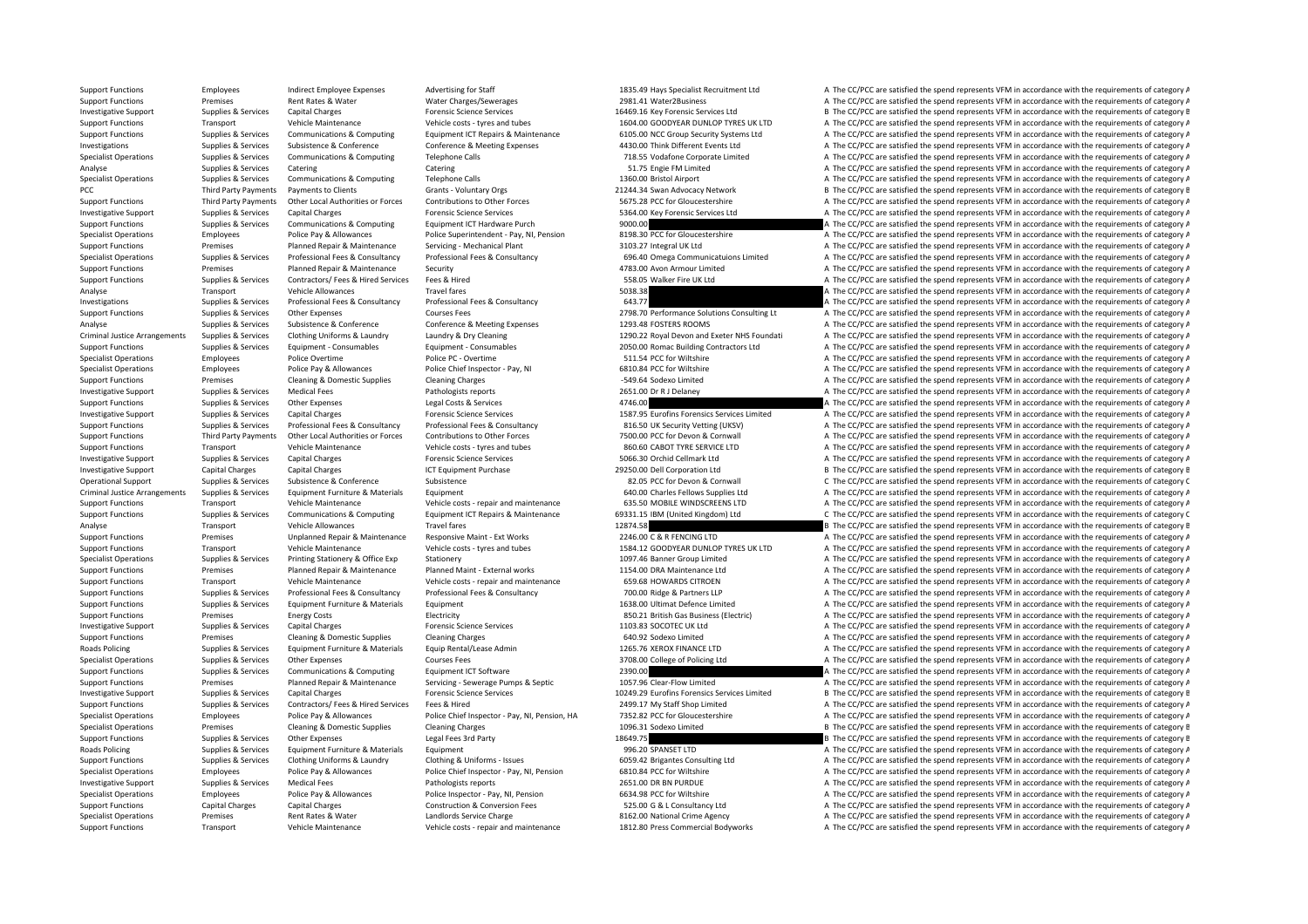Support Functions Transport Vehicle Maintenance Vehicle costs - tyres and tubes 548.64 GOODYEAR DUNLOP TYRES UK LTD A The CC/PCC are satisfied the spend represents VFM in accordance with the requirements of category A

Specialist Operations Employees Police Overtime Police Superintendent - Overtime 10925.75 PCC for Wiltshire C The CC/PCC are satisfied the spend represents VFM in accordance with the requirements of category C Operational Support Supplies & Services Clothing Uniforms & Laundry Clothing & Uniforms - non-stock 14750.00 WA Products (UK) Ltd t/a SceneSafe B The CC/PCC are satisfied the spend represents VFM in accordance with the req Support Functions Employees Police Staff Pay & Allowances Staffing Agency Support A That Comment Ltd A The CC/PCC are satisfied the spend represents VFM in accordance with the requirements of category A The Creational Supp A The CC/PCC are satisfied the spend represents VFM in accordance with the requirements of category A Supplies & Services Professional Fees & Consultancy Professional Fees & Consultancy Professional Fees & Consultancy Professional Fees & Consultancy and the CONSULTAN A The CC/PCC are satisfied the spend represents VFM in a Supplies & Services Communications & Computing Equipment ICT Repairs & Maintenance 10923.00 Kenson Network Engineering Ltd B The CC/PCC are satisfied the spend represents VFM in accordance with the requirements of category Operational Support Employees Police Pay & Allowances Police PC - Pay, NI, Pension 4900.28 PCC for Wiltshire 4900.28 PCC for Wiltshire C The CC/PCC are satisfied the spend represents VFM in accordance with the requirements Criminal Justice Arrangements Supplies & Services Printing Stationery & Office Exp Printing A The Criminal Justice Arrangements Supplies & Services Printing Stationery & Office Exp Printing 1132.00 Petersen Creative Ltd A Investigative Supplies Services Medical Fees Pathologists reports Pathologists reports 2651.00 Dr R J Delaney A The CC/PCC are satisfied the spend represents VFM in accordance with the requirements of category A Operational Support Supplies & Services Other Expenses Dogs - Kennel Purchase & Maint Dogs - Kennel Purchase & Maint 1518.48 A The CC/PCC are satisfied the spend represents VFM in accordance with the requirements of catego Specialist Operations Supplies & Services Professional Fees & Consultancy Professional Fees & Consultancy Professional Fees & Consultancy Professional Fees & Consultancy 11935.47 PCC for Wiltshire B The CC/PCC are satisfie A The CC/PCC are satisfied the spend represents VFM in accordance with the requirements of category A Roads Policing Transport Stategory A Transport Vehicle Workshops/Maintenance Vehicle recovery Vehicle recovery 1419.00 AA Drive Tech A The CC/PCC are satisfied the spend represents VFM in accordance with the requirements o A The CC/PCC are satisfied the spend represents VFM in accordance with the requirements of category A Local Policing Supplies & Services Printing Stationery & Office Exp Reprographics Reprographics 1444.00 SOLON SECURITY LTD A The CC/PCC are satisfied the spend represents VFM in accordance with the requirements of category Operational Support Supplies & Services Subsistence Subsistence Subsistence Subsistence Subsistence Subsistence<br>
Support Functions Capital Charges Capital Charges Capital Charges Vehicles Purchase Vehicles Purchase VEM in B The CC/PCC are satisfied the spend represents VFM in accordance with the requirements of category B Support Functions Employees Indirect Employee Expenses Reimbursements - Medical 2500.00 2500.00 A The CC/PCC are satisfied the spend represents VFM in accordance with the requirements of category A Support Functions Premises Energy Costs Energy Costs Electricity Electricity Electricity – Function – Support Electric Electricity – Functions Premises Premises Electricity – Support Functions Premises Transport Vehicle Ma Support Functions Transport Vehicle Maintenance Vehicle costs ‐ fuel 31655.37 Arval UK Ltd B The CC/PCC are satisfied the spend represents VFM in accordance with the requirements of category B Criminal Justice Arrangements Supplies & Services Other Expenses Maintenance of dogs/cats Maintenance of dogs/cats 1645.30 A The CC/PCC are satisfied the spend represents VFM in accordance with the requirements of category Roads Policing Supplies & Services Equipment Furniture & Materials Equipment 2612.50 D.tec International Limited A The CC/PCC are satisfied the spend represents VFM in accordance with the requirements of category A Criminal Justice Arrangements Supplies & Services Capital Charges Forensic Science Services Forensic Science Services Forensic Science Services 550.00 Orchid Cellmark Ltd B The CC/PCC are satisfied the spend represents VFM Specialist Operations Supplies & Services Other Expenses Courses Fees Courses Fees 695.00 The Investigator 695.00 The Investigator A The CC/PCC are satisfied the spend represents VFM in accordance with the requirements of Support Functions Supplies & Services Other Expenses Courses Fees Support and the Services Courses Fees 507.17 Babington Group A The CC/PCC are satisfied the spend represents VFM in accordance with the requirements of cate Analyse Supplies Services Other Expenses Late Payment Charges 23.60 EDF ENERGY 1 LIMITED A The CC/PCC are satisfied the spend represents VFM in accordance with the requirements of category A The Criterian and the requireme Support Functions Supplies A Supplies Concrete Other Constants Concrete Concrete Functions and Concrete Concret<br>A The CC/PCC are satisfied the spend represents VFM in accordance with the requirements of category A Support Functions Transport Vehicle Maintenance Vehicle costs - repair and maintenance 14663.50 Clifford Thames Limited B The CC/PCC are satisfied the spend represents VFM in accordance with the requirements of category B Support Functions Supplies & Services Communications & Computing Equipment ICT Software 8153.02 8153.02 A The CC/PCC are satisfied the spend represents VFM in accordance with the requirements of category A Support Functions Premises Premises Energy Costs Gas Gas Gas Contact Contact Gas 10200.59 CORONA ENERGY RETAIL 4 LTD B The CC/PCC are satisfied the spend represents VFM in accordance with the requirements of category Equip Support Functions Supplies & Services Communications & Computing Equipment ICT Repairs & Maintenance 44.82 Onecom Limited A The CC/PCC are satisfied the spend represents VFM in accordance with the requirements of category Support Functions Premises Premises Antive Rent Rates & Water Water Water Charges/Sewerages –1377.09 Water2Business A The CC/PCC are satisfied the spend represents VFM in accordance with the requirements of category A The Support Functions Supplies & Services Communications & Computing Foutionent ICT Software 3876.00 Digital Energy Limited A The CC/PCC are satisfied the spend represents VFM in accordance with the requirements of category A Support Functions Supplies & Services Medical Fees Drugs & Medical Requisites Drugs & Medical Requisites Drugs & Medical Requisites 1299.20 A The CC/PCC are satisfied the spend represents VFM in accordance with the require Support Functions Premises Waste Disposal – Premises Waste Disposal – Premises Waste Disposal – Premises Waste Disposal – Premises Waste Disposal – Premises Waste Disposal – Premises Waste Disposal – Premises STS.00 Perrys Support Functions Transport Vehicle Workshops/Maintenance Vehicle Workshop Vehicle Workshop Vehicle Workshop Vehicle Workshop Vehicle Workshop Vehicle Workshop and the Support Changes and the CC/PCC are satisfied the spend Support Functions Third Party Payments Other Local Authorities or Forces Contributions to Other Forces 4742.89 PCC for Gloucestershire A The CC/PCC are satisfied the spend represents VFM in accordance with the requirements Supplies & Services Communications & Computing Equipment ICT Repairs & Maintenance 3936.00 Pomeroy IT Solutions UK Limited A The CC/PCC are satisfied the spend represents VFM in accordance with the requirements of category Specialist Operations Employees Police Pay & Allowances Police Sergeant - Pay, NI, Pension 3216.98 PCC for Wiltshire A The CC/PCC are satisfied the spend represents VFM in accordance with the requirements of category A The Support Functions Supplies & Services Printing Stationery & Office Exp Advertising (not recruitment) 2047.05 Boosters Ltd A The CC/PCC are satisfied the spend represents VFM in accordance with the requirements of category Specialist Operations Premises Planned Repair & Maintenance Premises Costs 558.30 N & S Flooring (Bristol) Ltd A The CC/PCC are satisfied the spend represents VFM in accordance with the requirements of category A Investigative Support Supplies & Services Capital Charges Forensic Science Services Forensic Science Services Computer Services (Services Provides Services Provides Services Provides Services Provides Services Provides Ser Analyse Supplies & Services Other Expenses Financial Adjustments Financial Adjustments and the COMPOS are satisfied the spend represents VFM in accordance with the requirements of category A Support Functions Supplies & Services Other Expenses Legal Fees 3rd Party Legal Fees 3rd Party 18000.00 and the Services Category B The CC/PCC are satisfied the spend represents VFM in accordance with the requirements of c Support Functions Supplies & Services Equipment Furniture & Materials Equipment Equipment Equipment Equipment Equipment Equipment Equipment Consumables and the Seconda Consument and the CC/PCC are satisfied the spend repre Support Functions Supplies & Services Communications & Computing Equipment ICT Consumables 1055.95 PJ & RHS LTD A The CC/PCC are satisfied the spend represents VFM in accordance with the requirements of category A Support Functions Transport Vehicle Maintenance Vehicle costs ‐ repair and maintenance 881.28 BMW (UK) Ltd A The CC/PCC are satisfied the spend represents VFM in accordance with the requirements of category A PCC Third Party Payments Payments to Clients Grants - Voluntary Orgs 27305.83 Victim Support B The CC/PCC are satisfied the spend represents VFM in accordance with the requirements of category B Local Policing Third Party Payments Contribution Contribution Contribution Contribution Contribution Contribution Contribution Contribution and the CONCO Imayla CIC A The CC/PCC are satisfied the spend represents VFM in ac B The CC/PCC are satisfied the spend represents VFM in accordance with the requirements of category B Support Functions Premises Planned Repair & Maintenance Grounds Maintenance 1200.00 J A Stewart - Tree Surgery A The CC/PCC are satisfied the spend represents VFM in accordance with the requirements of category A Specialist Operations Transport Vehicle Allowances Travel fares Travel fares 210.94 PCC for Devon & Cornwall C The CC/PCC are satisfied the spend represents VFM in accordance with the requirements of category C Support Functions Third Party Payments to Clients Category C Grants - Voluntary Orgs 87033.00 Barnardos C The CC/PCC are satisfied the spend represents VFM in accordance with the requirements of category C Specialist Operations Employees Police Pay & Allowances Police PC-Pay, Unsocial Hours, NJ, Pension 5167.94 PCC for Wiltshire A The CC/PCC are satisfied the spend represents VFM in accordance with the requirements of catego Support Functions Employees Indirect Employee Expenses Reimbursements - Medical 23280.00 23280.00 B The CC/PCC are satisfied the spend represents VFM in accordance with the requirements of category B Operational Support Supplies & Services Subsistence & Conference Conference Conference Conference & Conference Conference & Conference & Conference & Conference & Conference & Conference & Conference & Conference & Confere Support Functions Capital Charges Capital Charges Construction & Conversion Fees 1400.00 BUCKLEY-LEWIS PARTNERSHIP LTD A The CC/PCC are satisfied the spend represents VFM in accordance with the requirements of category A Support Functions Supplies & Services Communications & Computing Faultoment ICT Hardware Purch 1725.17 CJ Freeman & Co Ltd A The CC/PCC are satisfied the spend represents VFM in accordance with the requirements of category Support Functions Supplies & Services Contractors/Fees & Hired Energy Fees & Hired Contractors and the special technology of the CC/PCC are satisfied the spend represents VFM in accordance with the requirements of category A The CC/PCC are satisfied the spend represents VFM in accordance with the requirements of category A Support Functions Employees Police Pay & Allowances Police PC - Pay, NI, Pension 4742.89 PCC for Gloucestershire C The CC/PCC are satisfied the spend represents VFM in accordance with the requirements of category C Support Functions Supplies & Services Communications & Computing Equipment ICT Repairs & Maintenance 2069.80 NCC Group Security Systems Ltd A The CC/PCC are satisfied the spend represents VFM in accordance with the require Support Functions Supplies a Supplies Equipment Functions Supplies A The CC/PCC are satisfied the spend represents of category A Roads Policing Supplies & Services Clothing Uniforms & Laundry Clothing & Uniforms - Issues 575.00 Recognition Express A The CC/PCC are satisfied the spend represents VFM in accordance with the requirements of category A Support Functions Supplies & Services Other Expenses Courses Fees Courses Fees 12000.00 The Knowledge Academy Limited B The CC/PCC are satisfied the spend represents VFM in accordance with the requirements of category B Investigations Transport Schements of category A Travel fares Travel fares Travel fares and tubes and the SCODYEAR DUNLOP TYRES UK LTD A The CC/PCC are satisfied the spend represents VFM in accordance with the requirements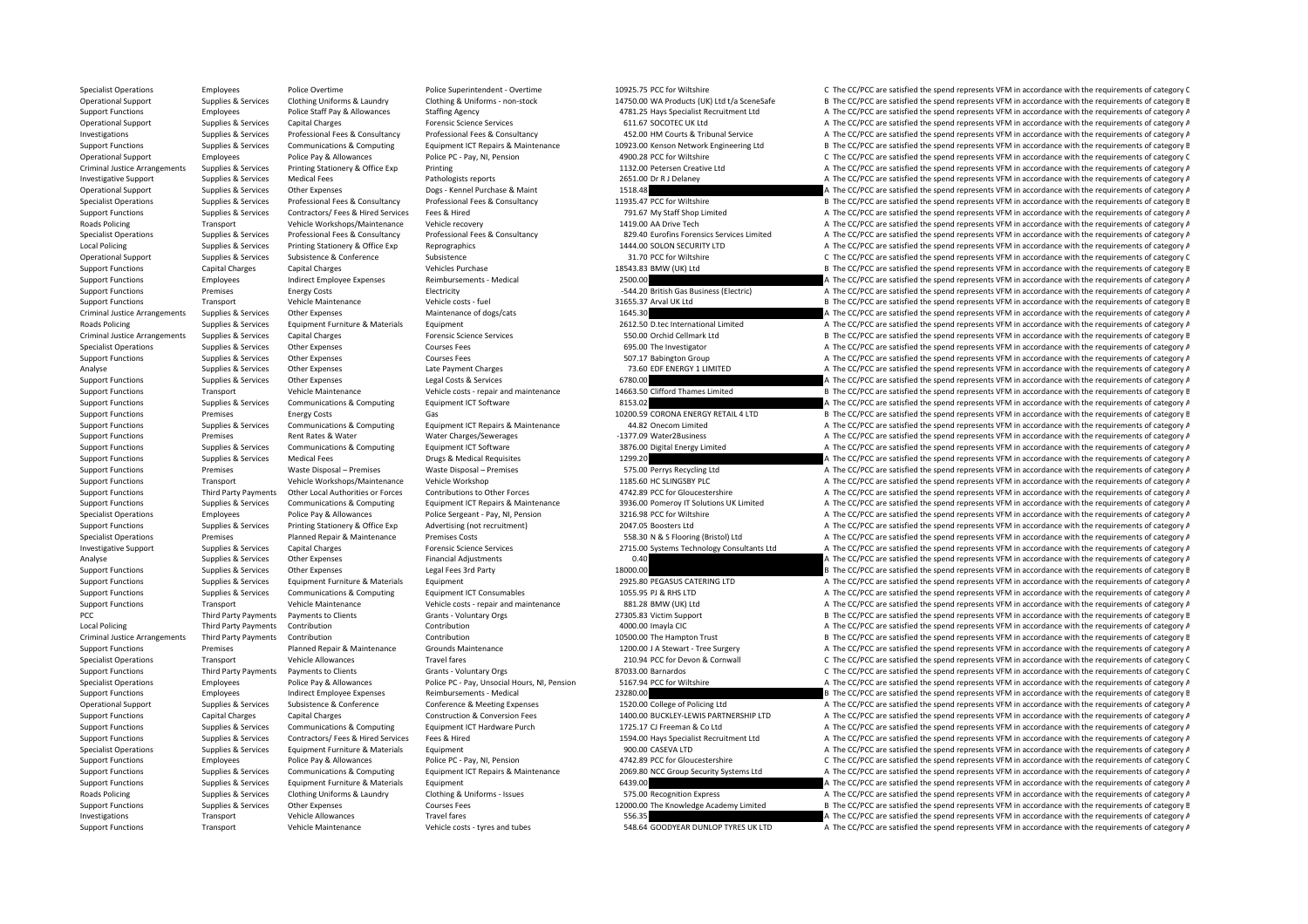Criminal Justice Arrangements Supplies & Services Professional Fees & Consultancy Professional Fees & Consultancy Professional Fees & Consultancy Professional Fees & Consultancy Professional Fees & Consultancy 2587.50 Hays

Roads Policing Supplies Services Other Expenses Licences & Orders 20050.00 3050.00 A The CC/PCC are satisfied the spend represents VFM in accordance with the requirements of category A Criminal Justice Arrangements Supplies & Services Clothing Uniforms & Laundry Laundry & Laundry & Dry Cleaning 100.10 Royal Devon and Exeter NHS Foundati A The CC/PCC are satisfied the spend represents VFM in accordance wi PCC POLICE Employees Police Overtime Police PC - Overtime Police PC - Overtime 900.57 900.57 POLICE ATHE CC/PCC are satisfied the spend represents VFM in accordance with the requirements of category C<br>Criminal Justice Arr A The CC/PCC are satisfied the spend represents VFM in accordance with the requirements of category A Specialist Operations Supplies & Services Subsistence Subsistence Subsistence Subsistence Subsistence Subsistence Subsistence C Subsistence C The CC/PCC are satisfied the spend represents VFM in accordance with the require Support Functions Capital Charges Capital Charges Vehicles Purchase Vehicles Purchase 12208.00 Hyundai Motor Company Ltd B The CC/PCC are satisfied the spend represents VFM in accordance with the requirements of category B Support Functions Premises Planned Repair & Maintenance Servicing - Mechanical Plant 11981.37 Integral UK Ltd B The CC/PCC are satisfied the spend represents VFM in accordance with the requirements of category B Specialist Operations Supplies & Services Other Expenses Courses Fees Courses Fees 620.00 GMCA - GMP A The CC/PCC are satisfied the spend represents VFM in accordance with the requirements of category A The Criteria and th Specialist Operations Employees Police Pay & Allowances Police Inspector - Pay, NI, Pension 6794.70 PCC for Wiltshire C The CC/PCC are satisfied the spend represents VFM in accordance with the requirements of category C Support Functions Premises Planned Repair & Maintenance Premises Costs 590.00 Office Installation (Bristol) Ltd A The CC/PCC are satisfied the spend represents VFM in accordance with the requirements of category A Support Functions Premises Premises Energy Costs Gas Gas Category C Consume Consumer Consumer Consumer Consumer COSTS CONSULTER CONSULTER CONSULTER CONSULTER CONSULTER CONSULTER CONSULTER SATISFIED C THE CC/PCC are satisfi Support Functions Supplies & Services Communications & Computing Equipment ICT Consumables 3075.00 PJ & RHS LTD A The CC/PCC are satisfied the spend represents VFM in accordance with the requirements of category A Support Functions Supplies & Services Other Expenses Legal Fees 3rd Party Legal Fees 3rd Party 1500.00 A The CC/PCC are satisfied the spend represents VFM in accordance with the requirements of category A The CC/PCC are sa Support Functions Premises Coronal ENERGY RETAIL 4 LTD A The CC/PCC are satisfied the spend represents VFM in accordance with the requirements of category A Supplies & Services Professional Fees & Consultancy Professional Fees & Consultancy Professional Fees & Consultancy Professional Fees & Consultancy 1326.80 Performance Solutions Consulting Lt A The CC/PCC are satisfied the Specialist Operations Transport Vehicle Maintenance Vehicle costs - fuel vehicle costs - fuel vehicle costs - fuel 3593.38 A The CC/PCC are satisfied the spend represents VFM in accordance with the requirements of category A The CC/PCC are satisfied the spend represents VFM in accordance with the requirements of category A Operational Support Supplies & Services Other Expenses Dogs - Purchase Dogs Purchase 1500.00 A The CC/PCC are satisfied the spend represents VFM in accordance with the requirements of category A Analyse Supplies & Services Other Expenses Financial Adjustments Financial Adjustments **Financial Adjustments Financial Adjustments B** The CC/PCC are satisfied the spend represents VFM in accordance with the requiremen Support Functions Transport Vehicle Maintenance Vehicle costs - repair and maintenance Vehicle costs - repair and maintenance 1402.26 Calibration & Consultancy Services A The CC/PCC are satisfied the spend represents VFM i Support Functions Premises Energy Costs Electricity Electricity Electricity Electricity Electricity entergy and the COLOMATED A The CC/PCC are satisfied the spend represents VFM in accordance with the requirements of categ Support Functions Capital Charges Capital Charges Vehicles Purchase Vehicles Purchase 12208.00 Hyundai Motor Company Ltd B The CC/PCC are satisfied the spend represents VFM in accordance with the requirements of category B Specialist Operations Supplies & Services Communications & Computing Equipment ICT 40.00 40.00 A The CC/PCC are satisfied the spend represents VFM in accordance with the requirements of category A Support Functions Capital Charges Capital Charges Construction & Conversion Fees 2850.00 Atkins Ltd A The CC/PCC are satisfied the spend represents VFM in accordance with the requirements of category A Investigative Support Supplies & Services Capital Charges Forensic Science Services 4942.60 Orchid Cellmark Ltd A The CC/PCC are satisfied the spend represents VFM in accordance with the requirements of category A Support Functions Transport Vehicle Maintenance Vehicle costs - repair and maintenance 744.00 DRIVE VAUXHALL A The CC/PCC are satisfied the spend represents VFM in accordance with the requirements of category A The Crime o Support Functions Supplies & Services Contractors/ Fees & Hired Services Fees & Hired Services Fees & Hired Services Fees & Hired A The CC/PCC are satisfied the spend represents VFM in accordance with the requirements of c Analyse Employees Police Staff Pay & Allowances Staffing Agency 10605.89 Matrix SCM Ltd B The CC/PCC are satisfied the spend represents VFM in accordance with the requirements of category B Specialist Operations Supplies & Services Subsistence Subsistence Subsistence Subsistence Subsistence Subsistence Subsistence Subsistence Subsistence Subsistence Subsistence Subsistence Subsistence Subsistence Subsistence Specialist Operations Employees Police Pay & Allowances Housing Allowance PC 628.24 PCC for Wiltshire C. The CC/PCC are satisfied the spend represents VFM in accordance with the requirements of category C Analyse Supplies & Services Grants & Subscriptions Subscriptions Subscriptions Subscriptions Subscriptions and the COLO Institute of Licensing Ltd A The CC/PCC are satisfied the spend represents VFM in accordance with the Support Functions Supplies & Services Other Expenses Legal Costs & Services 12734.77 1992 1284.77 B The CC/PCC are satisfied the spend represents VFM in accordance with the requirements of category B Local Policing Supplies & Services Clothing Uniforms & Laundry Clothing & Uniforms - Issues 16560.00 Arco South West B The CC/PCC are satisfied the spend represents VFM in accordance with the requirements of category B Sup Support Functions Premises Energy Costs Gas Gas Support Premises Energy Costs Gas Category A The CC/PCC are satisfied the spend represents VFM in accordance with the requirements of category A Specialist Operations Supplies & Services Contractors/ Fees & Hired Services Fees & Hired Fees & Hired Manual Service 452.00 HM Courts & Tribunal Service A The CC/PCC are satisfied the spend represents VFM in accordance wi Support Functions Premises Rent Rates & Water Water Charges/Sewerages 1143.13 Water2Business A The CC/PCC are satisfied the spend represents VFM in accordance with the requirements of category A Support Functions Premises Planned Repair & Maintenance Repairs & Maint General 793.00 CRADDY Pitchers Ltd A The CC/PCC are satisfied the spend represents VFM in accordance with the requirements of category A Support Functions Capital Charges Capital Charges Additions:Non Enhancing Fees 5341.40 Ridge & Partners LLP A The CC/PCC are satisfied the spend represents VFM in accordance with the requirements of category A Support Functions Premises Premises Energy Costs Gas Gas 563.91 CORONA ENERGY RETAIL 4 LTD A The CC/PCC are satisfied the spend represents VFM in accordance with the requirements of category A Support Functions Supplies & Support Functions Supplies & Services Communications & Computing Equipment ICT Repairs & Maintenance 1776.00 Vodafone A The CC/PCC are satisfied the spend represents VFM in accordance with the requirements of category A PCC Employees Police Staff Pay & Allowances Police Staff - Basic Pay 6390.50 C C Decay 6390.50 C The CC/PCC are satisfied the spend represents VFM in accordance with the requirements of category C Support Functions Transport Vehicle Maintenance Vehicle costs ‐ repair and maintenance 623.25 MJ Fews Ltd A The CC/PCC are satisfied the spend represents VFM in accordance with the requirements of category A Support Functions Premises Unplanned Repair & Maintenance Responsive Maint ‐ Sanitary Services 785.50 DRA Maintenance Ltd A The CC/PCC are satisfied the spend represents VFM in accordance with the requirements of category Contributions of the COPCC or Gloucestershire and COPCC are satisfied the spend represents VFM in accordance with the requirements of category A The COPCC are satisfied the spend represents VFM in accordance with the requi Operational Support Supplies & Services Other Expenses Vet Fees & Supplies Vet Fees & Supplies 996.25 A NICHOLS (COW MILLS) LTD A The CC/PCC are satisfied the spend represents VFM in accordance with the requirements of cat Support Functions Premises Rent Rates & Water Premises Leases 865523.84 Blue Light Partnership C The CC/PCC are satisfied the spend represents VFM in accordance with the requirements of category C Support Functions Supplies & Services Other Expenses Courses Fees Courses Fees 1220.00 T Kirk Forestry T/A TKF Training A The CC/PCC are satisfied the spend represents VFM in accordance with the requirements of category A Support Functions Premises Premises Unplanned Repair & Maintenance Responsive Maint-Internal Wall or Door 507.36 Avon County Blinds A The CC/PCC are satisfied the spend represents VFM in accordance with the requirements of Support Functions Supplies & Services Communications & Computing Equipment ICT Consumables 784.00 Tangible Benefit Limited A The CC/PCC are satisfied the spend represents VFM in accordance with the requirements of category Criminal Justice Arrangements Supplies & Services Capital Charges Forensic Science Services Forensic Science Services Forensic Science Services 550.00 Orchid Cellmark Ltd A The CC/PCC are satisfied the spend represents VFM Support Functions Premises Rent Rates & Water Landlords Service Charge 4899.45 GVA Grimley Ltd Client A/C re A The CC/PCC are satisfied the spend represents VFM in accordance with the requirements of category A Support Functions Transport Vehicle Maintenance Vehicle Costs - repair and maintenance 766.48 Alliance Automotive T/A Mill Autoq A The CC/PCC are satisfied the spend represents VFM in accordance with the requirements of ca Support Functions Premises Planned Repair & Maintenance Planned Maint - Electrical 4025.00 NETWORK SECURITY SYSTEMS EUROPE (UK A The CC/PCC are satisfied the spend represents VFM in accordance with the requirements of cate Criminal Justice Arrangements Supplies & Services Other Expenses Remand costs Remand costs Remand costs 752.00 Charles Fellows Supplies Ltd A The CC/PCC are satisfied the spend represents VFM in accordance with the require Support Functions Employees Police Overtime Police PC - Overtime Police PC - Overtime 24428.00 PCC for Gloucestershire B The CC/PCC are satisfied the spend represents VFM in accordance with the requirements of category B Specialist Operations Supplies & Services Communications & Computing Equipment ICT 575.14 Vodafone Corporate Limited A The CC/PCC are satisfied the spend represents VFM in accordance with the requirements of category A Support Functions Supplies & Services Foujoment Furniture & Materials Foujoment 61.60 Protect Signs 61.60 Protect Signs A The CC/PCC are satisfied the spend represents VFM in accordance with the requirements of category A Investigative Support Supplies & Services Medical Fees Pathologists reports Pathologists reports 2651.00 Dr DS Cook A The CC/PCC are satisfied the spend represents VFM in accordance with the requirements of category A Support Functions Premises Energy Costs Energy Costs Electricity Electricity A The COLOGITY A The CC/PCC are satisfied the spend represents VFM in accordance with the requirements of category A The COLOGITY A The CC/PCC ar A The CC/PCC are satisfied the spend represents VFM in accordance with the requirements of category A Support Transport Vehicle Workshops/Maintenance Vehicle Workshop 2095.00 Trojan A The CC/PCC are satisfied the spend represents VFM in accordance with the requirements of category A Employees Police Staff Pay & Allowances Police Staff - Police Pension Police Staff - Police Staff - Police Staff - Police Staff - Police Staff - Police Staff - Police Staff - Police Pension 294396.80 Somerset County Counci A The CC/PCC are satisfied the spend represents VFM in accordance with the requirements of category A Investigative Support Supplies & Services Communications & Computing Equipment ICT Software 16150.00 16150.00 B The CC/PCC are satisfied the spend represents VFM in accordance with the requirements of category B Support Functions Employees Police Staff Pay & Allowances Staffing Agency 1204.50 Hays Specialist Recruitment Ltd A The CC/PCC are satisfied the spend represents VFM in accordance with the requirements of category A Support Functions Premises Unplanned Repair & Maintenance Responsive Maint - Sanitary Services 689.00 Aquarius Waste Management Ltd A The CC/PCC are satisfied the spend represents VFM in accordance with the requirements of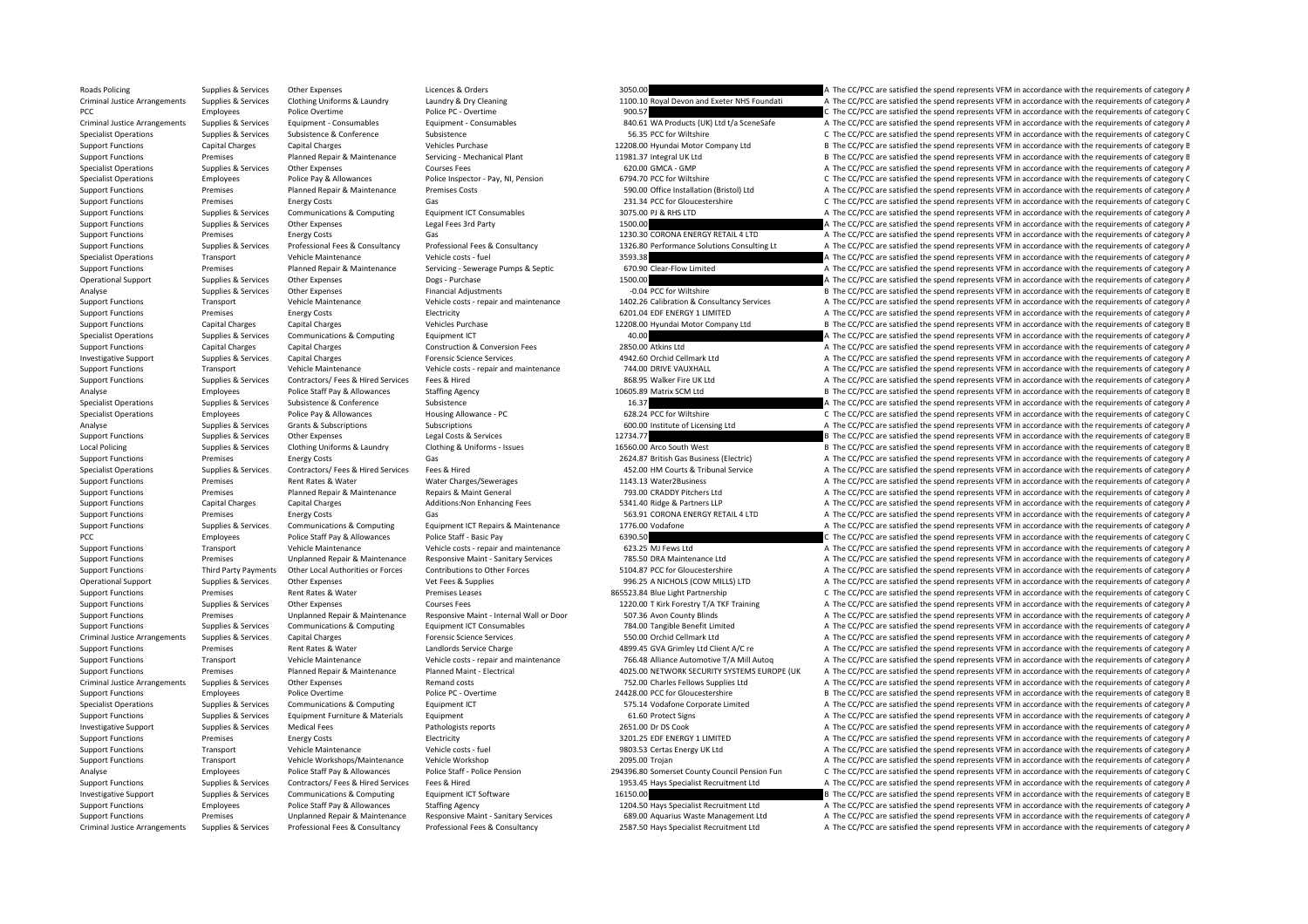Support Functions Supplies & Services Equipment Furniture & Materials Equipment Repairs & Maintenance 3620.00 Trojan A The CC/PCC are satisfied the spend represents VFM in accordance with the requirements of category A Support Functions Capital Charges Capital Charges Vehicles Purchase Vehicles Purchase 12208.00 Hyundai Motor Company Ltd B The CC/PCC are satisfied the spend represents VFM in accordance with the requirements of category B Criminal Justice Arrangements Supplies & Services Other Expenses Maintenance of dogs/cats Maintenance of dogs/cats 1964.18 A The CC/PCC are satisfied the spend represents VFM in accordance with the requirements of category Support Functions Premises Energy Costs Gas Gas Gas 1315.22 CORONA ENERGY RETAIL 4 LTD A The CC/PCC are satisfied the spend represents VFM in accordance with the requirements of category A Analyse Third Party Payments Payments to Clients Grants - Voluntary Orgs 21000.00 South Gloucestershire Council B The CC/PCC are satisfied the spend represents VFM in accordance with the requirements of category B Support Functions Capital Charges Capital Charges Vehicles Purchase Vehicles Purchase 18543.83 BMW (UK) Ltd B The CC/PCC are satisfied the spend represents VFM in accordance with the requirements of category B Support Functions Supplies & Services Communications & Computing Equipment ICT Software Equipment CT Software 573.00 A The CC/PCC are satisfied the spend represents VFM in accordance with the requirements of category A Support Functions Supplies & Services Equipment - Consumables Equipment - Consumables Equipment - Consumables Equipment - Consumables and the COLUT A The CC/PCC are satisfied the spend represents VFM in accordance with the Investigative Support Supplies & Services Capital Charges Forensic Science Services Forensic Science Services 1831.35 Orchid Cellmark Ltd A The CC/PCC are satisfied the spend represents VFM in accordance with the requireme Supplies & Services Printing Stationery & Office Exp Advertising (not recruitment) 4200.00 Hays Specialist Recruitment Ltd A The CC/PCC are satisfied the spend represents VFM in accordance with the requirements of category Support Functions Premises Premises Planned Repair & Maintenance Servicing - Servicing - Serverage Pumps & Septic 1053.12 Clear-Flow Limited A The CC/PCC are satisfied the spend represents VFM in accordance with the requir Criminal Justice Arrangements Supplies & Services Equipment Furniture & Materials Equipment 1185.00 Total Merchandise Ltd A The CC/PCC are satisfied the spend represents VFM in accordance with the requirements of category Support Functions Capital Charges Vehicle Conversions Vehicle Conversions Vehicle Conversions Vehicle Conversions Vehicle Conversions and a state and a state and the spend represents VFM in accordance with the requirements Support Functions Supplies A The CC/PCC are satisfied the spend represents VFM in accordance with the requirements of category A Support Functions Transport Vehicle Maintenance Vehicle costs - repair and maintenance 500.00 MOBILE WINDSCREENS LTD A The CC/PCC are satisfied the spend represents VFM in accordance with the requirements of category A Support Functions Capital Charges Capital Charges Capital Charges Construction & Construction & Conversion Works 9285.00 Trojan A The CC/PCC are satisfied the spend represents VFM in accordance with the requirements of cat A The CC/PCC are satisfied the spend represents VFM in accordance with the requirements of category A Support Functions Capital Charges Capital Charges Construction & Conversion Works 970.00 Trojan A The CC/PCC are satisfied the spend represents VFM in accordance with the requirements of category A Investigations Supplies & Services Equipment Furniture & Materials Equipment 1037.00 Data Pro IT Ltd A The CC/PCC are satisfied the spend represents VFM in accordance with the requirements of category A Analyse Supplies & Services Other Expenses Financial Adjustments Financial Adjustments and the COLO PCC for Wiltshire B The CC/PCC are satisfied the spend represents VFM in accordance with the requirements of category B Th Specialist Operations Supplies & Services Other Expenses Courses Fees Courses Fees 2400.00 A The CC/PCC are satisfied the spend represents VFM in accordance with the requirements of category A The Critical List of the Crit Criminal Justice Arrangements Supplies & Services Other Expenses Maintenance of dogs/cats 828.59 8 A The CC/PCC are satisfied the spend represents VFM in accordance with the requirements of category A Support Functions Premises Unplanned Repair & Maintenance Responsive Maint - Floor or Stairs 3801.90 N & S Flooring (Bristol) Ltd A The CC/PCC are satisfied the spend represents VFM in accordance with the requirements of c Third Party Payments Other Local Authorities or Forces Contributions to Other Forces 11859.21 PCC for Wiltshire B The CC/PCC are satisfied the spend represents VFM in accordance with the requirements of category E Operational Support Transport Vehicle Allowances Vehicle mileage allowance Vehicle mileage allowance Vehicle mileage allowance 2888.60 Avon and Somerset Search and Rescue A The CC/PCC are satisfied the spend represents VFM Specialist Operations Supplies & Services Communications & Computing Equipment ICT Hardware Purch 2012.24 Data-Path Office Network Services L A The CC/PCC are satisfied the spend represents VFM in accordance with the requi Support Functions Premises Planned Repair & Maintenance Estates Costs 872.65 N & S Flooring (Bristol) Ltd A The CC/PCC are satisfied the spend represents VFM in accordance with the requirements of category A Support Functions Supplies & Services Equipment Furniture & Materials Equipment Suppliers Equipment Supplies & Services Equipment Functions (A The CC/PCC are satisfied the spend represents VFM in accordance with the requir Specialist Operations Premises Rent Rates & Water Rents Rents Rents Rents A The CC/PCC are satisfied the spend represents VFM in accordance with the requirements of category A Support Functions Premises Planned Repair & Maintenance Servicing ‐ Servicing Septic 720.00 Clear‐Flow Limited A The CC/PCC are satisfied the spend represents VFM in accordance with the requirements of category A Support Functions Capital Charges Capital Charges Capital Charges Capital Charges Construction & Conversion Works 2200.22 Electrio Ltd A The CC/PCC are satisfied the spend represents VFM in accordance with the requirements Support Functions Transport Vehicle Maintenance Vehicle costs - tyres and tubes 1102.07 GOODYEAR DUNLOP TYRES UK LTD A The CC/PCC are satisfied the spend represents VEM in accordance with the requirements of category A Support Functions Supplies & Services Faujoment Furniture & Materials Faujoment 850.00 Jigsaw24 850.00 Jigsaw24 A The CC/PCC are satisfied the spend represents VFM in accordance with the requirements of category A Specialist Operations Supplies & Services Contractors/ Fees & Hired Services Fees & Hired Services Fees & Hired Services Fees & Hired 20.58 20.58 A The CC/PCC are satisfied the spend represents VFM in accordance with the r Supplies & Services Professional Fees & Consultancy Professional Fees & Consultancy Professional Fees & Consultancy Professional Fees & Consultancy 1582.00 HM Courts & Tribunal Service A The CC/PCC are satisfied the spend Support Transport Vehicle Maintenance Vehicle costs ‐ repair and maintenance 1720.30 Carco Group Ltd A The CC/PCC are satisfied the spend represents VFM in accordance with the requirements of category A Specialist Operations Employees Police Pay & Allowances Police PC - Pay, NI, Pension 14490.22 PCC for Wiltshire C The CC/PCC are satisfied the spend represents VFM in accordance with the requirements of category C Operational Support Supplies & Services Other Expenses Horses Equipment Horses - Equipment 1854.80 Garrett Saddlers A The CC/PCC are satisfied the spend represents VFM in accordance with the requirements of category A Support Functions Supplies & Services Communications & Computing Equipment ICT Hardware Purch 1814.95 WESTERN COMPUTER GROUP LTD A The CC/PCC are satisfied the spend represents VFM in accordance with the requirements of ca Operational Support Supplies & Services Equipment Furniture & Materials Equipment Operational 8477.45 Interspiro Ltd A The CC/PCC are satisfied the spend represents VFM in accordance with the requirements of category A Support Functions Premises Planned Repair & Maintenance Planned Maint - External works 748.50 Sign Efex Ltd A The CC/PCC are satisfied the spend represents VFM in accordance with the requirements of category A Local Policing Supplies & Services Equipment Furniture & Materials Equipment 2675.00 SELECTAMARK SECURITY SYSTEMS PLC A The CC/PCC are satisfied the spend represents VFM in accordance with the requirements of category A Support Functions Capital Charges Capital Charges Construction & Conversion Fees 8382.70 Atkins Ltd A The CC/PCC are satisfied the spend represents VFM in accordance with the requirements of category A Investigative Support Capital Charges Capital Charges ICT Equipment Purchase 2367.00 Tangible Benefit Limited A The CC/PCC are satisfied the spend represents VFM in accordance with the requirements of category A Local Policing Supplies & Services Catering Catering Catering Catering Catering Catering Catering Catering Catering Catering A The CC/PCC are satisfied the spend represents VFM in accordance with the requirements of catego Support Functions Supplies & Services Contractors/ Fees & Hired Services Fees & Hired 15000.00 CIPFA Business Limited B The CC/PCC are satisfied the spend represents VFM in accordance with the requirements of category B Support Functions Transport Vehicle Maintenance Vehicle costs - tyres and tubes 633.00 GOODYEAR DUNLOP TYRES UK LTD A The CC/PCC are satisfied the spend represents VFM in accordance with the requirements of category A Support Functions Transport Vehicle Maintenance Vehicle costs ‐ repair and maintenance 500.00 MOBILE WINDSCREENS LTD A The CC/PCC are satisfied the spend represents VFM in accordance with the requirements of category A Veh Support Functions Transport Vehicle Maintenance Vehicle costs – tyres and tubes 672.00 GOODYEAR DUNLOP TYRES UK LTD A The CC/PCC are satisfied the spend represents VFM in accordance with the requirements of category A Supp Electricity **Exercicity Example 2232.07 EDF ENERGY 1 LIMITED** B The CC/PCC are satisfied the spend represents VFM in accordance with the requirements of category B Support Transport Vehicle Hire Hired Vehicle Costs Hired Vehicle Costs 1162.50 COUNTY CARS A The CC/PCC are satisfied the spend represents VFM in accordance with the requirements of category A Support Functions Premises Planned Repair & Maintenance Estates Costs 3695.00 Solar Valley Electrical Limited A The CC/PCC are satisfied the spend represents VFM in accordance with the requirements of category A Supplies & Services Subsistence & Conference Conference Conference & Meeting Expenses and and and the CONFERICE SALLER SALLER A The CC/PCC are satisfied the spend represents VFM in accordance with the requirements of categ Support Functions Premises Premises Energy Costs Electricity Electricity Electricity Functions and the COSTS Electricity and the COSTS Control of the Spend represents VFM in accordance with the requirements of category A T Support Functions Supplies & Services Equipment Furniture & Materials Equipment A The COLOGIC A The CC/PCC are satisfied the spend represents VFM in accordance with the requirements of category A Support Functions Capital Charges Capital Charges Furniture Purchase Furniture Purchase 9279.07 GARRAN LOCKERS LTD A The CC/PCC are satisfied the spend represents VFM in accordance with the requirements of category A Support Functions Premises Planned Repair & Maintenance Servicing - Mechanical Plant 11594.98 Integral UK Ltd B The CC/PCC are satisfied the spend represents VFM in accordance with the requirements of category B Support Functions Third Party Payments Other Iocal Authorities or Forces Contributions to Other Forces 13607.04 PCC for Wiltshire B The CC/PCC are satisfied the spend represents VFM in accordance with the requirements of c Support Functions Premises Premises Unplanned Repair & Maintenance Responsive Maint - Fences or Boundaries 1950.00 Advanced Fencing & Landscaping Ltd A The CC/PCC are satisfied the spend represents VFM in accordance with t C The CC/PCC are satisfied the spend represents VFM in accordance with the requirements of category C Support Functions Transport Vehicle Maintenance Vehicle costs – fuel and the Vehicle costs – fuel are vehicle costs – fuel and the CO/PC are satisfied the spend represents VFM in accordance with the requirements of categor Support Functions Capital Charges Capital Charges Capital Charges 1603.18 Onecom Limited A The CC/PCC are satisfied the spend represents VFM in accordance with the requirements of category A The CC/PCC are satisfied the sp Support Functions Supplies Appeals of Appeals Computer Constants Constanting Constants Functions Constants are<br>A The CC/PCC are satisfied the spend represents VFM in accordance with the requirements of category A Investigative Support Supplies & Services Professional Fees & Consultancy Professional Fees & Consultancy Professional Fees & Consultancy Professional Fees & Consultancy Professional Fees & Consultancy S785.00 AGX Holdings Support Functions Supplies & Services Professional Fees & Consultancy Professional Fees & Consultancy Professional Fees & Consultancy Professional Fees & Consultancy Professional Fees & Consultancy Professional Fees & Cons Criminal Justice Arrangements Supplies & Services Other Expenses Remand costs Remand costs Remand costs 1227.25 Bidfood A The CC/PCC are satisfied the spend represents VFM in accordance with the requirements of category A Support Functions Supplies & Services Communications & Computing Equipment ICT Hardware Purch 1725.00 Iris Networks Ltd A The CC/PCC are satisfied the spend represents VFM in accordance with the requirements of category A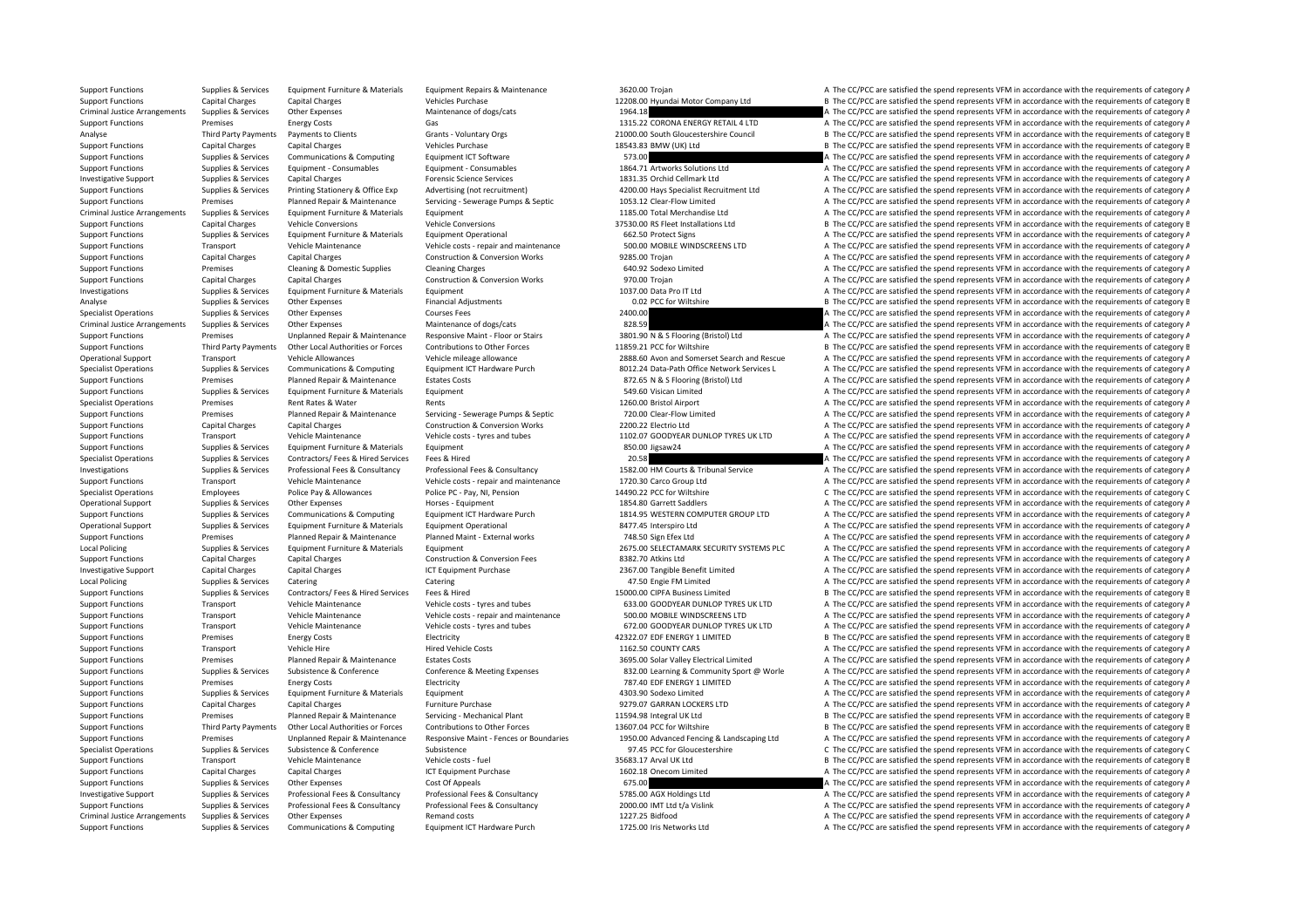Specialist Operations Employees Police Pay & Allowances Police Sergeant - Pay, OT. NI. Pension 12684.50 PCC for Gloucestershire C The CC/PCC are satisfied the spend represents VFM in accordance with the requirements of cat Support Functions Premises Planned Repair & Maintenance Fire Alarms Fire Alarms 1478.17 Sovereign Fire & Security Ltd A The CC/PCC are satisfied the spend represents VFM in accordance with the requirements of category A Th Criminal Justice Arrangements Supplies & Services Capital Charges Forensic Science Services Promaic Science Services Pumps & Septic A The CC/PCC are satisfied the spend represents VFM in accordance with the requirements of Support Functions Premises Planned Repair and The CC/PCC are satisfied the spend represents VFM in accordance with the requirements of category A Disused Third Party Payments Payments to Clients Grants Voluntary Orgs 10000.00 Somerset Activity & Sports Partners B The CC/PCC are satisfied the spend represents VFM in accordance with the requirements of category B Premises Planned Repair & Maintenance Alterations to Buildings 6500.00 6500.00 C The CC/PCC are satisfied the spend represents VFM in accordance with the requirements of category C PCC Third Party Payments Payments to Clients Samuel Counts - Voluntary Orgs 3365.50 SOMERSET COUNTY COUNCIL A The CC/PCC are satisfied the spend represents VFM in accordance with the requirements of category A Support Functions Supplies & Services Subsistence & Conference Hospitality Hospitality 15.00 Engie FM Limited A The CC/PCC are satisfied the spend represents VFM in accordance with the requirements of category A The CC/PCC Specialist Operations Supplies & Services Other Expenses Courses Fees Courses Fees 4446.50 College of Policing Ltd A The CC/PCC are satisfied the spend represents VFM in accordance with the requirements of category A Criminal Justice Arrangements Supplies & Services Other Expenses Maintenance of dogs/cats Maintenance of dogs/cats 828.30 A The CC/PCC are satisfied the spend represents VFM in accordance with the requirements of category Roads Policing Supplies & Services Equipment Furniture & Materials Equipment Equipment Equipment Equipment Equipment Equipment 696.40 ACTIVE SIGNS (Minehead) LTD A The CC/PCC are satisfied the spend represents VFM in accor Supplies & Services Clothing Uniforms & Laundry Clothing Almiforms - Issues 1496.89 Palm Equipment International Ltd A The CC/PCC are satisfied the spend represents VFM in accordance with the requirements of category A Support Functions Employees Indirect Employee Expenses Refunds - Contributions S634.21 A The CC/PCC are satisfied the spend represents VFM in accordance with the requirements of category A The Contributions of category A T A The CC/PCC are satisfied the spend represents VFM in accordance with the requirements of category A Support Functions Capital Charges Capital Charges Capital Charges ICT Equipment Purchase 4951.25 Telefonica UK Limited A The CC/PCC are satisfied the spend represents VFM in accordance with the requirements of category A Investigative Support Supplies & Services Capital Charges Support Capital Charges Forensic Science Services Forensic Science Services 5035.84 SOCOTEC UK Ltd A The CC/PCC are satisfied the spend represents VFM in accordance A The CC/PCC are satisfied the spend represents VFM in accordance with the requirements of category A Support Functions Transport Vehicle Maintenance Vehicle costs - repair and maintenance 8962.45 Carco Group Ltd A The CC/PCC are satisfied the spend represents VFM in accordance with the requirements of category A Support Functions Capital Charges Capital Charges Construction & Conversion Works 4459.65 Trojan A The CC/PCC are satisfied the spend represents VFM in accordance with the requirements of category A Investigative Support Supplies & Services Capital Charges Forensic Science Services Forensic Science Services 1580.00 Key Forensic Services Ltd A The CC/PCC are satisfied the spend represents VFM in accordance with the req Support Functions Supplies & Services Other Expenses Courses Fees Courses Fees 2796.50 College of Policing Ltd A The CC/PCC are satisfied the spend represents VFM in accordance with the requirements of category A The Cripc Support Functions Premises Rent Rates & Water Rents Rents Rents 2032.50 South Gloucestershire Council A The CC/PCC are satisfied the spend represents VFM in accordance with the requirements of category A Support Functions Supplies & Services Other Expenses Courses Fees Courses Fees 975.00 S&B Automotive Academy Ltd A The CC/PCC are satisfied the spend represents VFM in accordance with the requirements of category A Operational Support Third Party Payments Other Local Authorities or Forces Contributions to Other Forces sess.70 PCC for Lancashire and The CC/PCC are satisfied the spend represents VFM in accordance with the requirements Support Functions Supplies & Services Other Expenses Legal Costs & Services 583.00 Support of category A The CC/PCC are satisfied the spend represents VFM in accordance with the requirements of category A Local Policing Supplies & Services Communications & Computing Equipment ICT Consumables 1360.00 AV Partsmaster Ltd A The CC/PCC are satisfied the spend represents VFM in accordance with the requirements of category A The C Specialist Operations Supplies & Services Clothing Uniforms & Laundry Clothing & Laundry Clothing & Laundry Clothing & Laundry Clothing & Laundry Clothing & Uniforms A Uniforms - non-stock 823.31 TRANAM LTD A The CC/PCC ar Support Functions Transport Vehicle Maintenance Vehicle costs – tyres and tubes 1286.40 CABOT TYRE SERVICE LTD A The CC/PCC are satisfied the spend represents VFM in accordance with the requirements of category A Specialist Operations Supplies & Services Equipment Furniture & Materials Equipment 1657.24 Senator International Ltd A The CC/PCC are satisfied the spend represents VFM in accordance with the requirements of category A Support Functions Premises Planned Repair & Maintenance Estates Costs 6020.22 N & S Flooring (Bristol) Ltd A The CC/PCC are satisfied the spend represents VFM in accordance with the requirements of category A Support Functions Transport Vehicle Maintenance Vehicle costs – tyres and tubes 690.00 GOODYEAR DUNLOP TYRES UK LTD A The CC/PCC are satisfied the spend represents VFM in accordance with the requirements of category A The Investigative Support Supplies & Services Medical Fees Pathologists reports 2651.00 DR BN PURDUE A The CC/PCC are satisfied the spend represents VFM in accordance with the requirements of category A Criminal Justice Arrangements Supplies & Services Other Expenses Remand costs Remand costs Remand costs 790.10 Charles Fellows Supplies Ltd A The CC/PCC are satisfied the spend represents VFM in accordance with the require Specialist Operations Employees Police Pay & Allowances Police Sergeant - Pay, NI, Pension 10886.16 PCC for Wiltshire C The CC/PCC are satisfied the spend represents VFM in accordance with the requirements of category C Support Functions Supplies & Services Other Expenses Courses Fees Courses Fees 2598.70 Performance Solutions Consulting Lt A The CC/PCC are satisfied the spend represents VFM in accordance with the requirements of category Support Functions Transport Vehicle Maintenance Vehicle costs - repair and maintenance STO.76 Alliance Automotive T/A Mill Autog A The CC/PCC are satisfied the spend represents VFM in accordance with the requirements of ca Local Policing Supplies & Services Printing Stationery & Office Exp Advertising (not recruitment) 600.00 Apple FM A The CC/PCC are satisfied the spend represents VFM in accordance with the requirements of category A Analyse Supplies & Services Other Expenses Financial Adjustments Financial Adjustments **Financial Adjustments Financial Adjustments 1.04** Interspiro Ltd A The CC/PCC are satisfied the spend represents VFM in accordance Specialist Operations Supplies & Services Other Expenses Courses Fees Courses Fees 2743.00 College of Policing Ltd A The CC/PCC are satisfied the spend represents VFM in accordance with the requirements of category A The C Support Functions Supplies & Services Communications & Computing Equipment ICT Repairs & Maintenance 6000.00 ESRI UK Ltd A The CC/PCC are satisfied the spend represents VFM in accordance with the requirements of category A Support Functions Premises Energy Costs Gas Gas Support Retaining and the CORONA ENERGY RETAIL 4 LTD A The CC/PCC are satisfied the spend represents VFM in accordance with the requirements of category A Support Functions Premises Planned Repair & Maintenance Premises Costs and the Support Costs and the CC/PCC are satisfied the spend represents VFM in accordance with the requirements of category A Investigative Support Supplies & Services Capital Charges Forensic Science Services Forensic Science Services 3732.95 Orchid Cellmark Ltd A The CC/PCC are satisfied the spend represents VFM in accordance with the requireme Criminal Justice Arrangements Supplies & Services Professional Fees & Consultancy Professional Fees & Consultancy Professional Fees & Consultancy Professional Fees & Consultancy Professional Fees & Consultancy Professional PCC PCC are satisfied the spend represents VFM in accordance with the requirements of category A Courses Fees Courses Fees The CORONA ENERGY RETAIL 4 LTD A The CC/PCC are satisfied the spend represents VFM in accordance wi Specialist Operations Premises Energy Costs Gas Gas Stategory A The CC/PCC are satisfied the spend represents VFM in accordance with the requirements of category A Specialist Operations Transport Vehicle Allowances Travel fares Travel fares 39.65 39.65 A The CC/PCC are satisfied the spend represents VFM in accordance with the requirements of category A Investigative Support Supplies & Services Capital Charges Forensic Science Services Forensic Science Services 2463.55 Orchid Cellmark Ltd A The CC/PCC are satisfied the spend represents VFM in accordance with the requireme Operational Support Supplies & Services Other Expenses 2008-1992. Dogs - Kennel Purchase & Maint 792.12 The Pet Studio 202.12 The Pet Studio A The CC/PCC are satisfied the spend represents VFM in accordance with the requir A The CC/PCC are satisfied the spend represents VFM in accordance with the requirements of category A Support Functions Capital Charges Capital Charges Other Plant & Equipment 6120.00 Cleartone Telecoms Ltd A The CC/PCC are satisfied the spend represents VFM in accordance with the requirements of category A Support Functions Premises Energy Costs Gas Gas Casegory A The CC/PCC are satisfied the spend represents VFM in accordance with the requirements of category A Support Functions Third Party Payments Other Local Authorities or Forces Contributions to Other Forces 15755.64 PCC for Wiltshire B The CC/PCC are satisfied the spend represents VFM in accordance with the requirements of c Support Functions Supplies & Services Communications & Computing Equipment ICT Hardware Purch 17000.00 10000.00 B The CC/PCC are satisfied the spend represents VFM in accordance with the requirements of category B Speciali Specialist Operations Supplies & Services Communications & Computing Equipment ICT Repairs & Maintenance 6437.50 6437.50 A The CC/PCC are satisfied the spend represents VFM in accordance with the requirements of category A Investigations Third Party Payments Other Local Authorities or Forces Agency Payments - OLAs 15000.00 Bristol City Council B The CC/PCC are satisfied the spend represents VFM in accordance with the requirements of category Specialist Operations Supplies & Services Subsistence Subsistence Subsistence Subsistence Subsistence Subsistence Subsistence Subsistence Subsistence Subsistence Subsistence Subsistence Subsistence Subsistence Subsistence Support Functions Supplies & Services Other Expenses Legal Costs & Services Services 500.00 A The CC/PCC are satisfied the spend represents VFM in accordance with the requirements of category A Support Functions Premises Planned Repair & Maintenance Repairs & Maint General 2069.15 DRA Maintenance Ltd A The CC/PCC are satisfied the spend represents VFM in accordance with the requirements of category A The Critical A The CC/PCC are satisfied the spend represents VFM in accordance with the requirements of category A Support Functions Supplies & Services Contractors/ Fees & Hired Services Fees & Hired Services Fees & Hired 3107.50 My Staff Shop Limited A The CC/PCC are satisfied the spend represents VFM in accordance with the requireme Support Functions Premises Planned Repair & Maintenance Estates Costs Costs and tubes and the Section Datel Services Ltd A The CC/PCC are satisfied the spend represents VFM in accordance with the requirements of category A A The CC/PCC are satisfied the spend represents VFM in accordance with the requirements of category A Support Functions Capital Charges Capital Charges Other Plant & Equipment 7188.00 BOF Group Ltd A The CC/PCC are satisfied the spend represents VFM in accordance with the requirements of category A Specialist Operations Transport Vehicle Allowances Travel fares Travel fares 110.48 PCC for Wiltshire C The CC/PCC are satisfied the spend represents VFM in accordance with the requirements of category C Support Functions Supplies & Services Other Expenses Legal Fees 3rd Party Legal Fees 3rd Party 11768.00 B The CC/PCC are satisfied the spend represents VFM in accordance with the requirements of category B Supplies & Services Professional Fees & Consultancy Professional Fees & Consultancy Professional Fees & Consultancy Professional Fees & Consultancy Professional Fees & Consultancy Professional Fees & Consultancy 4500.00 Ne